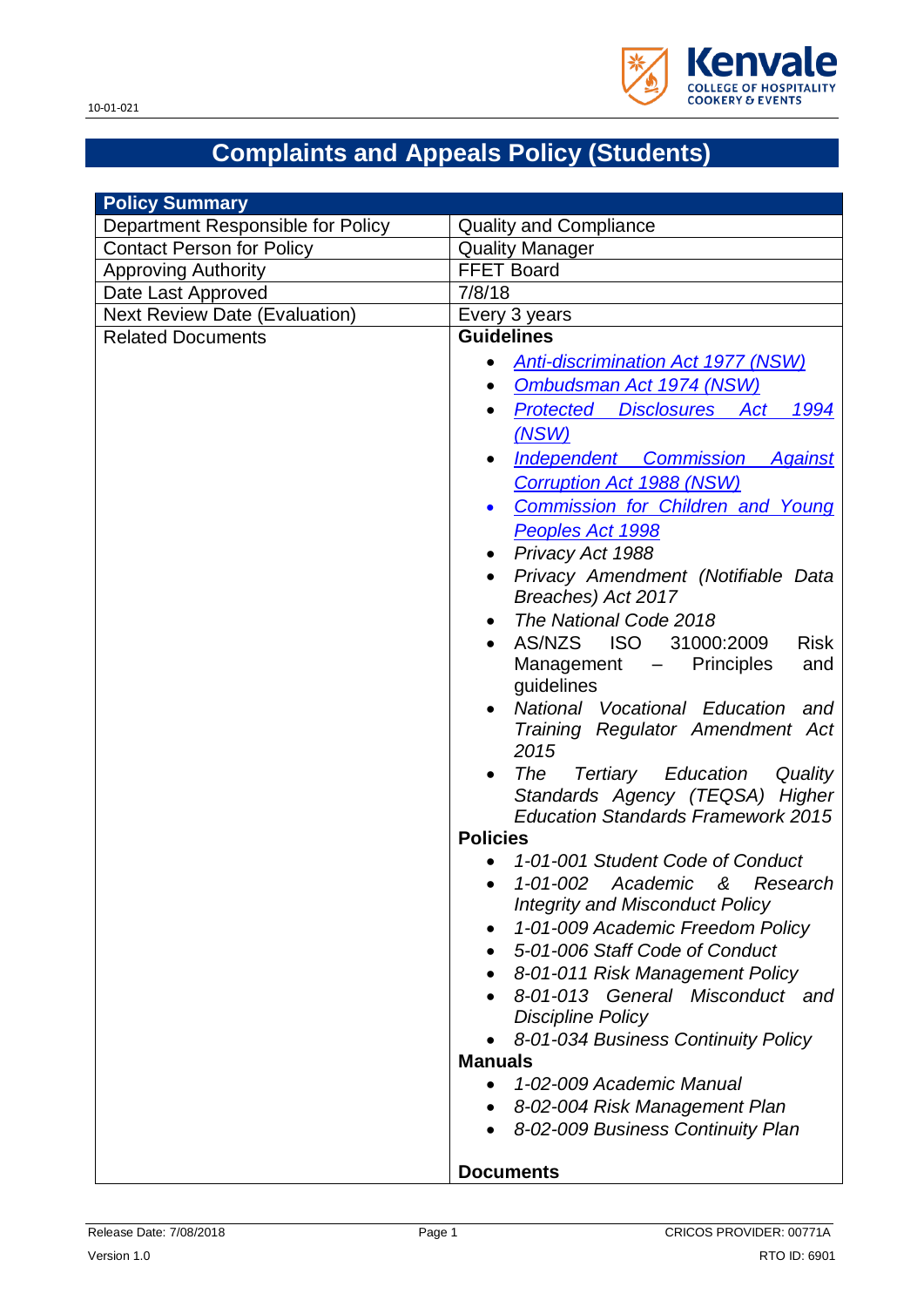

| 1-03-001 Student Handbook                     |
|-----------------------------------------------|
| • 1-03-004 Recognition of Prior               |
| Learning (RPL) Application Form               |
| • 1-03-007 Special Consideration Form         |
| 1-03-038 Permission of Leave<br>$\bullet$     |
| <b>Request Form</b>                           |
| 10-03-007 Student Complaints and<br>$\bullet$ |
| <b>Appeals Register</b>                       |
| 10-03-008 Student Complaints and<br>$\bullet$ |
| <b>Appeals Form</b>                           |

Policy File Number 10-01-021

| <b>Policy History</b> |                   |                               |
|-----------------------|-------------------|-------------------------------|
| <b>Policy version</b> | Main changes made | <b>Date</b><br><b>Amended</b> |
| Version 1.0           | New policy        | 7/8/2018                      |
|                       |                   |                               |
|                       |                   |                               |

#### **1. Preamble**

As with all other life experiences it is important for the end-user of a service to be able to express both satisfaction as well as discontent during the consumption of that service.

Kenvale College delivers service in the form of an educational experience where students are the receivers of this service.

It is both normal and expected for students to provide feedback both in the shape of positive criticism as well as complaints and appeals from the decision made by or on behalf of the College.

#### **2. Definitions**

*Appeal* An escalation of a student's complaint to either an internal or external process for resolution

*Australian Skills Quality Authority (ASQA)* The national regulator for Australia's vocational education and training (VET) sector. ASQA regulates courses and training providers to ensure nationally approved quality standards are met.

*Australian Qualifications Framework (AQF)* First introduced in 1995, it is the national policy for regulated qualifications in Australian education and training. It incorporates the qualifications from each education and training sector into a single comprehensive national qualifications framework.

*Australian Quality Training Framework (AQTF)* The national set of standards which assures nationally consistent, high-quality training and assessment services for the clients of Australia's vocational education and training (VET) system. Initially established in 2001 for implementation in 2002, it is approved by the Ministerial Council for Tertiary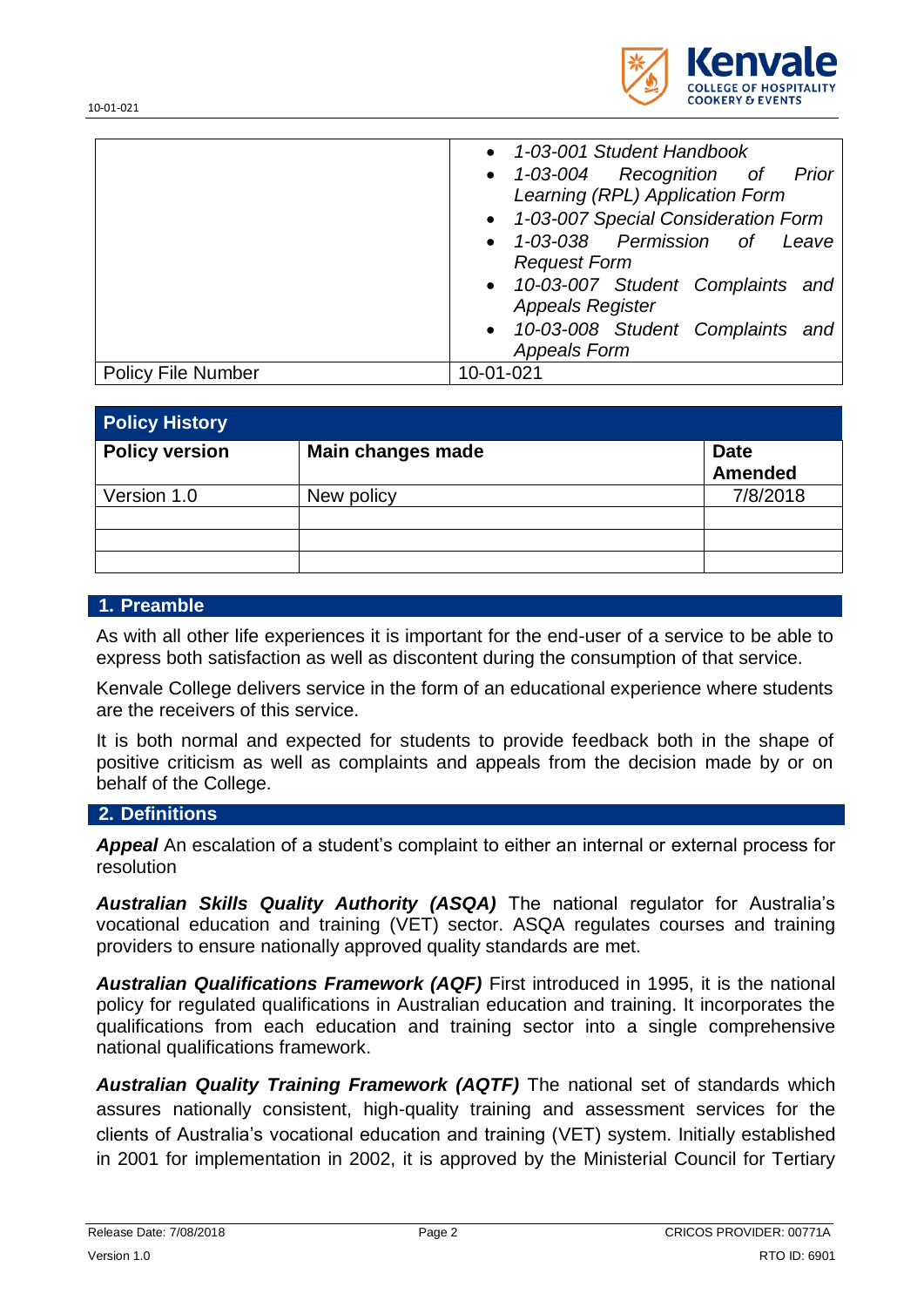

Education and Employment (MCTEE), which includes all Ministers for VET in Australia.

The components of AQTF are: AQTF Essential Conditions and Standards for Initial and Continuing Registration; The Quality Indicators; AQTF Standards for State and Territory Registering Bodies; AQTF Excellence Criteria; AQTF Standards for Accredited Courses; AQTF Standards for State and Territory Course Accrediting Bodies. (AQTF, 2010, 6)

*College* Kenvale College of Hospitality, Cookery and Events

**Complaint** A complaint is an expression of dissatisfaction that students' rights, existing interests and/or reasonable expectations have been adversely and unjustifiably impacted because of an action, decision or omission within the control or responsibility of the College.

*The Education Services for Overseas Students Act 2000*, (ESOS Act), establishes legislative requirements and standards for the quality assurance of education and training institutions offering courses to international students who are in Australia on a student visa. ESOS also provides tuition fee protection for international students.

*ESOS Framework* Principally comprises the Education Services for Overseas Students Act 2000 (ESOS Act), the Education Services for Overseas Students Regulations 2019 (the ESOS Regulations), the Education Services for Overseas Students (Registration Charges) Act 1997 (the ESOS Charges Act) and the National Code 2018.

**Formal complaint** A formal complaint is a complaint that is submitted in writing to the College in accordance with the principles set out in this Policy.

*Informal complaint* An informal complaint is where a complainant seeks to resolve the matter before a formal complaint has been submitted under this Policy.

*Foundation for Education and Training (FFET)* The College is a project of the Foundation For Education and Training Limited (FFET), a non-profit company limited by guarantee.

*Grievance* Behaviour or action of another member or members of staff, which has or is likely to have an unreasonable negative impact on the ability of a staff member to undertake their duties.

*Higher Education (HE) Provider* A body that is established or recognised by the Commonwealth or a state or territory government to issue qualifications in the HE sector.

*Registered Training Organisation (RTO)* A vocational education and training organisation registered by a state or territory registering body in accordance with ASQA.

*Respondent* A person or entity about whom a complaint is made, which may include a student, a staff member, a department of the College and/or a person or entity associated with the College.

**Special Consideration** A process that affords equal opportunity to students, including enrolled students, and non-award students who have experienced circumstances that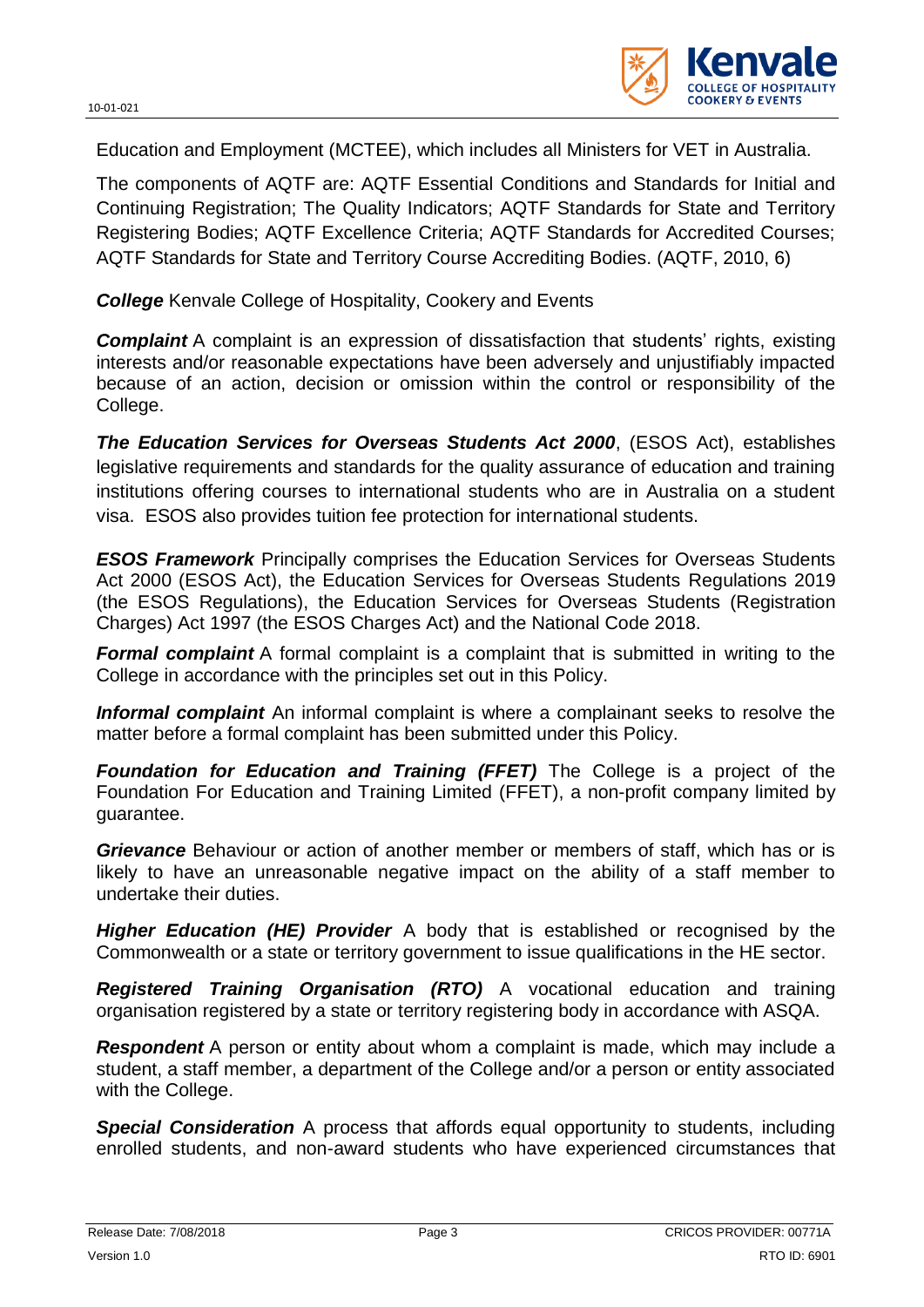

adversely impact their ability to complete an assessment task.

**Stakeholder** Any person who is affected by the operations and services of Kenvale College. This definition normally includes but is not limited to students, staff and industry establishment in partnership with the College.

*Student Complaint Officer* Person designated by the College to receive and manage student complaints

**Subject** A subject is made up of one or more units of competency taught over the duration of eight or sixteen weeks and assessed in holistic way.

**Strategic Boards** All boards, committees and advisory panels set up by the FFET Board for the purpose of managing the affairs of the College.

*The National Code of Practice for Providers of Education and Training to Overseas*  **Students 2018** [\(National Code 2018\)](https://www.legislation.gov.au/Details/F2017L01182) sets nationally consistent standards for the delivery of courses to overseas students. The National Code 2018 commenced on 1 January 2018.

*The Tertiary Education Quality Standards Agency* **(***TEQSA)* registers and evaluates the performance of higher education providers against the Higher Education Standards Framework - specifically, the [Threshold Standards,](http://www.comlaw.gov.au/Series/F2012L00003) which all providers must meet in order to enter and remain within Australia's higher education system.

**Unit of Competency (UoC)** A single component of a qualification, or a stand-alone unit, that has been accredited by the same process as for a whole AQF qualification. (AQF, 2013)

*Unit of Study (UoS)* A unit of study is a term used by our student management system to refer to subjects offered in our course curriculum. These subjects can comprise of one or a number of competency units, selected from a training package. Competencies are grouped together according to similar or complementary content material, creating subjects with the correct amount of content achievable in the designated hours allocated.

*Unique Student Identifier (USI)* The USI is a reference number that will link to the National Vocational Education and Training (VET) Data Collection allowing an individual to view all of their training results from all providers including all completed training units and qualifications.

*Vocational Education and Training (VET)* A type of tertiary education under the Australian Qualifications Framework (AQF), which enables students to gain qualifications for all types of employment, and specific skills to help them in the workplace.

#### **3. Scope**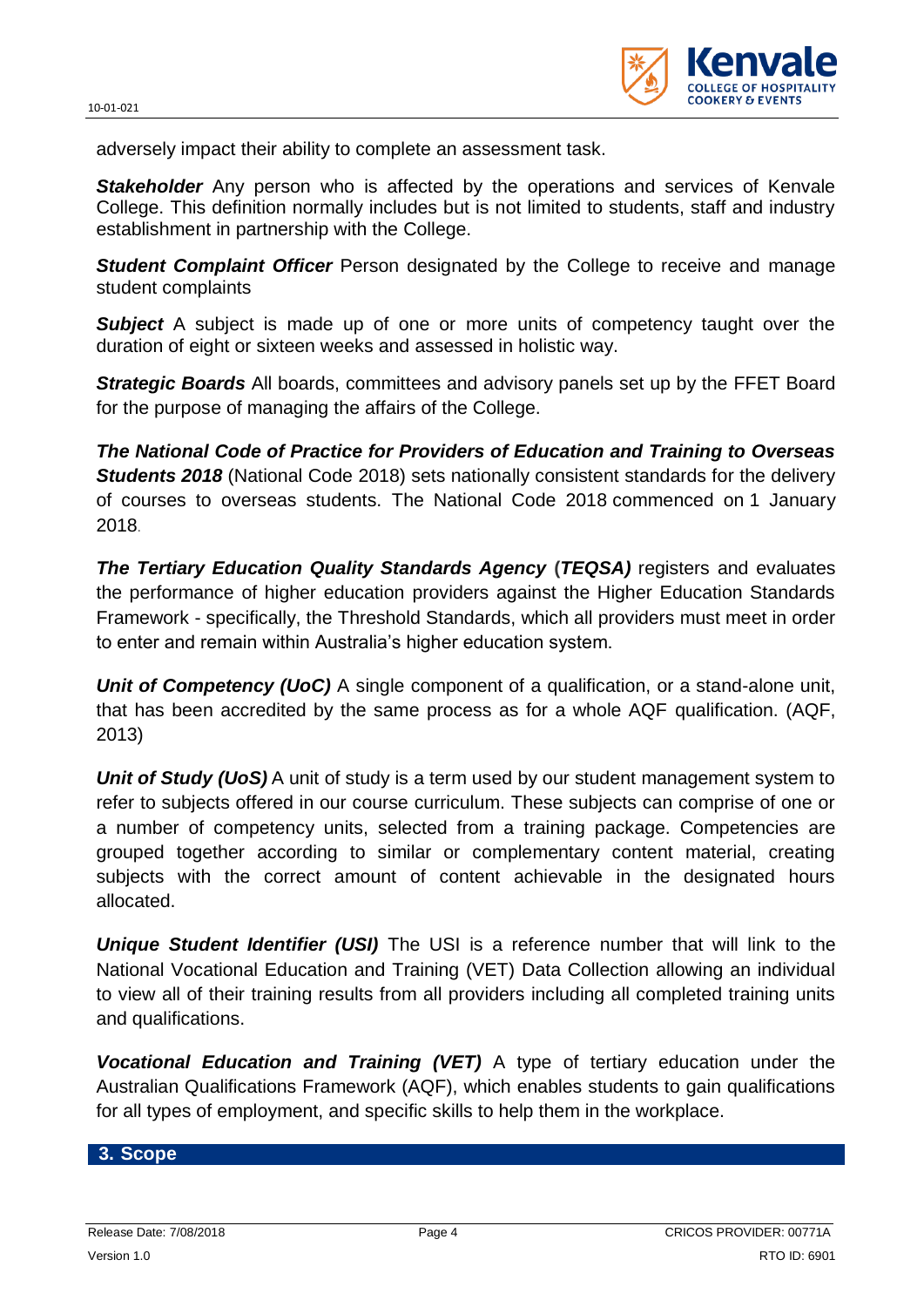

#### **Aim**

3.1 This policy aims to provide a framework for managing all complaints and appeals in a fair, efficient and effective way.

## **Scope**

- 3.2 The College is committed to creating an environment where the views of all stakeholders are valued, listened to and acted upon within the context of continuous improvement.
- 3.3 Good complaint handling can provide the College with knowledge that can be used to:
	- 3.3.01 Improve products and services
	- 3.3.02 Build better relationships with students and the College Community
	- 3.3.03 Empower staff to resolve issues fairly and efficiently.
- 3.4 Complaints arise when a student is dissatisfied with any particular aspect of the College's services, and requires action to be taken to resolve the matter.
- 3.5 Appeals arise when a student is not satisfied with a decision that the College has made. Appeals mostly relate to assessment decisions but they can also relate to other decisions.
- 3.6 This policy does not apply to issues related to academic or any other types of misconduct. Refer to: *1-01-002 Academic Integrity and Misconduct*, *1-01-001 Student Code of Conduct*, *5-01-006 Staff Code of Conduct and 8-01-013 General Misconduct and Discipline Policy*.
- 3.7 This policy does not detail the procedures associated with complaints and appeals. For academic procedural information, please refer to the *1-02-009 Academic Manual* and *5-02-001 Human Resources Manual*.
- 3.8 This policy does not contain content that would overlap with *1-01-002 Academic Integrity and Misconduct, 1-01-001 Student Code of Conduct, 5-01-006 Staff Code of Conduct and 8-01-013 General Misconduct and Discipline Policy*.
- 3.9 This policy should be used in unison with the *8-02-004 Risk Management Plan*.

## **4. Complaint & Appeals Principles**

#### **Principles**

- 4.1 The College is committed to having an effective system of complaint management that responds to complaints in a positive way and contributes to the continuous improvement of the teaching and learning environment.
- 4.2 This Policy and related form *10-03-008 Student Complaints and Appeals Form* are promoted to and are readily accessible by students via the Kenvale College Website, Kenvale College Student Portal and upon request by third parties.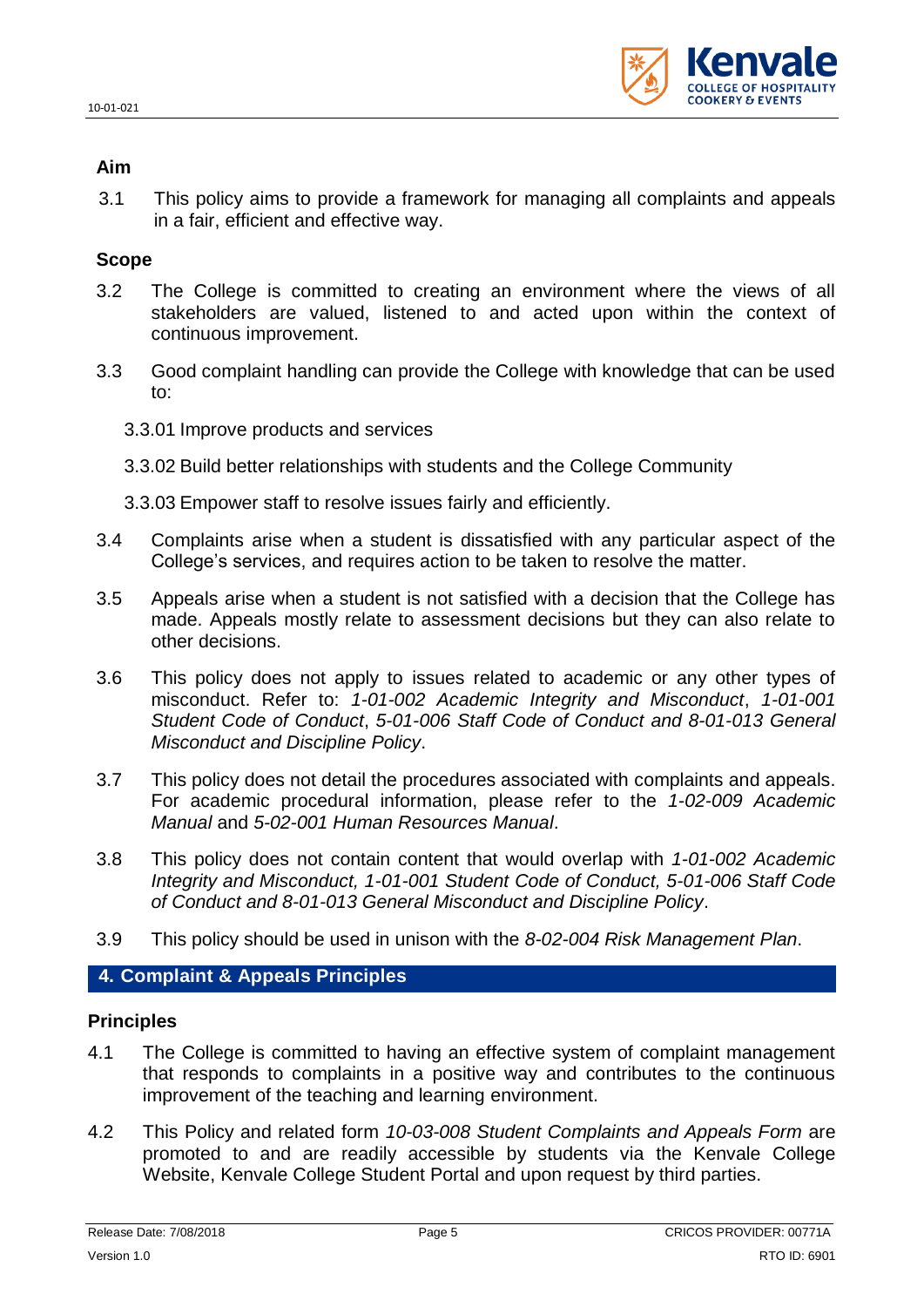

- 4.3 Any student has the right to make a complaint and if they are not satisfied with the decision that has been made and they have reasonable grounds, they can appeal the outcome.
- 4.4 All students are encouraged to resolve their complaint informally as the first step. However, should the student deem that informal resolution is not possible, appropriate nor satisfactory, they may submit a formal complaint using *10-03-008 Student Complaints and Appeals Form.* If, after the formal compliant process the student is not satisfied with the decision/outcome they have the opportunity to appeal.
- 4.5 All students are given the opportunity to formally present his or her case at no or minimum cost. They can be accompanied and assisted by a support person at any relevant meetings.
- 4.6 A complainant may at any time withdraw their complaint, by written notice to the College and in this case, any processes arising out of the complaint may, at the discretion of the Managing Director, be either continued or discontinued.
- 4.7 All formal complaints and appeals will be acted and decided on within 10 working days of receiving the written complaint or appeal. The College will keep a written copy of the complaint, process and outcome in the student's personal file.
- 4.8 All complaints and feedback will be reviewed as part of the continuous improvement processes.
- 4.9 Confidentiality will be maintained to the greatest possible extent at all stages of the complaint management process. Communication will be limited to persons to whom disclosure is consistent with their official position and responsibility, or with specific responsibility to assist in the resolution of the complaint or appeal.
- 4.10 Parties to a complaint will conduct themselves honestly and courteously and seek to achieve an amicable resolution of the complaint where possible.

#### **Results**

- 4.11 Decisions made in favour of the student will be implemented and preventive or corrective action will be taken by the College immediately. The student will also be advised of that action.
- 4.12 Parties to a formal complaint or student appeal will be kept informed of the progress of the complaint or appeal, and, within a reasonable timeframe, will be provided with written advice.
- 4.13 No Complainant, Appellant or Respondent will be victimised or discriminated against in the course of the carrying out of the complaints and appeals process, either internally or externally, as outlined in this policy.

#### **Communication channels**

4.14 The College has a wide range of services available to aid students across all operations of the College. This includes support and access to a number of staff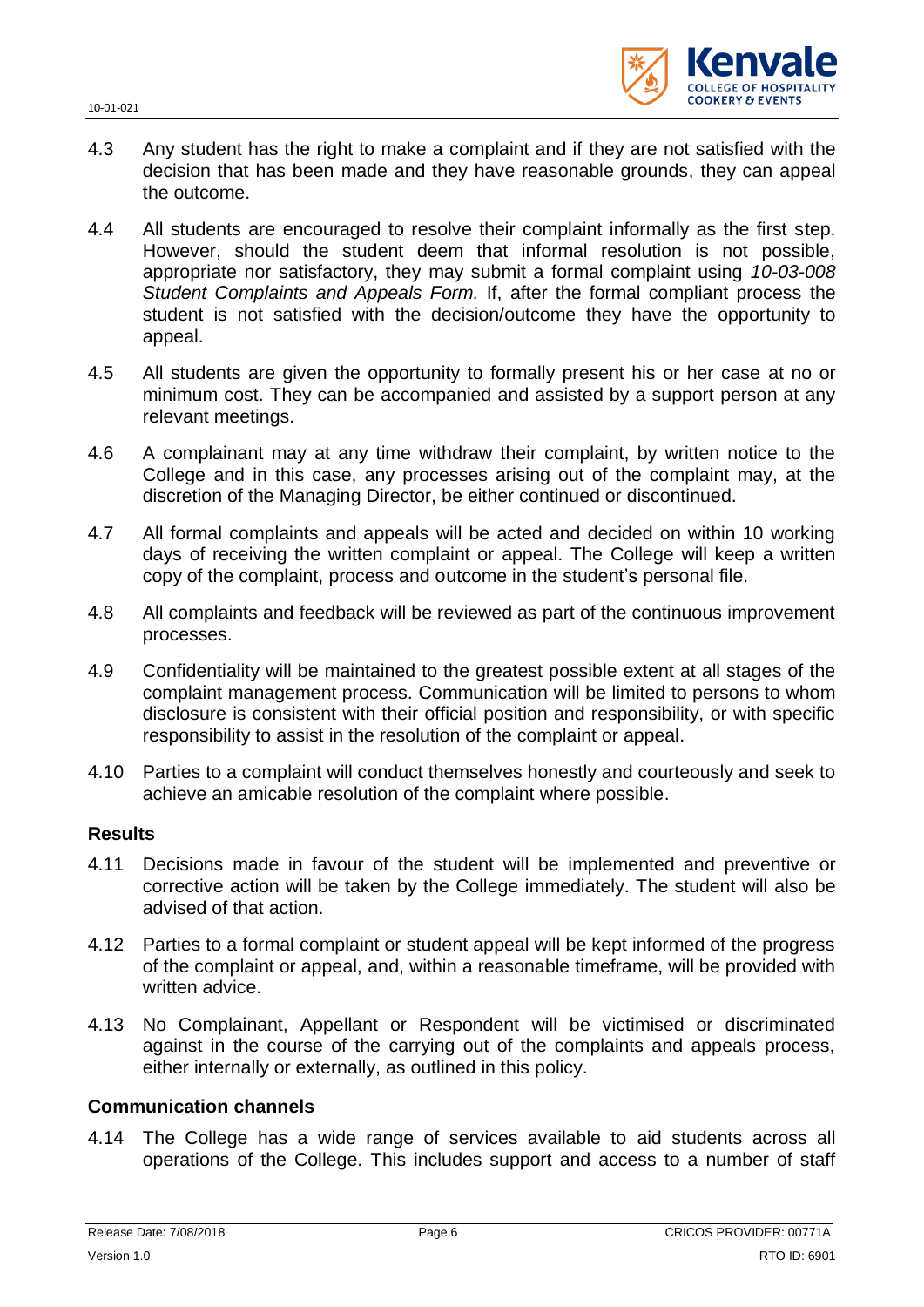

members and departments: Student Services, counselling services, Marketing, Mentoring, and Industry Liaison etc.

- 4.15 The College has a small student to staff ratio thus ensuring all stakeholders the possibility of access and channelling feedback and appeals.
- 4.16 The College considers information provision an important element of communication. For this reason the College endeavours to provide all official communication through a variety of means such as, but not limited to website, JobReady (Student Management System), verbal announcement, notice-board messages, emails etc. The most common and agreed method of communication is email using the College's official email address [\(SurnameN@kenvale.edu.au\)](mailto:SurnameN@kenvale.edu.au).

## **5. Handling Complaints and Appeals**

- 5.1 Upon receipt of a complaint or appeal, every attempt is made to resolve grievances through an informal process, to maintain positive relations between all stakeholders. The following are the steps to a complaint resolution:
	- a. Informal Complaint (or Feedback)
	- b. Formal Complaint
	- c. Appeal Procedure
	- d. External Review

These steps will be explained as follows:

## **a. Informal Complaint (or feedback)**

The initial stage of an informal complaint (or feedback) shall be for the student to communicate directly with the operational representative of the College at any level. This should be done within 7 days of the incident.

The case is then considered by the staff member in consultation with the Student Support Officer who upon receiving the compliant from the respective staff member will log this incident in the *10-03-007 Student Complaints and Appeals Register*.

A response will be issued within 10 working days by a staff member or a representative of the Management Team.

#### **b. Formal Complaint**

#### **Introduction**

Students dissatisfied with the response to the informal feedback or complaint may initiate a formal complaint in writing.

Written complaints should be issued to the Student Support Officer through an email to [studentcomplaints@kenvale.edu.au](mailto:studentcomplaints@kenvale.edu.au) within 7 days of the incident using the *10-03-008 Student Complaints and Appeals Form*. Relevant supporting evidence needs to be added to substantiate the claim.

Some grounds for Academic Complaint/Appeals include but are not limited to: attendance records, enrolment, student records, medical certificates academic misconduct, unit/course content, assessments, course credit, course delivery,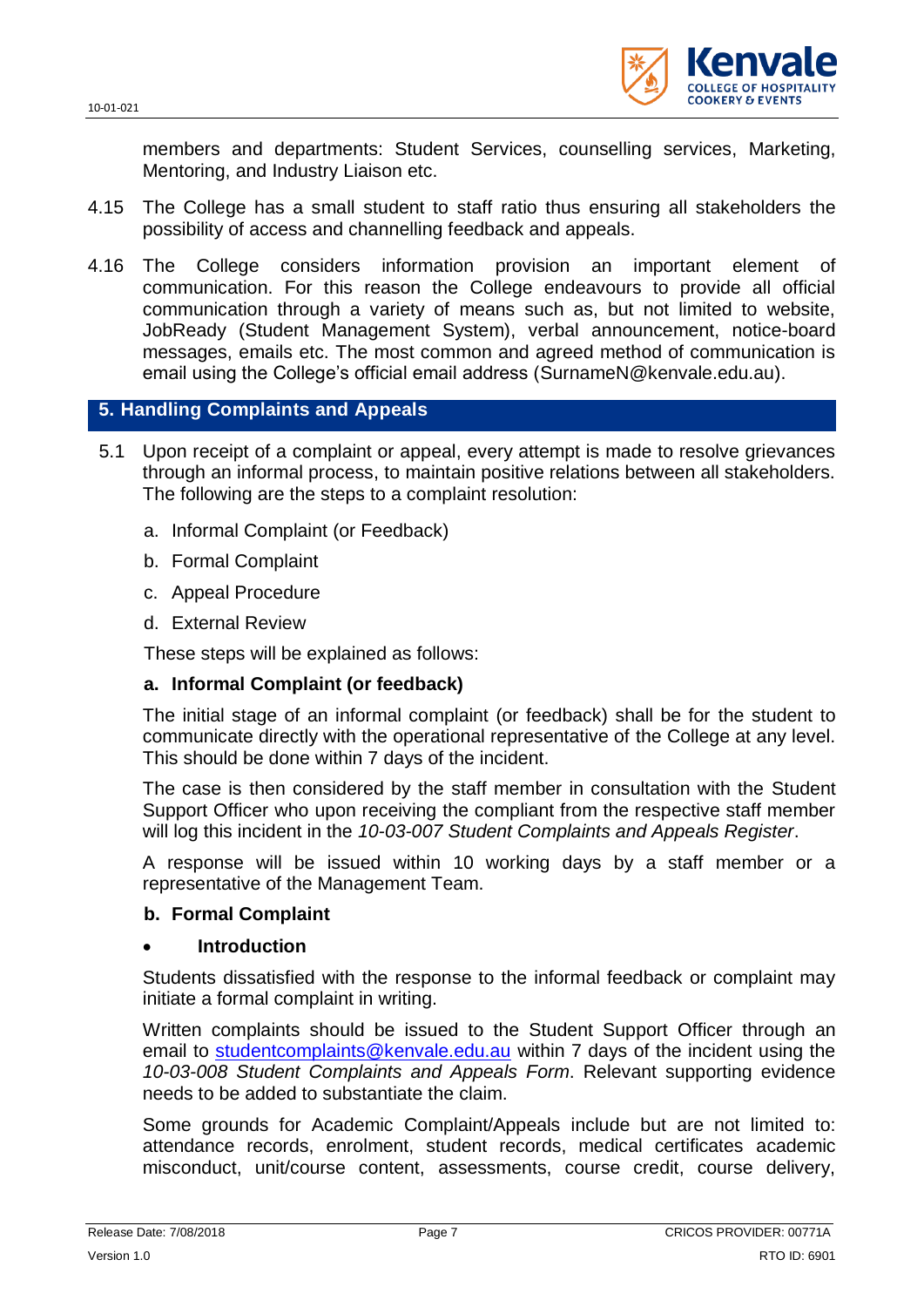

course transfers, deferrals, suspensions or cancellation of enrolment decisions and other academic matters.

Some grounds for Non Academic Complaints/Appeals include but are not limited to: fees, bullying, discrimination, inappropriate behaviour such as harassment, abusive language and sexual misconduct.

## **Review of Assessments**

Students dissatisfied with the response to the informal feedback or complaint may initiate a formal complaint in writing to have an assessment re-graded.

Requests for a re-grade must be submitted in writing to the Academic Director no later than 14 days after the graded assessment has been returned to the student. Re-grading may result in the assessment grade being higher or lower than the original grade.

Should there be an appeal regarding other assessment outcomes, it is the student's responsibility to produce the evidence necessary to review individual assessments.

If students consider that their final grades received in any subject is not correct, they must appeal in writing for a revision of the mark, within 14 days of the College notifying the student of the grade. After that time, no appeals will be considered.

## **Request for "Special Consideration"**

Special Consideration is a process that affords equal opportunity to students, including enrolled students, and non-award students who have experienced circumstances that adversely impact their ability to complete a single assessment task.

A request for Special Consideration may be also submitted by students when there are circumstances that prevent him/her from fulfilling the academic and general code of conduct and other obligations contracted with the College.

Students dissatisfied with the response to the informal feedback or complaint in regard to special consideration may initiate a formal complaint in writing.

The Managing Director (or representative) will acknowledge the complaint within 3 days, and processing of the complaint will commence.

In consultation with the Management Team and any other relevant stakeholder, the Managing Director will consider the issue based on the evidence provided and any evidence or statements from staff members or others involved in the issue. Minutes will be recorded in writing using *10-02-020 Meeting Minutes Template*.

The Student Support Officer will notify the complainant in writing of the details and reasons for the decision within 10 working days of receipt of the complaint.

If the issue cannot be resolved within this timeframe, the Student Support Officer will update the complainant within 10 working days of the status of the complaints process and advise an estimated date for resolution.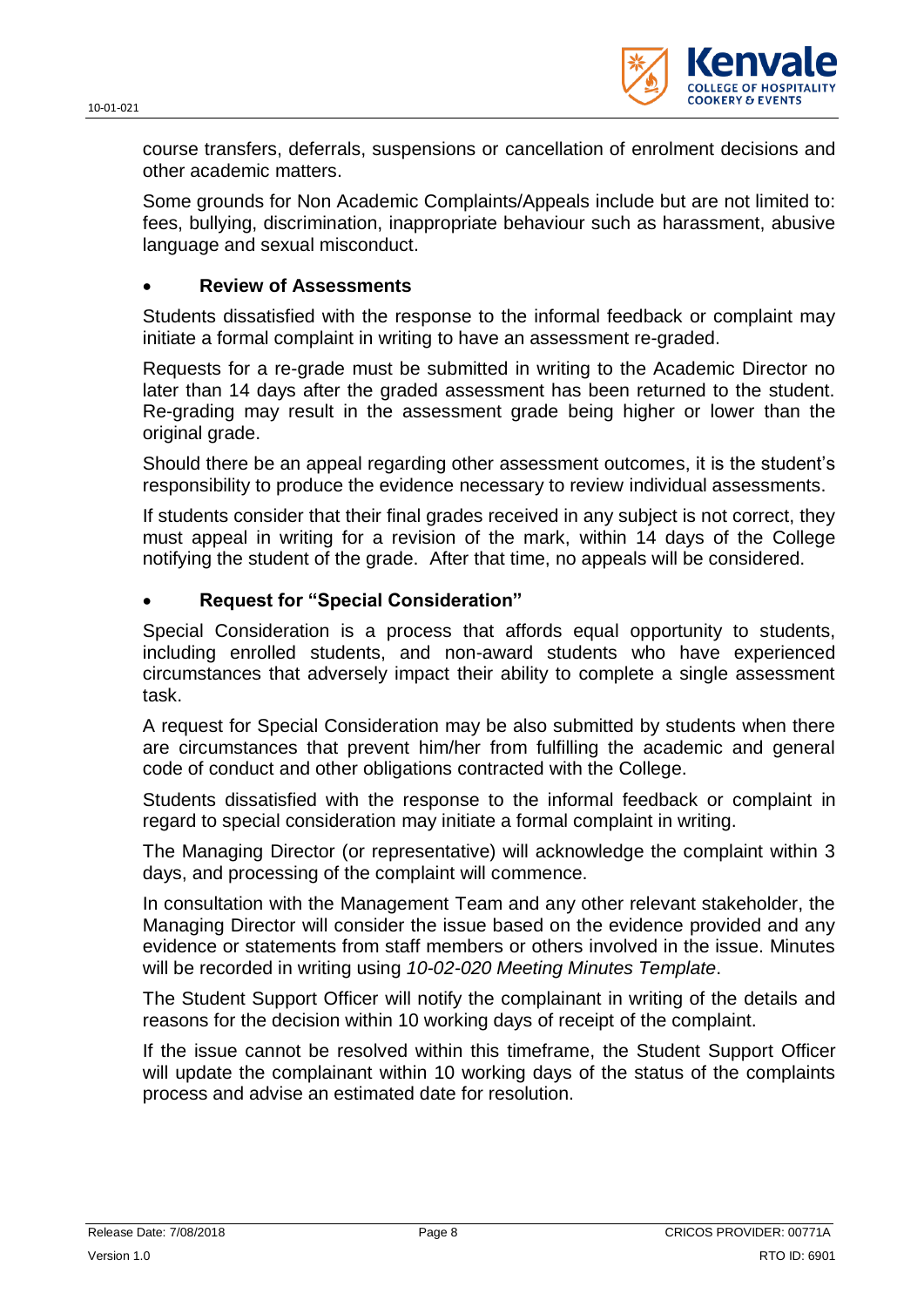

#### **Request for "Permission of Leave"**

Permission of Leave is the process when students currently enrolled at Kenvale College are requesting leave during their studies. Students can only apply for leave if there are compelling and compassionate reasons to do so upon providing evidence and supporting documents in order to support those reason(s).

Students dissatisfied with the response to the request for permission of leave may initiate a formal complaint in writing.

The Managing Director (or representative) will acknowledge the complaint within 3 days, and processing of the complaint will commence.

In consultation with the Management Team and any other relevant stakeholder, the Managing Director will consider the issue based on the evidence provided and any evidence or statements from staff members or others involved in the issue. Minutes will be recorded in writing using *10-02-020 Meeting Minutes Template*.

The Student Support Officer will notify the complainant in writing of the details and reasons for the decision within 10 working days of receipt of the complaint.

If the issue cannot be resolved within this timeframe the Student Support Officer will update the complainant within 10 working days of the status of the complaints process and advise an estimated date for resolution.

### **Request for "RPL" Recognition of Prior Learning**

Recognition of Prior Learning (RPL) is an evidence-based, equitable, and transparent process that assesses prior learning and/or experience, resulting in course credit, which exempts a student from enrolment in a particular subject.

The College recognises the value of prior learning and experience. All students who attend the College are entitled to apply for RPL for the course in which they are enrolled using the *1-03-004 Recognition of Prior Learning (RPL) Application Form*. All applications will be assessed equitably and fairly by the College.

Students dissatisfied with the response to the request for RPL may initiate a formal complaint in writing.

The Managing Director (or representative) will acknowledge the complaint within 3 days, and processing of the complaint will commence.

In consultation with the Management Team and any other relevant stakeholder, the Managing Director will consider the issue based on the evidence provided and any evidence or statements from staff members or others involved in the issue. Minutes will be recorded in writing using *10-02-020 Meeting Minutes Template*.

The Student Support Officer will notify the complainant in writing of the details and reasons for the decision within 10 working days of receipt of the complaint.

If the issue cannot be resolved within this timeframe the Student Support Officer will update the complainant within 10 working days of the status of the complaints process and advise an estimated date for resolution.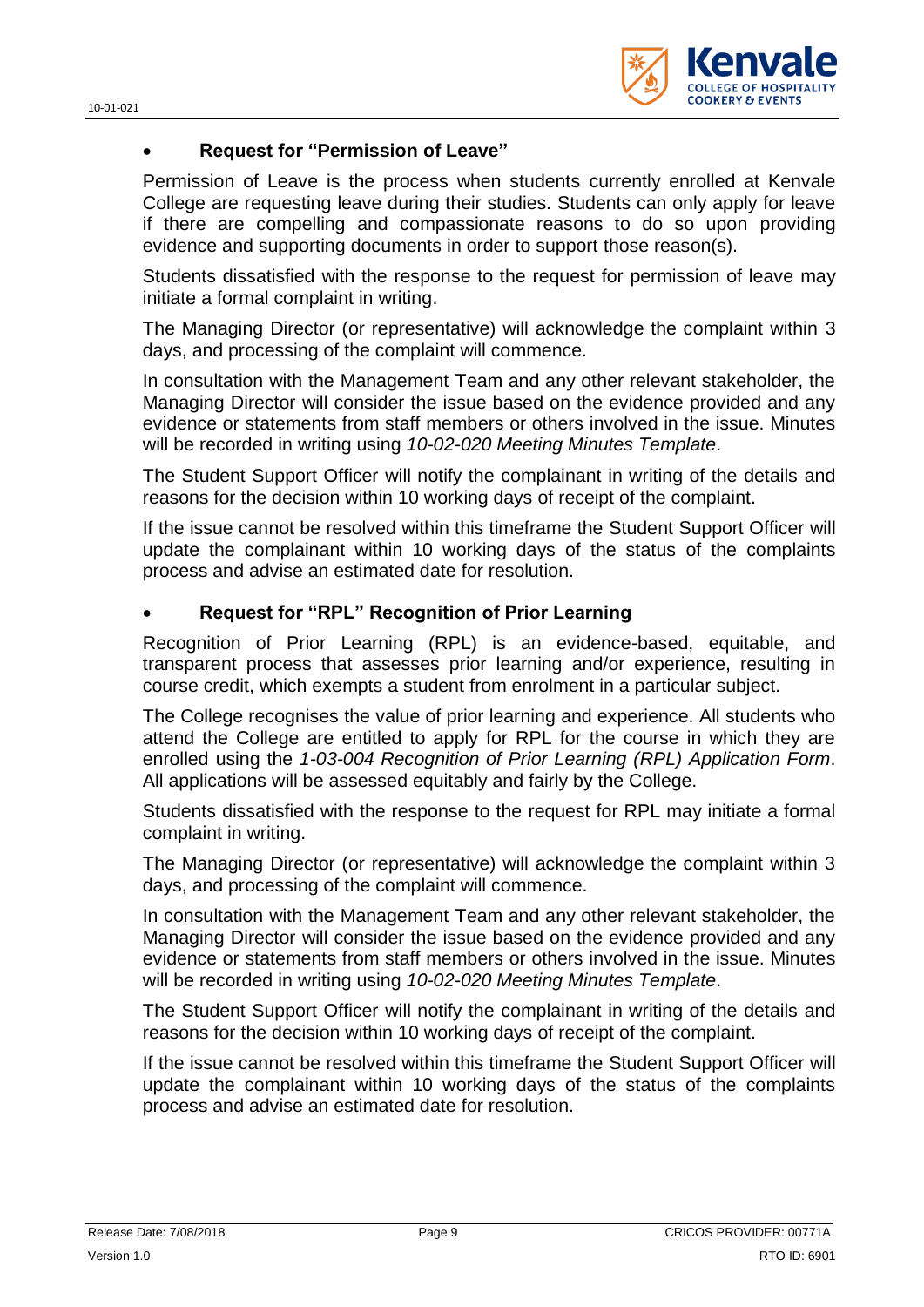

## **5.2 Appeal Process**

All students who make a complaint under this Policy, and are not satisfied with the outcome, have a right to apply for an appeal.

The notice of appeal must be lodged within 20 business days of the day that the student or eligible person was sent the decision.

The Appeal can be lodged by completing and submitting a new Complaints and Appeals Form. The form with any material supporting should be sent by email to [studentcomplaints@kenvale.edu.au.](mailto:studentcomplaints@kenvale.edu.au)

Academic Appeals will be referred to the Chair of the Academic Board and Non-Academic Appeals will be referred to Kenvale College Finance Audit & Risk Committee (FARC), who will determine if due process has been followed when determining the outcome of the Appeal. Due to the sitting schedule of the FARC, these will usually be determined out of session.

The Secretary of the respective Board/Committee will communicate the decision in writing within 10 business days from the date that the appeal was considered, including the reasons, to (i) the student or eligible person and (ii) the original decision maker(s).

Students or other eligible persons should ensure that the notice of appeal clearly includes:

a. Each ground or grounds upon which the appeal is made;

b. A written submission summarising the substance/basis of the appeal (i.e. the background to the appeal and why the person pursuing the appeal believes the grounds for appeal are met); and

c. Any documentation or other material supporting the ground or grounds for appeal. This may be provided as an attachment to the notice of appeal.

The outcome of the appeal process will be informed and implemented, as follows:

- a. If the appeal is accepted in whole or in part and the results in favour of the students will be implemented and preventive or corrective action will be taken by the College;
- b. If the appeal is dismissed, the original decision is upheld.

The Appellant will be given a written statement of the outcome of the hearing, including details of the reasons for the outcome. The findings will be logged in the *10-03-007 Student Complaints and Appeals Register.*

In the event the student is not satisfied with the result or conduct of the internal complaints and appeals process, Kenvale College will advise the student of their right to access the external appeals process at minimal or no costs.

#### **5.3 External Review**

If, at the conclusion of all College-based complaint and appeal processes, the student remains dissatisfied with the complaint resolution, they may lodge a request for an external review with the following bodies:

Australian Council of Private Higher Education and Training (ACPET)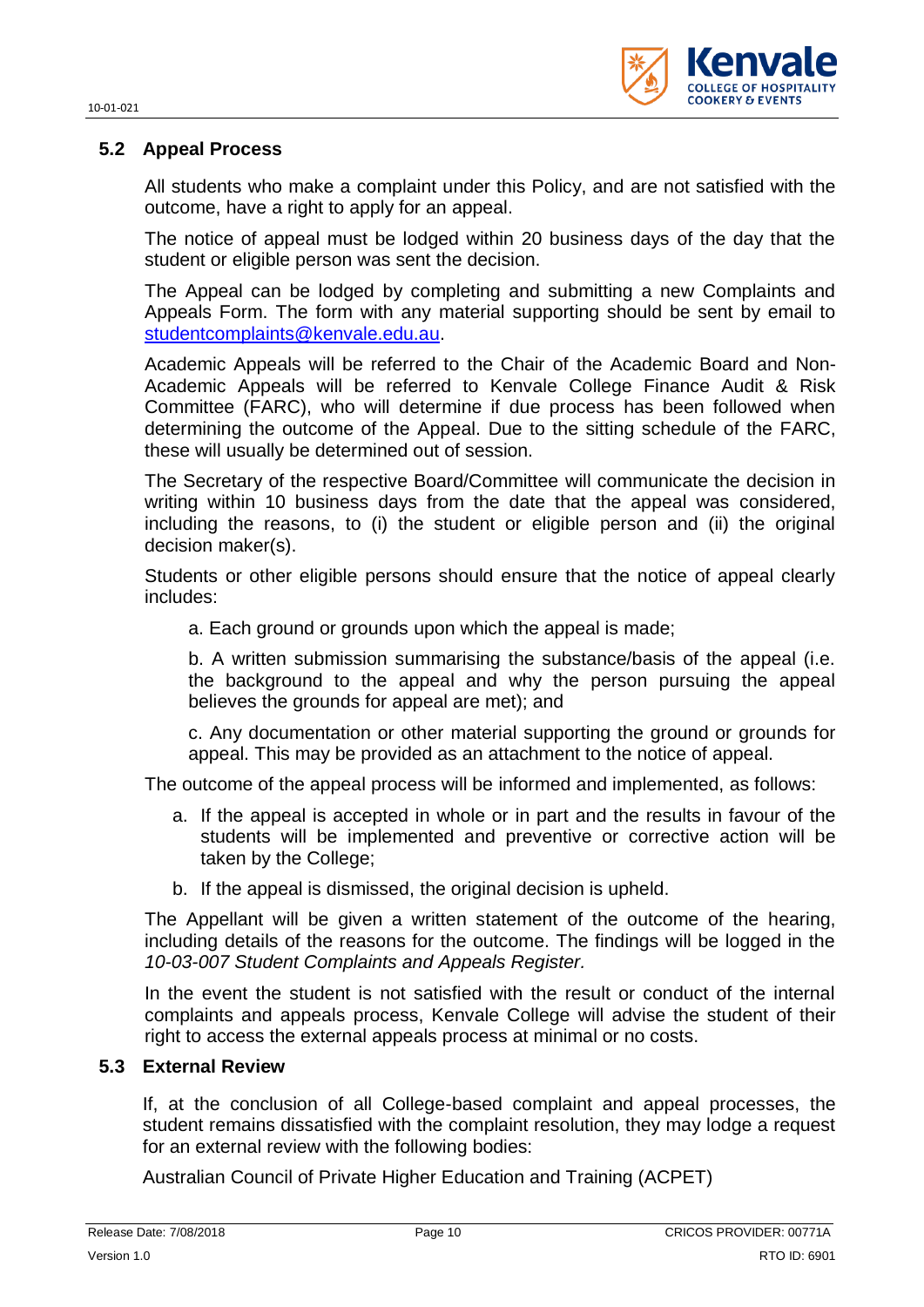

If the student is an Australian, (by birth, citizenship or permanent resident status), the student may contact ACPET by email to student.appeals@acpet.edu.au or by post to Student Appeals, ACPET, PO Box 551, East Melbourne VIC 8002.

#### Overseas Student Ombudsman

The Commonwealth Overseas Student Ombudsman is the independent, external complaints and appeals body for international students studying with private education providers and can investigate complaints and appeals from intending, current and former international students about private colleges, universities and schools. It offers a free and independent service for overseas students who wish to appeal against a decision made by their private education or training provider in Australia.

GPO Box 442 Canberra ACT 2601

Phone: 1300 362 072

http://www.ombudsman.gov.au/making-a-complaint

In this case, students will be referred to ACPET or Ombudsman by the Managing Director.

## **6. Application**

- 6.1 This policy applies to all students of the College.
- 6.2 This policy is available to the public, current students and prospective students through the College website.
- 6.3 In line with AQF (2013), this policy will be applied consistently and fairly.
- 6.4 The College expects all staff to be committed to fair, effective and efficient complaint handling.

#### **7. Responsibilities**

- 7.1 The College Quality Manager and the Student Support Officer are accountable for this policy.
- 7.2 All departments and staff of the College are responsible for the application of this policy, where applicable.
- 7.3 The College's Management Team is responsible for
	- a. defining and endorsing this Policy;
	- b. ensuring that the College's culture and this policy are aligned;
	- c. determining that complaints and appeals (feedback) performance indicators are aligned with performance indicators of the College;
	- d. aligning complaints and appeals (feedback) objectives with the objectives and strategies of the College;
	- e. ensuring legal and regulatory compliance;
	- f. assigning accountability and responsibility at appropriate levels;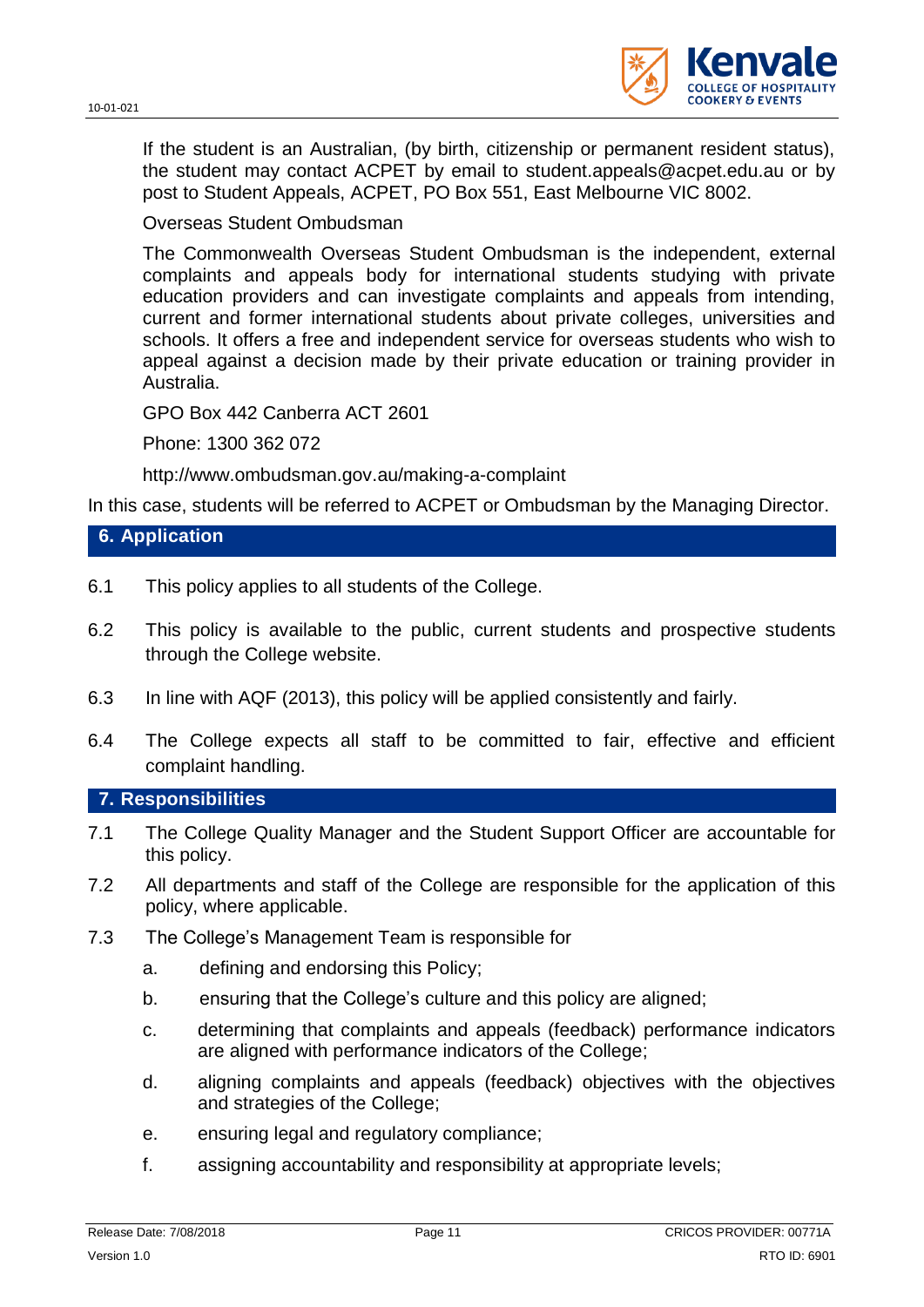

- g. ensuring that the necessary resources are allocated to complaints and appeals (feedback) procedures, and
- h. ensuring the framework for managing complaint and appeals continues to remain appropriate.

#### **8. Quality and Compliance**

- 8.1 The College's approach to complaint and appeals aligns with and gratefully acknowledges the Complaints and Appeals Policies of The University of Technology, The State of Queensland (Queensland Studies Authority) 2013, James Cook University, Victoria University, Macquarie University and The University of Sydney that were used as best practice guides for this policy.
- 8.2 This policy will be reviewed and updated every three years or whenever there are changes applicable by the Quality Manager to ensure the quality and relevance of its content, and to maximise the effectiveness of its application to both the students and the needs of industry.
- 8.3 The following legislation and compliance regulations apply to this policy:

| <b>National Code 2018</b> |                                                                                                                                                                                                                                                                                                                                                                                                                                                                                                                                                                                                                                                                                                                                                                                                                                                                                                                                                                                                                                                                                                                                                                                                                                                                                                                                                                                                                                                                                                                                                                                                                                                                                                                                                                                                                                                                                                                                                                                                                                                                                  |  |
|---------------------------|----------------------------------------------------------------------------------------------------------------------------------------------------------------------------------------------------------------------------------------------------------------------------------------------------------------------------------------------------------------------------------------------------------------------------------------------------------------------------------------------------------------------------------------------------------------------------------------------------------------------------------------------------------------------------------------------------------------------------------------------------------------------------------------------------------------------------------------------------------------------------------------------------------------------------------------------------------------------------------------------------------------------------------------------------------------------------------------------------------------------------------------------------------------------------------------------------------------------------------------------------------------------------------------------------------------------------------------------------------------------------------------------------------------------------------------------------------------------------------------------------------------------------------------------------------------------------------------------------------------------------------------------------------------------------------------------------------------------------------------------------------------------------------------------------------------------------------------------------------------------------------------------------------------------------------------------------------------------------------------------------------------------------------------------------------------------------------|--|
| Standard 1                | 1.1 The registered provider must ensure that the marketing and promotion of<br>its courses and education services in connection with the recruitment of<br>overseas students or intending overseas students, including through an<br>education agent (in accordance with Standard 4), is not false or misleading,<br>with<br>Australian<br>Consumer<br>is<br>consistent<br>and<br>Law.<br>1.2 The registered provider must, in seeking to enter into written agreements<br>with overseas students or intending overseas students, not provide any false<br>misleading<br>information<br>on:<br>or<br>1.2.1 its association with any other persons or organisations the registered<br>provider has arrangements with for the delivery of the course in which the<br>intends<br>student<br>to<br>enrol<br>or<br>may<br>apply<br>to<br>enrol<br>1.2.2 any work-based training a student is required to undertake as part of the<br>course<br>1.2.3 prerequisites—including English language proficiency—for entry to the<br>course<br>1.2.4 any other information relevant to the registered provider, its courses or<br>associated<br>with<br>those<br>outcomes<br>courses.<br>1.3<br>registered<br>provider<br>The<br>must<br>not:<br>1.3.1 claim to commit to secure for, or on the student or intending student's<br>behalf, a migration outcome from undertaking any course offered by the<br>registered<br>provider<br>1.3.2 guarantee a successful education assessment outcome for the student<br>intending<br>student.<br>or<br>1.4 The registered provider must include its CRICOS registered name and<br>registration number in any written or online material that it disseminates or<br>publicly<br>available<br>for<br>the<br>makes<br>of:<br>purposes<br>1.4.1 providing or offering to provide a course to an overseas student<br>1.4.2 inviting a student to undertake or apply for a course, or<br>1.4.3 indicating it is able or willing to provide a course to overseas students.<br>1.5 The registered provider must not actively recruit a student where this |  |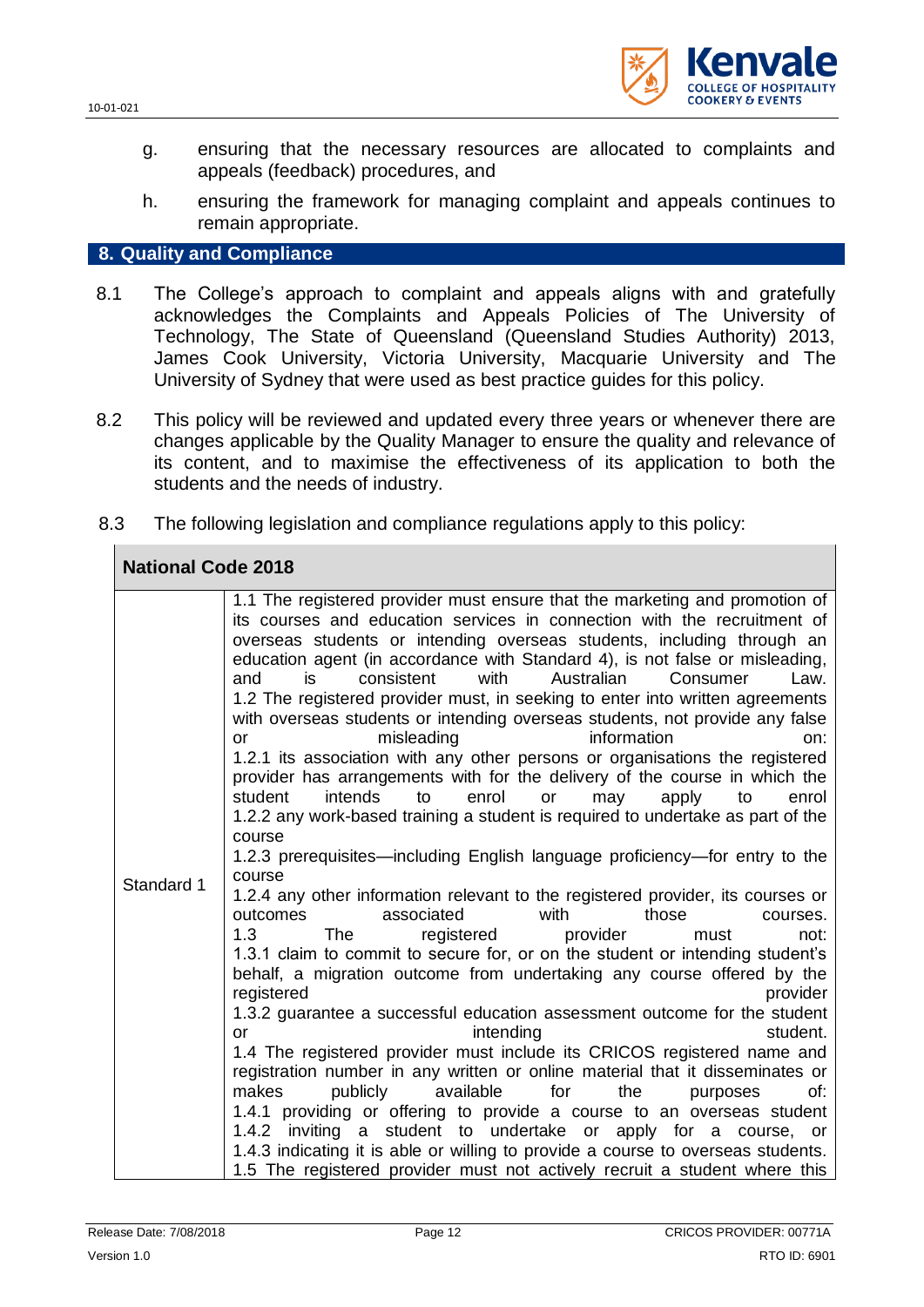10-01-021

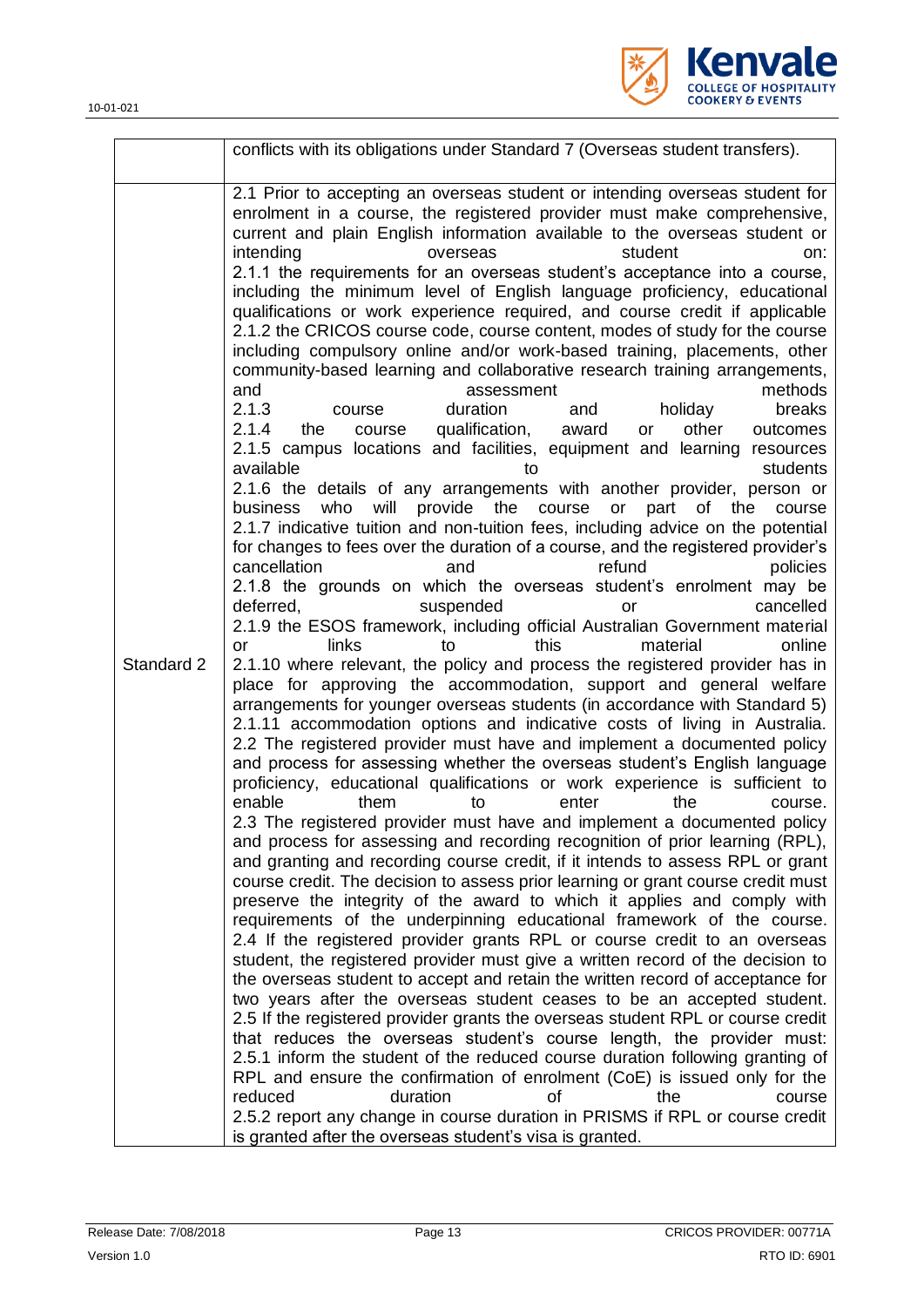

|            | 3.1 The registered provider must enter into a written agreement with the<br>overseas student or intending overseas student, signed or otherwise accepted<br>by the student, concurrently with or prior to accepting payment of tuition fees<br>or non-tuition fees. A written agreement may take any form provided it meets<br>of the<br><b>ESOS</b><br>Act<br>and<br>the<br>National<br>the<br>requirements<br>Code.<br>3.2 If the overseas student or intending overseas student is under 18 years of<br>age, the written agreement with the overseas student or intending overseas<br>student must be signed or otherwise accepted by the student's parent or legal<br>guardian.<br>3.3 In addition to all requirements in the ESOS Act, the written agreement<br>plain<br>English:<br>must.<br>ın                                                                                                                                                                                                                                                                                                                                        |
|------------|----------------------------------------------------------------------------------------------------------------------------------------------------------------------------------------------------------------------------------------------------------------------------------------------------------------------------------------------------------------------------------------------------------------------------------------------------------------------------------------------------------------------------------------------------------------------------------------------------------------------------------------------------------------------------------------------------------------------------------------------------------------------------------------------------------------------------------------------------------------------------------------------------------------------------------------------------------------------------------------------------------------------------------------------------------------------------------------------------------------------------------------------|
|            | 3.3.1 outline the course or courses in which the student is to be enrolled, the<br>expected course start date, the location(s) at which the course will be<br>delivered, the offered modes of study for the course, including compulsory<br>online and/or work-based training, placements, and/or other community-based<br>and/or<br>collaborative<br>research<br>training<br>learning<br>arrangements<br>3.3.2 outline any prerequisites necessary to enter the course or courses,<br>English<br>including<br>language<br>requirements<br>3.3.3<br>conditions<br>imposed<br>list<br>on<br>the<br>student's<br>enrolment<br>any<br>3.3.4 list all tuition fees payable by the student for the course, the periods to<br>which those tuition fees relate and payment options (including, if permitted<br>under the ESOS Act, that the student may choose to pay more than 50 per<br>of<br>their<br>tuition<br>fees<br>before<br>their<br>cent<br>course<br>commences)<br>3.3.5 provide details of any non-tuition fees the student may incur, including as<br>a result of having their study outcomes reassessed, deferral of study, fees for |
| Standard 3 | late payment of tuition fees, or other circumstances in which additional fees<br>apply<br>may<br>3.3.6 set out the circumstances in which personal information about the<br>student may be disclosed by the registered provider, the Commonwealth<br>including the TPS, or state or territory agencies, in accordance with the                                                                                                                                                                                                                                                                                                                                                                                                                                                                                                                                                                                                                                                                                                                                                                                                               |
|            | Act<br>1988<br>Privacy<br>3.3.7 outline the registered provider's internal and external complaints and<br>appeals processes, in accordance with Standard 10 (Complaints and appeals)<br>3.3.8 state that the student is responsible for keeping a copy of the written<br>agreement as supplied by the registered provider, and receipts of any<br>tuition<br>fees<br>non-tuition<br>fees<br>payments<br>οf<br>or<br>3.3.9<br>links<br>material.<br>only<br>to<br>provide<br>supplementary<br>use<br>3.4 The registered provider must include in the written agreement the following<br>information, which is to be consistent with the requirements of the ESOS Act,<br>in relation to refunds of tuition fees and non-tuition fees in the case of student<br>default<br>provider<br>default:<br>and                                                                                                                                                                                                                                                                                                                                         |
|            | 3.4.1 amounts that may or may not be repaid to the overseas student<br>(including any tuition and non-tuition fees collected by education agents on<br>registered<br>behalf<br>οf<br>the<br>provider)<br>3.4.2<br>for<br>claiming<br>refund<br>processes<br>а<br>3.4.3 the specified person(s), other than the overseas student, who can<br>receive a refund in respect of the overseas student identified in the written<br>agreement,<br>consistent<br>with<br>the<br><b>ESOS</b><br>Act                                                                                                                                                                                                                                                                                                                                                                                                                                                                                                                                                                                                                                                   |
|            | 3.4.4 a plain English explanation of what happens in the event of a course not<br><b>TPS</b><br>delivered,<br>including<br>the<br>role<br>of<br>being<br>the<br>3.4.5 a statement that "This written agreement, and the right to make<br>complaints and seek appeals of decisions and action under various processes,<br>does not affect the rights of the student to take action under the Australian                                                                                                                                                                                                                                                                                                                                                                                                                                                                                                                                                                                                                                                                                                                                       |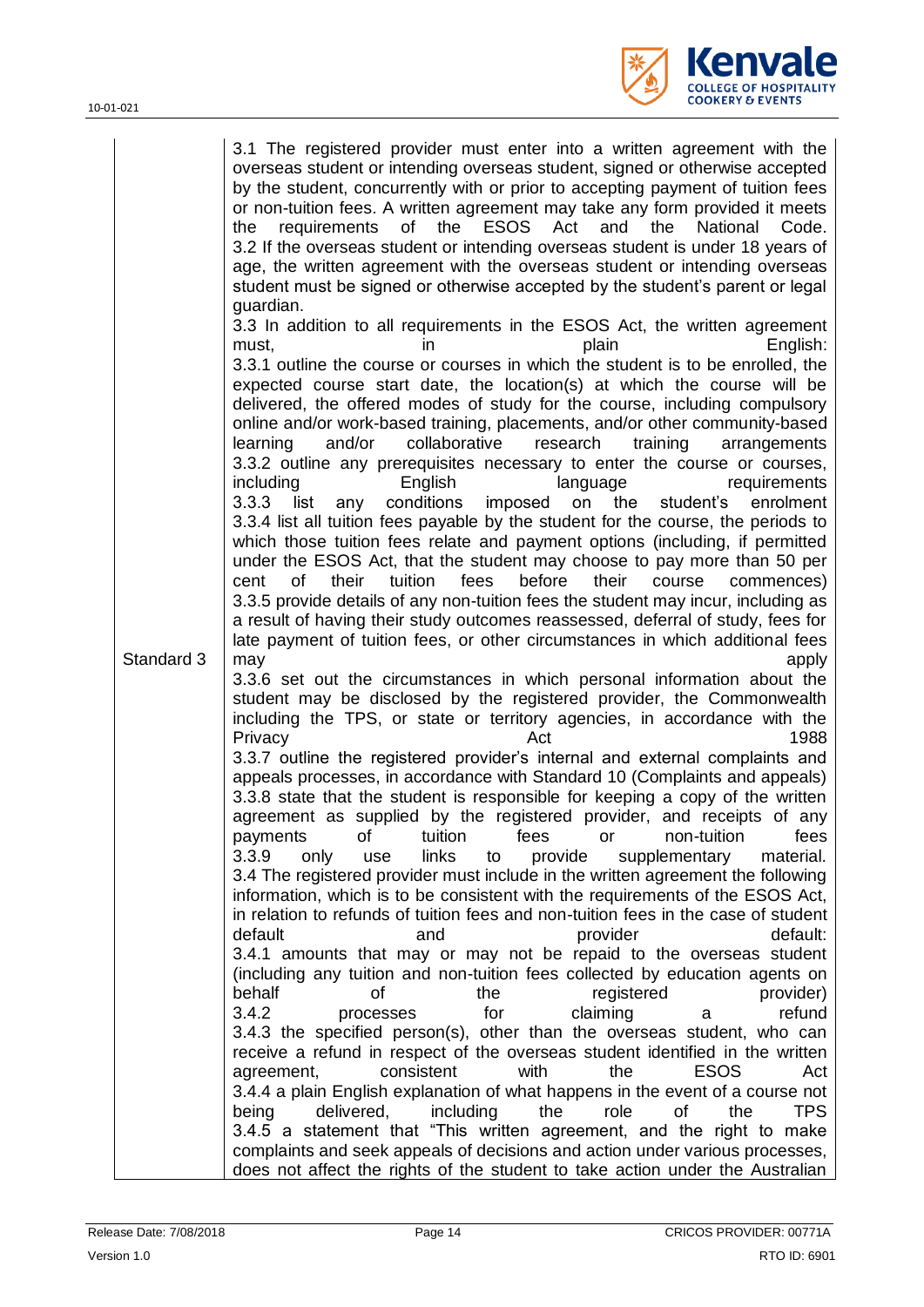

| 3.5 The registered provider must include in the written agreement a<br>requirement that the overseas student or intending overseas student, while in<br>Australia and studying with that provider, must notify the registered provider of<br>his<br>contact<br>details<br>including:<br>her<br><b>or</b><br>3.5.1 the student's current residential address, mobile number (if any) and<br>address<br>(if<br>email<br>any)<br>3.5.2<br>who<br>in<br>situations<br>contact<br>emergency<br>to<br>3.5.3 any changes to those details, within 7 days of the change.<br>3.6 The registered provider must retain records of all written agreements as<br>well as receipts of payments made by students under the written agreement<br>for at least 2 years after the person ceases to be an accepted student.<br>6.1 The registered provider must support the overseas student in adjusting to<br>study and life in Australia by giving the overseas student information on or<br>access to an age and culturally appropriate orientation program that provides<br>information<br>about:<br>6.1.1 support services available to assist overseas students to help them<br>adjust<br>study<br>life<br>Australia<br>and<br>in<br>to<br>6.1.2<br>English<br>language<br>and<br>study<br>assistance<br>programs<br>6.1.3<br>relevant<br>services<br>legal<br>any<br>6.1.4<br>health<br>services<br>emergency<br>and<br>6.1.5<br>provider's<br>facilities<br>registered<br>the<br>and<br>resources<br>6.1.6 complaints and appeals processes as outlined in Standard 10<br>(Complaints<br>and<br>appeals)<br>6.1.7 requirements for course attendance and progress, as appropriate<br>6.1.8 the support services available to assist students with general or personal<br>circumstances that are adversely affecting their education in Australia<br>6.1.9 services students can access for information on their employment rights<br>and conditions, and how to resolve workplace issues, such as through the Fair<br>Work<br>Ombudsman.<br>6.2 The registered provider must give relevant information or provide referrals<br>as appropriate to overseas students who request assistance in relation to the<br>Standard 6<br>services and programs set out in Standard 6.1, at no additional cost to the<br>student.<br>overseas<br>6.3 The registered provider must offer reasonable support to overseas<br>students to enable them to achieve expected learning outcomes regardless of<br>the overseas student's place of study or the mode of study of the course, at no<br>additional<br>the<br>student.<br>cost<br>overseas<br>to<br>6.4 The registered provider must facilitate access to learning support services<br>consistent with the requirements of the course, mode of study and the learning<br>needs of overseas student cohorts, including having and implementing<br>documented processes for supporting and maintaining contact with overseas<br>students<br>undertaking<br>online<br>distance<br>units<br>of<br>study.<br>or<br>6.5 The registered provider must designate a member or members of its staff<br>to be the official point of contact for overseas students. The student contact<br>officer or officers must have access to up-to-date details of the registered<br>provider's<br>support<br>services.<br>6.6 The registered provider must have sufficient student support personnel to<br>meet the needs of the overseas students enrolled with the registered provider.<br>6.7 The registered provider must ensure its staff members who interact directly<br>with overseas students are aware of the registered provider's obligations<br>under the ESOS framework and the potential implications for overseas | the<br>Australian<br>Consumer<br>applies".<br>Consumer<br>Law<br>if<br>Law |
|-------------------------------------------------------------------------------------------------------------------------------------------------------------------------------------------------------------------------------------------------------------------------------------------------------------------------------------------------------------------------------------------------------------------------------------------------------------------------------------------------------------------------------------------------------------------------------------------------------------------------------------------------------------------------------------------------------------------------------------------------------------------------------------------------------------------------------------------------------------------------------------------------------------------------------------------------------------------------------------------------------------------------------------------------------------------------------------------------------------------------------------------------------------------------------------------------------------------------------------------------------------------------------------------------------------------------------------------------------------------------------------------------------------------------------------------------------------------------------------------------------------------------------------------------------------------------------------------------------------------------------------------------------------------------------------------------------------------------------------------------------------------------------------------------------------------------------------------------------------------------------------------------------------------------------------------------------------------------------------------------------------------------------------------------------------------------------------------------------------------------------------------------------------------------------------------------------------------------------------------------------------------------------------------------------------------------------------------------------------------------------------------------------------------------------------------------------------------------------------------------------------------------------------------------------------------------------------------------------------------------------------------------------------------------------------------------------------------------------------------------------------------------------------------------------------------------------------------------------------------------------------------------------------------------------------------------------------------------------------------------------------------------------------------------------------------------------------------------------------------------------------------------------------------------------------------------------------------------------------------------------------------------------------------------------------------------------------------------------------------------------------------------------------------------------------------------------------------------------------------------------------------------------------------------------------------------------------------------------------------------------------------------------------------------------------------------------------------------------------------|----------------------------------------------------------------------------|
|                                                                                                                                                                                                                                                                                                                                                                                                                                                                                                                                                                                                                                                                                                                                                                                                                                                                                                                                                                                                                                                                                                                                                                                                                                                                                                                                                                                                                                                                                                                                                                                                                                                                                                                                                                                                                                                                                                                                                                                                                                                                                                                                                                                                                                                                                                                                                                                                                                                                                                                                                                                                                                                                                                                                                                                                                                                                                                                                                                                                                                                                                                                                                                                                                                                                                                                                                                                                                                                                                                                                                                                                                                                                                                                                           |                                                                            |
|                                                                                                                                                                                                                                                                                                                                                                                                                                                                                                                                                                                                                                                                                                                                                                                                                                                                                                                                                                                                                                                                                                                                                                                                                                                                                                                                                                                                                                                                                                                                                                                                                                                                                                                                                                                                                                                                                                                                                                                                                                                                                                                                                                                                                                                                                                                                                                                                                                                                                                                                                                                                                                                                                                                                                                                                                                                                                                                                                                                                                                                                                                                                                                                                                                                                                                                                                                                                                                                                                                                                                                                                                                                                                                                                           |                                                                            |
|                                                                                                                                                                                                                                                                                                                                                                                                                                                                                                                                                                                                                                                                                                                                                                                                                                                                                                                                                                                                                                                                                                                                                                                                                                                                                                                                                                                                                                                                                                                                                                                                                                                                                                                                                                                                                                                                                                                                                                                                                                                                                                                                                                                                                                                                                                                                                                                                                                                                                                                                                                                                                                                                                                                                                                                                                                                                                                                                                                                                                                                                                                                                                                                                                                                                                                                                                                                                                                                                                                                                                                                                                                                                                                                                           |                                                                            |
|                                                                                                                                                                                                                                                                                                                                                                                                                                                                                                                                                                                                                                                                                                                                                                                                                                                                                                                                                                                                                                                                                                                                                                                                                                                                                                                                                                                                                                                                                                                                                                                                                                                                                                                                                                                                                                                                                                                                                                                                                                                                                                                                                                                                                                                                                                                                                                                                                                                                                                                                                                                                                                                                                                                                                                                                                                                                                                                                                                                                                                                                                                                                                                                                                                                                                                                                                                                                                                                                                                                                                                                                                                                                                                                                           |                                                                            |
|                                                                                                                                                                                                                                                                                                                                                                                                                                                                                                                                                                                                                                                                                                                                                                                                                                                                                                                                                                                                                                                                                                                                                                                                                                                                                                                                                                                                                                                                                                                                                                                                                                                                                                                                                                                                                                                                                                                                                                                                                                                                                                                                                                                                                                                                                                                                                                                                                                                                                                                                                                                                                                                                                                                                                                                                                                                                                                                                                                                                                                                                                                                                                                                                                                                                                                                                                                                                                                                                                                                                                                                                                                                                                                                                           |                                                                            |
|                                                                                                                                                                                                                                                                                                                                                                                                                                                                                                                                                                                                                                                                                                                                                                                                                                                                                                                                                                                                                                                                                                                                                                                                                                                                                                                                                                                                                                                                                                                                                                                                                                                                                                                                                                                                                                                                                                                                                                                                                                                                                                                                                                                                                                                                                                                                                                                                                                                                                                                                                                                                                                                                                                                                                                                                                                                                                                                                                                                                                                                                                                                                                                                                                                                                                                                                                                                                                                                                                                                                                                                                                                                                                                                                           |                                                                            |
|                                                                                                                                                                                                                                                                                                                                                                                                                                                                                                                                                                                                                                                                                                                                                                                                                                                                                                                                                                                                                                                                                                                                                                                                                                                                                                                                                                                                                                                                                                                                                                                                                                                                                                                                                                                                                                                                                                                                                                                                                                                                                                                                                                                                                                                                                                                                                                                                                                                                                                                                                                                                                                                                                                                                                                                                                                                                                                                                                                                                                                                                                                                                                                                                                                                                                                                                                                                                                                                                                                                                                                                                                                                                                                                                           |                                                                            |
|                                                                                                                                                                                                                                                                                                                                                                                                                                                                                                                                                                                                                                                                                                                                                                                                                                                                                                                                                                                                                                                                                                                                                                                                                                                                                                                                                                                                                                                                                                                                                                                                                                                                                                                                                                                                                                                                                                                                                                                                                                                                                                                                                                                                                                                                                                                                                                                                                                                                                                                                                                                                                                                                                                                                                                                                                                                                                                                                                                                                                                                                                                                                                                                                                                                                                                                                                                                                                                                                                                                                                                                                                                                                                                                                           |                                                                            |
|                                                                                                                                                                                                                                                                                                                                                                                                                                                                                                                                                                                                                                                                                                                                                                                                                                                                                                                                                                                                                                                                                                                                                                                                                                                                                                                                                                                                                                                                                                                                                                                                                                                                                                                                                                                                                                                                                                                                                                                                                                                                                                                                                                                                                                                                                                                                                                                                                                                                                                                                                                                                                                                                                                                                                                                                                                                                                                                                                                                                                                                                                                                                                                                                                                                                                                                                                                                                                                                                                                                                                                                                                                                                                                                                           |                                                                            |
|                                                                                                                                                                                                                                                                                                                                                                                                                                                                                                                                                                                                                                                                                                                                                                                                                                                                                                                                                                                                                                                                                                                                                                                                                                                                                                                                                                                                                                                                                                                                                                                                                                                                                                                                                                                                                                                                                                                                                                                                                                                                                                                                                                                                                                                                                                                                                                                                                                                                                                                                                                                                                                                                                                                                                                                                                                                                                                                                                                                                                                                                                                                                                                                                                                                                                                                                                                                                                                                                                                                                                                                                                                                                                                                                           |                                                                            |
|                                                                                                                                                                                                                                                                                                                                                                                                                                                                                                                                                                                                                                                                                                                                                                                                                                                                                                                                                                                                                                                                                                                                                                                                                                                                                                                                                                                                                                                                                                                                                                                                                                                                                                                                                                                                                                                                                                                                                                                                                                                                                                                                                                                                                                                                                                                                                                                                                                                                                                                                                                                                                                                                                                                                                                                                                                                                                                                                                                                                                                                                                                                                                                                                                                                                                                                                                                                                                                                                                                                                                                                                                                                                                                                                           |                                                                            |
|                                                                                                                                                                                                                                                                                                                                                                                                                                                                                                                                                                                                                                                                                                                                                                                                                                                                                                                                                                                                                                                                                                                                                                                                                                                                                                                                                                                                                                                                                                                                                                                                                                                                                                                                                                                                                                                                                                                                                                                                                                                                                                                                                                                                                                                                                                                                                                                                                                                                                                                                                                                                                                                                                                                                                                                                                                                                                                                                                                                                                                                                                                                                                                                                                                                                                                                                                                                                                                                                                                                                                                                                                                                                                                                                           |                                                                            |
|                                                                                                                                                                                                                                                                                                                                                                                                                                                                                                                                                                                                                                                                                                                                                                                                                                                                                                                                                                                                                                                                                                                                                                                                                                                                                                                                                                                                                                                                                                                                                                                                                                                                                                                                                                                                                                                                                                                                                                                                                                                                                                                                                                                                                                                                                                                                                                                                                                                                                                                                                                                                                                                                                                                                                                                                                                                                                                                                                                                                                                                                                                                                                                                                                                                                                                                                                                                                                                                                                                                                                                                                                                                                                                                                           |                                                                            |
|                                                                                                                                                                                                                                                                                                                                                                                                                                                                                                                                                                                                                                                                                                                                                                                                                                                                                                                                                                                                                                                                                                                                                                                                                                                                                                                                                                                                                                                                                                                                                                                                                                                                                                                                                                                                                                                                                                                                                                                                                                                                                                                                                                                                                                                                                                                                                                                                                                                                                                                                                                                                                                                                                                                                                                                                                                                                                                                                                                                                                                                                                                                                                                                                                                                                                                                                                                                                                                                                                                                                                                                                                                                                                                                                           |                                                                            |
|                                                                                                                                                                                                                                                                                                                                                                                                                                                                                                                                                                                                                                                                                                                                                                                                                                                                                                                                                                                                                                                                                                                                                                                                                                                                                                                                                                                                                                                                                                                                                                                                                                                                                                                                                                                                                                                                                                                                                                                                                                                                                                                                                                                                                                                                                                                                                                                                                                                                                                                                                                                                                                                                                                                                                                                                                                                                                                                                                                                                                                                                                                                                                                                                                                                                                                                                                                                                                                                                                                                                                                                                                                                                                                                                           |                                                                            |
|                                                                                                                                                                                                                                                                                                                                                                                                                                                                                                                                                                                                                                                                                                                                                                                                                                                                                                                                                                                                                                                                                                                                                                                                                                                                                                                                                                                                                                                                                                                                                                                                                                                                                                                                                                                                                                                                                                                                                                                                                                                                                                                                                                                                                                                                                                                                                                                                                                                                                                                                                                                                                                                                                                                                                                                                                                                                                                                                                                                                                                                                                                                                                                                                                                                                                                                                                                                                                                                                                                                                                                                                                                                                                                                                           |                                                                            |
|                                                                                                                                                                                                                                                                                                                                                                                                                                                                                                                                                                                                                                                                                                                                                                                                                                                                                                                                                                                                                                                                                                                                                                                                                                                                                                                                                                                                                                                                                                                                                                                                                                                                                                                                                                                                                                                                                                                                                                                                                                                                                                                                                                                                                                                                                                                                                                                                                                                                                                                                                                                                                                                                                                                                                                                                                                                                                                                                                                                                                                                                                                                                                                                                                                                                                                                                                                                                                                                                                                                                                                                                                                                                                                                                           |                                                                            |
|                                                                                                                                                                                                                                                                                                                                                                                                                                                                                                                                                                                                                                                                                                                                                                                                                                                                                                                                                                                                                                                                                                                                                                                                                                                                                                                                                                                                                                                                                                                                                                                                                                                                                                                                                                                                                                                                                                                                                                                                                                                                                                                                                                                                                                                                                                                                                                                                                                                                                                                                                                                                                                                                                                                                                                                                                                                                                                                                                                                                                                                                                                                                                                                                                                                                                                                                                                                                                                                                                                                                                                                                                                                                                                                                           |                                                                            |
|                                                                                                                                                                                                                                                                                                                                                                                                                                                                                                                                                                                                                                                                                                                                                                                                                                                                                                                                                                                                                                                                                                                                                                                                                                                                                                                                                                                                                                                                                                                                                                                                                                                                                                                                                                                                                                                                                                                                                                                                                                                                                                                                                                                                                                                                                                                                                                                                                                                                                                                                                                                                                                                                                                                                                                                                                                                                                                                                                                                                                                                                                                                                                                                                                                                                                                                                                                                                                                                                                                                                                                                                                                                                                                                                           |                                                                            |
|                                                                                                                                                                                                                                                                                                                                                                                                                                                                                                                                                                                                                                                                                                                                                                                                                                                                                                                                                                                                                                                                                                                                                                                                                                                                                                                                                                                                                                                                                                                                                                                                                                                                                                                                                                                                                                                                                                                                                                                                                                                                                                                                                                                                                                                                                                                                                                                                                                                                                                                                                                                                                                                                                                                                                                                                                                                                                                                                                                                                                                                                                                                                                                                                                                                                                                                                                                                                                                                                                                                                                                                                                                                                                                                                           |                                                                            |
|                                                                                                                                                                                                                                                                                                                                                                                                                                                                                                                                                                                                                                                                                                                                                                                                                                                                                                                                                                                                                                                                                                                                                                                                                                                                                                                                                                                                                                                                                                                                                                                                                                                                                                                                                                                                                                                                                                                                                                                                                                                                                                                                                                                                                                                                                                                                                                                                                                                                                                                                                                                                                                                                                                                                                                                                                                                                                                                                                                                                                                                                                                                                                                                                                                                                                                                                                                                                                                                                                                                                                                                                                                                                                                                                           |                                                                            |
|                                                                                                                                                                                                                                                                                                                                                                                                                                                                                                                                                                                                                                                                                                                                                                                                                                                                                                                                                                                                                                                                                                                                                                                                                                                                                                                                                                                                                                                                                                                                                                                                                                                                                                                                                                                                                                                                                                                                                                                                                                                                                                                                                                                                                                                                                                                                                                                                                                                                                                                                                                                                                                                                                                                                                                                                                                                                                                                                                                                                                                                                                                                                                                                                                                                                                                                                                                                                                                                                                                                                                                                                                                                                                                                                           |                                                                            |
|                                                                                                                                                                                                                                                                                                                                                                                                                                                                                                                                                                                                                                                                                                                                                                                                                                                                                                                                                                                                                                                                                                                                                                                                                                                                                                                                                                                                                                                                                                                                                                                                                                                                                                                                                                                                                                                                                                                                                                                                                                                                                                                                                                                                                                                                                                                                                                                                                                                                                                                                                                                                                                                                                                                                                                                                                                                                                                                                                                                                                                                                                                                                                                                                                                                                                                                                                                                                                                                                                                                                                                                                                                                                                                                                           |                                                                            |
|                                                                                                                                                                                                                                                                                                                                                                                                                                                                                                                                                                                                                                                                                                                                                                                                                                                                                                                                                                                                                                                                                                                                                                                                                                                                                                                                                                                                                                                                                                                                                                                                                                                                                                                                                                                                                                                                                                                                                                                                                                                                                                                                                                                                                                                                                                                                                                                                                                                                                                                                                                                                                                                                                                                                                                                                                                                                                                                                                                                                                                                                                                                                                                                                                                                                                                                                                                                                                                                                                                                                                                                                                                                                                                                                           |                                                                            |
|                                                                                                                                                                                                                                                                                                                                                                                                                                                                                                                                                                                                                                                                                                                                                                                                                                                                                                                                                                                                                                                                                                                                                                                                                                                                                                                                                                                                                                                                                                                                                                                                                                                                                                                                                                                                                                                                                                                                                                                                                                                                                                                                                                                                                                                                                                                                                                                                                                                                                                                                                                                                                                                                                                                                                                                                                                                                                                                                                                                                                                                                                                                                                                                                                                                                                                                                                                                                                                                                                                                                                                                                                                                                                                                                           |                                                                            |
|                                                                                                                                                                                                                                                                                                                                                                                                                                                                                                                                                                                                                                                                                                                                                                                                                                                                                                                                                                                                                                                                                                                                                                                                                                                                                                                                                                                                                                                                                                                                                                                                                                                                                                                                                                                                                                                                                                                                                                                                                                                                                                                                                                                                                                                                                                                                                                                                                                                                                                                                                                                                                                                                                                                                                                                                                                                                                                                                                                                                                                                                                                                                                                                                                                                                                                                                                                                                                                                                                                                                                                                                                                                                                                                                           |                                                                            |
|                                                                                                                                                                                                                                                                                                                                                                                                                                                                                                                                                                                                                                                                                                                                                                                                                                                                                                                                                                                                                                                                                                                                                                                                                                                                                                                                                                                                                                                                                                                                                                                                                                                                                                                                                                                                                                                                                                                                                                                                                                                                                                                                                                                                                                                                                                                                                                                                                                                                                                                                                                                                                                                                                                                                                                                                                                                                                                                                                                                                                                                                                                                                                                                                                                                                                                                                                                                                                                                                                                                                                                                                                                                                                                                                           |                                                                            |
|                                                                                                                                                                                                                                                                                                                                                                                                                                                                                                                                                                                                                                                                                                                                                                                                                                                                                                                                                                                                                                                                                                                                                                                                                                                                                                                                                                                                                                                                                                                                                                                                                                                                                                                                                                                                                                                                                                                                                                                                                                                                                                                                                                                                                                                                                                                                                                                                                                                                                                                                                                                                                                                                                                                                                                                                                                                                                                                                                                                                                                                                                                                                                                                                                                                                                                                                                                                                                                                                                                                                                                                                                                                                                                                                           |                                                                            |
|                                                                                                                                                                                                                                                                                                                                                                                                                                                                                                                                                                                                                                                                                                                                                                                                                                                                                                                                                                                                                                                                                                                                                                                                                                                                                                                                                                                                                                                                                                                                                                                                                                                                                                                                                                                                                                                                                                                                                                                                                                                                                                                                                                                                                                                                                                                                                                                                                                                                                                                                                                                                                                                                                                                                                                                                                                                                                                                                                                                                                                                                                                                                                                                                                                                                                                                                                                                                                                                                                                                                                                                                                                                                                                                                           |                                                                            |
|                                                                                                                                                                                                                                                                                                                                                                                                                                                                                                                                                                                                                                                                                                                                                                                                                                                                                                                                                                                                                                                                                                                                                                                                                                                                                                                                                                                                                                                                                                                                                                                                                                                                                                                                                                                                                                                                                                                                                                                                                                                                                                                                                                                                                                                                                                                                                                                                                                                                                                                                                                                                                                                                                                                                                                                                                                                                                                                                                                                                                                                                                                                                                                                                                                                                                                                                                                                                                                                                                                                                                                                                                                                                                                                                           |                                                                            |
|                                                                                                                                                                                                                                                                                                                                                                                                                                                                                                                                                                                                                                                                                                                                                                                                                                                                                                                                                                                                                                                                                                                                                                                                                                                                                                                                                                                                                                                                                                                                                                                                                                                                                                                                                                                                                                                                                                                                                                                                                                                                                                                                                                                                                                                                                                                                                                                                                                                                                                                                                                                                                                                                                                                                                                                                                                                                                                                                                                                                                                                                                                                                                                                                                                                                                                                                                                                                                                                                                                                                                                                                                                                                                                                                           |                                                                            |
|                                                                                                                                                                                                                                                                                                                                                                                                                                                                                                                                                                                                                                                                                                                                                                                                                                                                                                                                                                                                                                                                                                                                                                                                                                                                                                                                                                                                                                                                                                                                                                                                                                                                                                                                                                                                                                                                                                                                                                                                                                                                                                                                                                                                                                                                                                                                                                                                                                                                                                                                                                                                                                                                                                                                                                                                                                                                                                                                                                                                                                                                                                                                                                                                                                                                                                                                                                                                                                                                                                                                                                                                                                                                                                                                           |                                                                            |
|                                                                                                                                                                                                                                                                                                                                                                                                                                                                                                                                                                                                                                                                                                                                                                                                                                                                                                                                                                                                                                                                                                                                                                                                                                                                                                                                                                                                                                                                                                                                                                                                                                                                                                                                                                                                                                                                                                                                                                                                                                                                                                                                                                                                                                                                                                                                                                                                                                                                                                                                                                                                                                                                                                                                                                                                                                                                                                                                                                                                                                                                                                                                                                                                                                                                                                                                                                                                                                                                                                                                                                                                                                                                                                                                           |                                                                            |
|                                                                                                                                                                                                                                                                                                                                                                                                                                                                                                                                                                                                                                                                                                                                                                                                                                                                                                                                                                                                                                                                                                                                                                                                                                                                                                                                                                                                                                                                                                                                                                                                                                                                                                                                                                                                                                                                                                                                                                                                                                                                                                                                                                                                                                                                                                                                                                                                                                                                                                                                                                                                                                                                                                                                                                                                                                                                                                                                                                                                                                                                                                                                                                                                                                                                                                                                                                                                                                                                                                                                                                                                                                                                                                                                           |                                                                            |
|                                                                                                                                                                                                                                                                                                                                                                                                                                                                                                                                                                                                                                                                                                                                                                                                                                                                                                                                                                                                                                                                                                                                                                                                                                                                                                                                                                                                                                                                                                                                                                                                                                                                                                                                                                                                                                                                                                                                                                                                                                                                                                                                                                                                                                                                                                                                                                                                                                                                                                                                                                                                                                                                                                                                                                                                                                                                                                                                                                                                                                                                                                                                                                                                                                                                                                                                                                                                                                                                                                                                                                                                                                                                                                                                           |                                                                            |
|                                                                                                                                                                                                                                                                                                                                                                                                                                                                                                                                                                                                                                                                                                                                                                                                                                                                                                                                                                                                                                                                                                                                                                                                                                                                                                                                                                                                                                                                                                                                                                                                                                                                                                                                                                                                                                                                                                                                                                                                                                                                                                                                                                                                                                                                                                                                                                                                                                                                                                                                                                                                                                                                                                                                                                                                                                                                                                                                                                                                                                                                                                                                                                                                                                                                                                                                                                                                                                                                                                                                                                                                                                                                                                                                           |                                                                            |
|                                                                                                                                                                                                                                                                                                                                                                                                                                                                                                                                                                                                                                                                                                                                                                                                                                                                                                                                                                                                                                                                                                                                                                                                                                                                                                                                                                                                                                                                                                                                                                                                                                                                                                                                                                                                                                                                                                                                                                                                                                                                                                                                                                                                                                                                                                                                                                                                                                                                                                                                                                                                                                                                                                                                                                                                                                                                                                                                                                                                                                                                                                                                                                                                                                                                                                                                                                                                                                                                                                                                                                                                                                                                                                                                           |                                                                            |
|                                                                                                                                                                                                                                                                                                                                                                                                                                                                                                                                                                                                                                                                                                                                                                                                                                                                                                                                                                                                                                                                                                                                                                                                                                                                                                                                                                                                                                                                                                                                                                                                                                                                                                                                                                                                                                                                                                                                                                                                                                                                                                                                                                                                                                                                                                                                                                                                                                                                                                                                                                                                                                                                                                                                                                                                                                                                                                                                                                                                                                                                                                                                                                                                                                                                                                                                                                                                                                                                                                                                                                                                                                                                                                                                           |                                                                            |
|                                                                                                                                                                                                                                                                                                                                                                                                                                                                                                                                                                                                                                                                                                                                                                                                                                                                                                                                                                                                                                                                                                                                                                                                                                                                                                                                                                                                                                                                                                                                                                                                                                                                                                                                                                                                                                                                                                                                                                                                                                                                                                                                                                                                                                                                                                                                                                                                                                                                                                                                                                                                                                                                                                                                                                                                                                                                                                                                                                                                                                                                                                                                                                                                                                                                                                                                                                                                                                                                                                                                                                                                                                                                                                                                           |                                                                            |
|                                                                                                                                                                                                                                                                                                                                                                                                                                                                                                                                                                                                                                                                                                                                                                                                                                                                                                                                                                                                                                                                                                                                                                                                                                                                                                                                                                                                                                                                                                                                                                                                                                                                                                                                                                                                                                                                                                                                                                                                                                                                                                                                                                                                                                                                                                                                                                                                                                                                                                                                                                                                                                                                                                                                                                                                                                                                                                                                                                                                                                                                                                                                                                                                                                                                                                                                                                                                                                                                                                                                                                                                                                                                                                                                           |                                                                            |
|                                                                                                                                                                                                                                                                                                                                                                                                                                                                                                                                                                                                                                                                                                                                                                                                                                                                                                                                                                                                                                                                                                                                                                                                                                                                                                                                                                                                                                                                                                                                                                                                                                                                                                                                                                                                                                                                                                                                                                                                                                                                                                                                                                                                                                                                                                                                                                                                                                                                                                                                                                                                                                                                                                                                                                                                                                                                                                                                                                                                                                                                                                                                                                                                                                                                                                                                                                                                                                                                                                                                                                                                                                                                                                                                           |                                                                            |
|                                                                                                                                                                                                                                                                                                                                                                                                                                                                                                                                                                                                                                                                                                                                                                                                                                                                                                                                                                                                                                                                                                                                                                                                                                                                                                                                                                                                                                                                                                                                                                                                                                                                                                                                                                                                                                                                                                                                                                                                                                                                                                                                                                                                                                                                                                                                                                                                                                                                                                                                                                                                                                                                                                                                                                                                                                                                                                                                                                                                                                                                                                                                                                                                                                                                                                                                                                                                                                                                                                                                                                                                                                                                                                                                           |                                                                            |
|                                                                                                                                                                                                                                                                                                                                                                                                                                                                                                                                                                                                                                                                                                                                                                                                                                                                                                                                                                                                                                                                                                                                                                                                                                                                                                                                                                                                                                                                                                                                                                                                                                                                                                                                                                                                                                                                                                                                                                                                                                                                                                                                                                                                                                                                                                                                                                                                                                                                                                                                                                                                                                                                                                                                                                                                                                                                                                                                                                                                                                                                                                                                                                                                                                                                                                                                                                                                                                                                                                                                                                                                                                                                                                                                           |                                                                            |
|                                                                                                                                                                                                                                                                                                                                                                                                                                                                                                                                                                                                                                                                                                                                                                                                                                                                                                                                                                                                                                                                                                                                                                                                                                                                                                                                                                                                                                                                                                                                                                                                                                                                                                                                                                                                                                                                                                                                                                                                                                                                                                                                                                                                                                                                                                                                                                                                                                                                                                                                                                                                                                                                                                                                                                                                                                                                                                                                                                                                                                                                                                                                                                                                                                                                                                                                                                                                                                                                                                                                                                                                                                                                                                                                           |                                                                            |
|                                                                                                                                                                                                                                                                                                                                                                                                                                                                                                                                                                                                                                                                                                                                                                                                                                                                                                                                                                                                                                                                                                                                                                                                                                                                                                                                                                                                                                                                                                                                                                                                                                                                                                                                                                                                                                                                                                                                                                                                                                                                                                                                                                                                                                                                                                                                                                                                                                                                                                                                                                                                                                                                                                                                                                                                                                                                                                                                                                                                                                                                                                                                                                                                                                                                                                                                                                                                                                                                                                                                                                                                                                                                                                                                           |                                                                            |
|                                                                                                                                                                                                                                                                                                                                                                                                                                                                                                                                                                                                                                                                                                                                                                                                                                                                                                                                                                                                                                                                                                                                                                                                                                                                                                                                                                                                                                                                                                                                                                                                                                                                                                                                                                                                                                                                                                                                                                                                                                                                                                                                                                                                                                                                                                                                                                                                                                                                                                                                                                                                                                                                                                                                                                                                                                                                                                                                                                                                                                                                                                                                                                                                                                                                                                                                                                                                                                                                                                                                                                                                                                                                                                                                           |                                                                            |
|                                                                                                                                                                                                                                                                                                                                                                                                                                                                                                                                                                                                                                                                                                                                                                                                                                                                                                                                                                                                                                                                                                                                                                                                                                                                                                                                                                                                                                                                                                                                                                                                                                                                                                                                                                                                                                                                                                                                                                                                                                                                                                                                                                                                                                                                                                                                                                                                                                                                                                                                                                                                                                                                                                                                                                                                                                                                                                                                                                                                                                                                                                                                                                                                                                                                                                                                                                                                                                                                                                                                                                                                                                                                                                                                           |                                                                            |
|                                                                                                                                                                                                                                                                                                                                                                                                                                                                                                                                                                                                                                                                                                                                                                                                                                                                                                                                                                                                                                                                                                                                                                                                                                                                                                                                                                                                                                                                                                                                                                                                                                                                                                                                                                                                                                                                                                                                                                                                                                                                                                                                                                                                                                                                                                                                                                                                                                                                                                                                                                                                                                                                                                                                                                                                                                                                                                                                                                                                                                                                                                                                                                                                                                                                                                                                                                                                                                                                                                                                                                                                                                                                                                                                           |                                                                            |
|                                                                                                                                                                                                                                                                                                                                                                                                                                                                                                                                                                                                                                                                                                                                                                                                                                                                                                                                                                                                                                                                                                                                                                                                                                                                                                                                                                                                                                                                                                                                                                                                                                                                                                                                                                                                                                                                                                                                                                                                                                                                                                                                                                                                                                                                                                                                                                                                                                                                                                                                                                                                                                                                                                                                                                                                                                                                                                                                                                                                                                                                                                                                                                                                                                                                                                                                                                                                                                                                                                                                                                                                                                                                                                                                           |                                                                            |
| students<br>arising<br>these<br>obligations.<br>from<br>the<br>exercise<br>οf                                                                                                                                                                                                                                                                                                                                                                                                                                                                                                                                                                                                                                                                                                                                                                                                                                                                                                                                                                                                                                                                                                                                                                                                                                                                                                                                                                                                                                                                                                                                                                                                                                                                                                                                                                                                                                                                                                                                                                                                                                                                                                                                                                                                                                                                                                                                                                                                                                                                                                                                                                                                                                                                                                                                                                                                                                                                                                                                                                                                                                                                                                                                                                                                                                                                                                                                                                                                                                                                                                                                                                                                                                                             |                                                                            |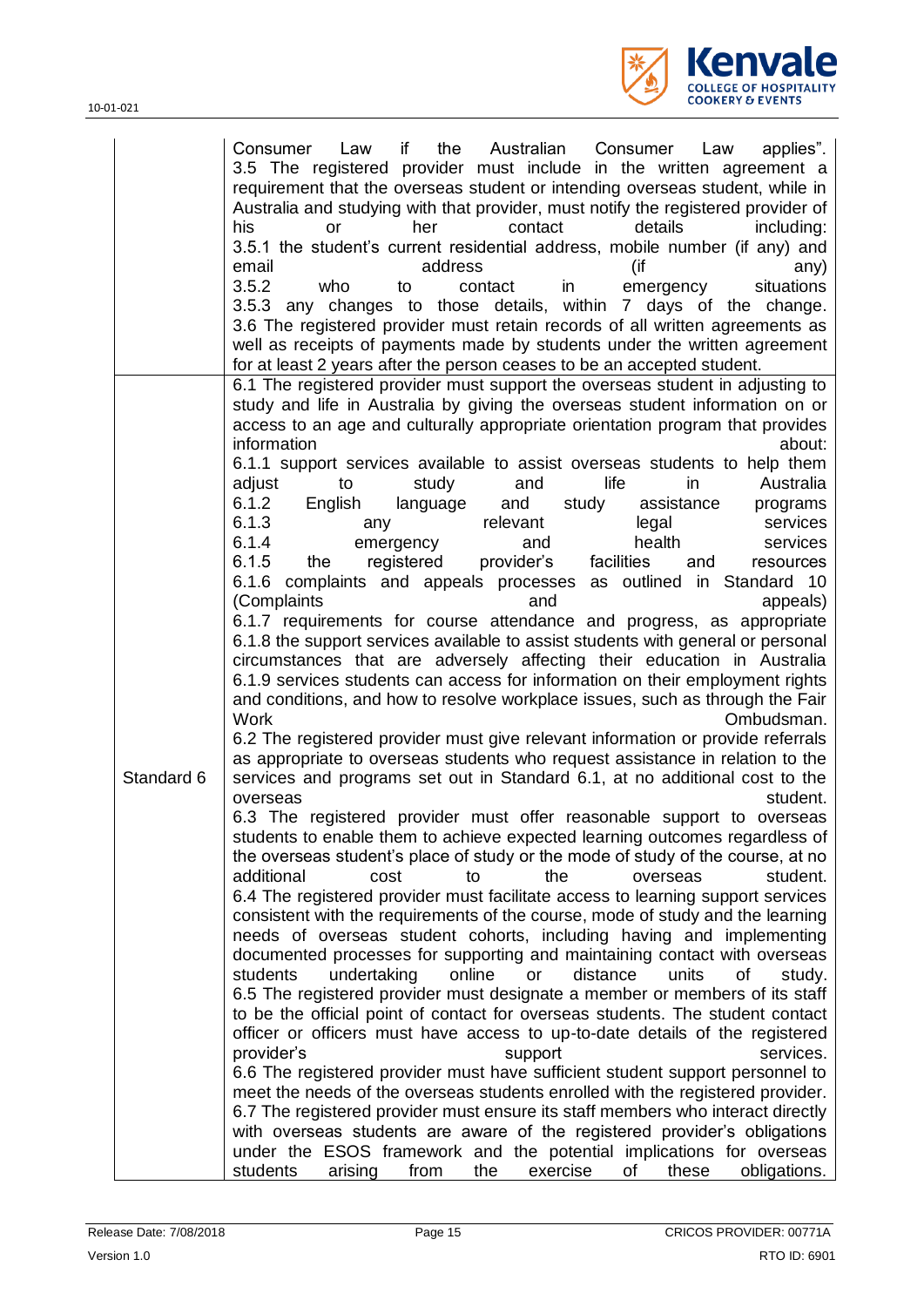

|            | 6.8 The registered provider must have and implement a documented policy<br>and process for managing critical incidents that could affect the overseas<br>student's ability to undertake or complete a course, such as but not limited to<br>incidents that may cause physical or psychological harm. The registered<br>provider must maintain a written record of any critical incident and remedial<br>action taken by the registered provider for at least two years after the overseas<br>student.<br>student<br>be<br>accepted<br>ceases<br>to<br>an<br>6.9<br>provider<br>The<br>registered<br>must:<br>6.9.1 take all reasonable steps to provide a safe environment on campus and<br>advise overseas students and staff on actions they can take to enhance their<br>security<br>personal<br>and<br>safety<br>6.9.2 provide information to overseas students about how to seek assistance<br>for and report an incident that significantly impacts on their wellbeing, including<br>critical<br><i>incidents</i><br>6.9.3 provide overseas students with or refer them to (including electronically)<br>general information on safety and awareness relevant to life in Australia.                                                                                                                                                                                                                                                                                                                                                                                                                                                                                                                                                                                                                                                                                                                                                                                                                                                                                                                                                                                                                                                                                                                                                                                                                                                              |
|------------|--------------------------------------------------------------------------------------------------------------------------------------------------------------------------------------------------------------------------------------------------------------------------------------------------------------------------------------------------------------------------------------------------------------------------------------------------------------------------------------------------------------------------------------------------------------------------------------------------------------------------------------------------------------------------------------------------------------------------------------------------------------------------------------------------------------------------------------------------------------------------------------------------------------------------------------------------------------------------------------------------------------------------------------------------------------------------------------------------------------------------------------------------------------------------------------------------------------------------------------------------------------------------------------------------------------------------------------------------------------------------------------------------------------------------------------------------------------------------------------------------------------------------------------------------------------------------------------------------------------------------------------------------------------------------------------------------------------------------------------------------------------------------------------------------------------------------------------------------------------------------------------------------------------------------------------------------------------------------------------------------------------------------------------------------------------------------------------------------------------------------------------------------------------------------------------------------------------------------------------------------------------------------------------------------------------------------------------------------------------------------------------------------------------------------------------------------------|
|            | Registered providers must not knowingly enrol an overseas student seeking to                                                                                                                                                                                                                                                                                                                                                                                                                                                                                                                                                                                                                                                                                                                                                                                                                                                                                                                                                                                                                                                                                                                                                                                                                                                                                                                                                                                                                                                                                                                                                                                                                                                                                                                                                                                                                                                                                                                                                                                                                                                                                                                                                                                                                                                                                                                                                                           |
|            | transfer from another registered provider's course prior to the overseas<br>student completing six months of his or her principal course (or for the school                                                                                                                                                                                                                                                                                                                                                                                                                                                                                                                                                                                                                                                                                                                                                                                                                                                                                                                                                                                                                                                                                                                                                                                                                                                                                                                                                                                                                                                                                                                                                                                                                                                                                                                                                                                                                                                                                                                                                                                                                                                                                                                                                                                                                                                                                            |
| Standard 7 | sector, until after the first six months of the first registered school sector<br>of<br>course),<br>except<br>where<br>the<br>following<br>any<br>apply:<br>7.1.1 the releasing registered provider, or the course in which the overseas<br>is<br>enrolled,<br>has<br>ceased<br>to<br>be<br>student<br>registered<br>7.1.2 the releasing registered provider has had a sanction imposed on its<br>registration by the ESOS agency that prevents the overseas student from<br>registered<br>continuing<br>his<br>her<br>at<br>that<br>provider<br>or<br>course<br>7.1.3 the releasing registered provider has agreed to the overseas student's<br>release and recorded the date of effect and reason for release in PRISMS<br>7.1.4 any government sponsor of the overseas student considers the change<br>to be in the overseas student's best interests and has provided written support<br>for<br>the<br>change.<br>7.2 For the purposes of Standard 7.1.3, the registered provider must have and<br>implement a documented policy and process for assessing overseas student<br>transfer requests prior to the overseas student completing six months of their<br>principal course (or for the school sector, until after the first six months of the<br>first registered school sector course). The policy must be made available to<br>students,<br>outline:<br>staff<br>and<br>and<br>overseas<br>7.2.1 the steps for an overseas student to lodge a written request to transfer,<br>including that they must provide a valid enrolment offer from another<br>registered<br>provider<br>7.2.2 circumstances in which the registered provider will grant the transfer<br>request because the transfer is in the overseas student's best interests,<br>including but not limited to where the registered provider has assessed that:<br>7.2.2.1 the overseas student will be reported because they are unable to<br>achieve satisfactory course progress at the level they are studying, even after<br>engaging with that registered provider's intervention strategy to assist the<br>overseas student in accordance with Standard 8 (Overseas student visa<br>requirements)<br>7.2.2.2 there is evidence of compassionate or compelling circumstances<br>7.2.2.3 the registered provider fails to deliver the course as outlined in the<br>written<br>agreement<br>7.2.2.4 there is evidence that the overseas student's reasonable expectations |
|            | about<br>their<br>being<br>current<br>course<br>not<br>met<br>are                                                                                                                                                                                                                                                                                                                                                                                                                                                                                                                                                                                                                                                                                                                                                                                                                                                                                                                                                                                                                                                                                                                                                                                                                                                                                                                                                                                                                                                                                                                                                                                                                                                                                                                                                                                                                                                                                                                                                                                                                                                                                                                                                                                                                                                                                                                                                                                      |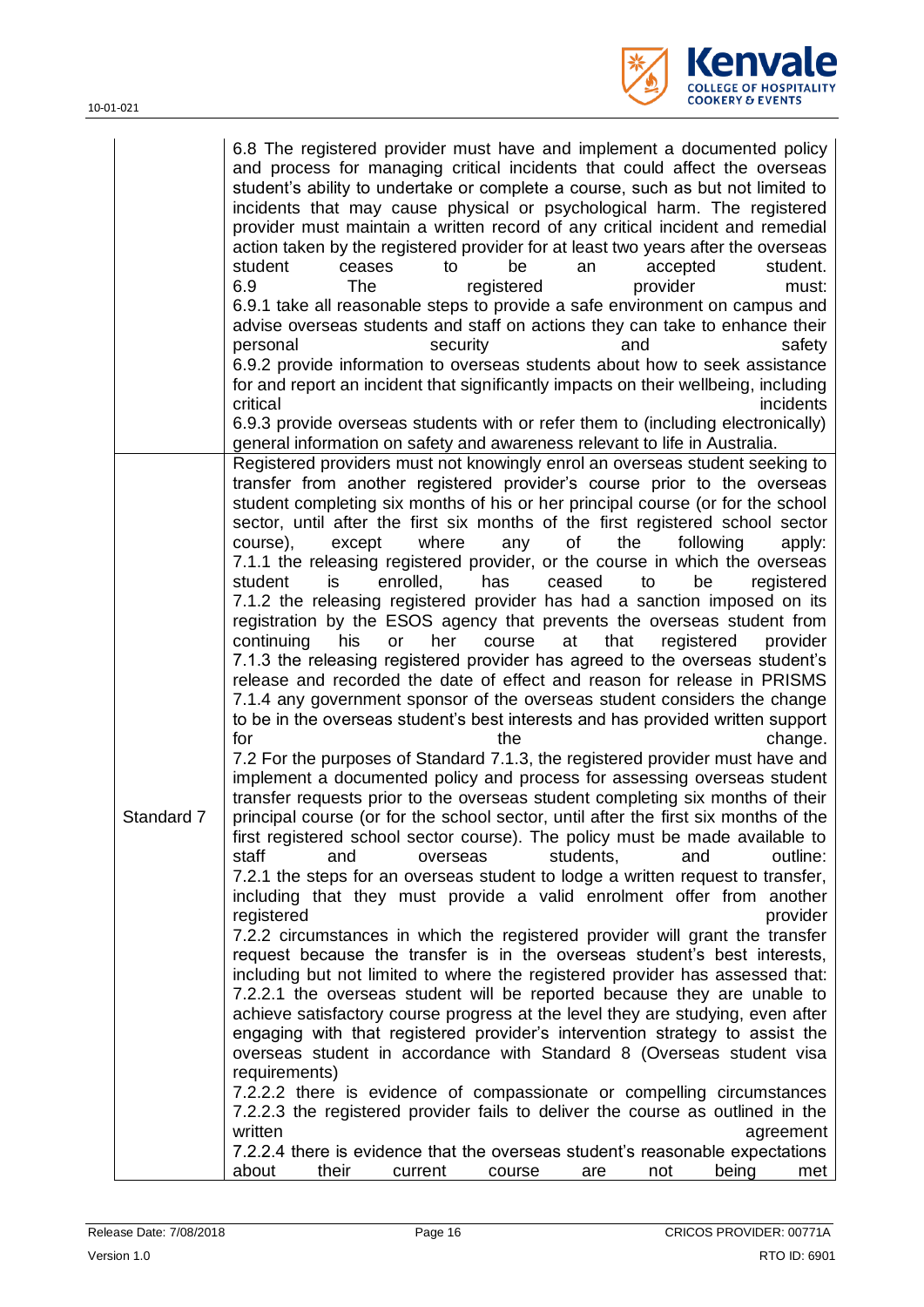

|            | 7.2.2.5 there is evidence that the overseas student was misled by the<br>registered provider or an education or migration agent regarding the registered<br>provider or its course and the course is therefore unsuitable to their needs<br>and/or<br>study<br>objectives<br>7.2.2.6 an appeal (internal or external) on another matter results in a decision<br>release<br>the<br>student.<br>recommendation<br>to<br>overseas<br>or<br>7.2.3 the circumstances which the registered provider considers as reasonable<br>refuse<br>the<br>transfer<br>grounds<br>to<br>7.2.4 a reasonable timeframe for assessing and replying to the overseas<br>student's transfer request having regard to the<br>restriction period.<br>7.3<br>lf<br>18<br>the<br>overseas<br>student<br>is<br>under<br>of<br>years<br>age:<br>7.3.1 the registered provider must have written confirmation the overseas<br>student's<br>parent<br>legal<br>guardian<br>supports<br>the<br>transfer<br>or<br>7.3.2 where the overseas student is not being cared for in Australia by a<br>parent or suitable nominated relative, the receiving provider must confirm it<br>accepts responsibility for approving the student's accommodation, support and<br>general welfare arrangements in accordance with Standard 5 (Younger<br>students).<br>overseas<br>7.4 If a release is granted, it must be at no cost to the overseas student and<br>the releasing registered provider must advise the overseas student to contact<br>Immigration to seek advice on whether a new student visa is required.<br>7.5 If the registered provider intends to refuse the transfer request, they must<br>inform<br>student<br>writing<br>the<br>overseas<br>in<br>of:<br>7.5.1<br>the<br>the<br>refusal<br>for<br>reasons<br>7.5.2 the overseas student's right to access the provider's complaints and<br>appeals process, in accordance with Standard 10 (Complaints and appeals),<br>within<br>20<br>working<br>days.<br>7.6 The registered provider must not finalise the student's refusal status in<br>PRISMS until the appeal finds in favour of the registered provider, or the<br>overseas student has chosen not to access the complaints and appeals<br>processes within the 20 working day period, or the overseas student<br>withdraws<br>from<br>the<br>process.<br>7.7 The registered provider must maintain records of all requests from<br>overseas students for a release and the assessment of, and decision<br>regarding, the request for two years after the overseas student ceases to be<br>an accepted student. |
|------------|--------------------------------------------------------------------------------------------------------------------------------------------------------------------------------------------------------------------------------------------------------------------------------------------------------------------------------------------------------------------------------------------------------------------------------------------------------------------------------------------------------------------------------------------------------------------------------------------------------------------------------------------------------------------------------------------------------------------------------------------------------------------------------------------------------------------------------------------------------------------------------------------------------------------------------------------------------------------------------------------------------------------------------------------------------------------------------------------------------------------------------------------------------------------------------------------------------------------------------------------------------------------------------------------------------------------------------------------------------------------------------------------------------------------------------------------------------------------------------------------------------------------------------------------------------------------------------------------------------------------------------------------------------------------------------------------------------------------------------------------------------------------------------------------------------------------------------------------------------------------------------------------------------------------------------------------------------------------------------------------------------------------------------------------------------------------------------------------------------------------------------------------------------------------------------------------------------------------------------------------------------------------------------------------------------------------------------------------------------------------------------------------------------------------------------------------------------------------------------------------------------------------------------------------------------------------------------------------------|
| Standard 8 | Monitoring overseas student progress, attendance and course duration<br>8.1 The registered provider must monitor overseas students' course progress<br>and, where applicable, attendance for each course in which the overseas<br>student<br>enrolled.<br>ıs<br>8.2 The expected duration of study specified in the overseas student's CoE<br>exceed<br>the<br><b>CRICOS</b><br>duration.<br>must<br>not<br>registered<br>8.3 The registered provider must monitor the progress of each overseas<br>student to ensure the overseas student is in a position to complete the course<br>within the expected duration specified on the overseas student's CoE.<br>8.4 The registered provider must have and implement documented policies<br>and processes to identify, notify and assist an overseas student at risk of not<br>meeting course progress or attendance requirements where there is evidence<br>from the overseas student's assessment tasks, participation in tuition activities<br>or other indicators of academic progress that the overseas student is at risk of<br>meeting<br>those<br>not<br>requirements.<br>8.5 The registered provider must clearly outline and inform the overseas<br>student before they commence the course of the requirements to achieve                                                                                                                                                                                                                                                                                                                                                                                                                                                                                                                                                                                                                                                                                                                                                                                                                                                                                                                                                                                                                                                                                                                                                                                                                                                                                                               |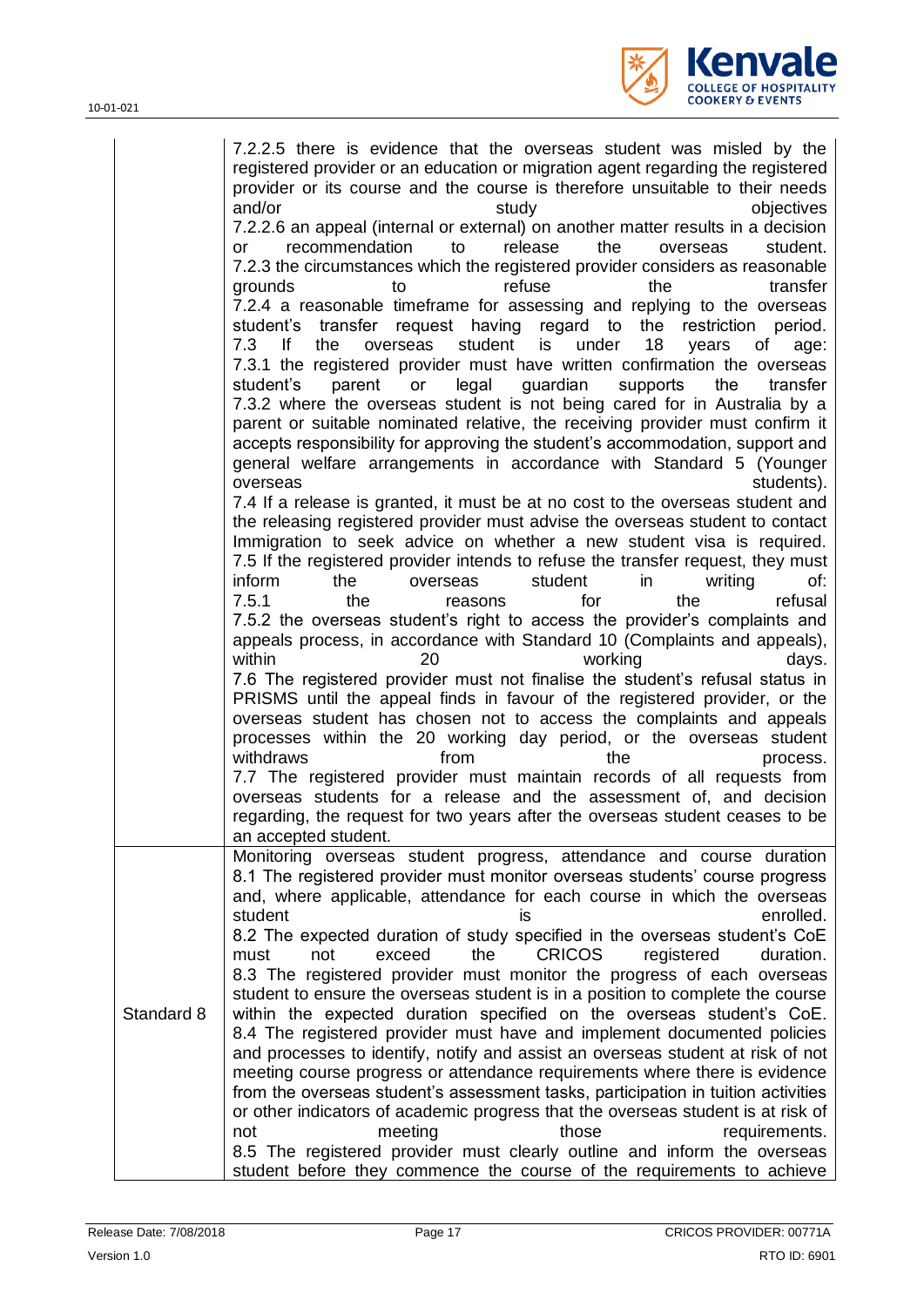

| satisfactory course progress and, where applicable, attendance in each study<br>period.                                                                                                                                                                                                                                                                                                                                                                                                        |
|------------------------------------------------------------------------------------------------------------------------------------------------------------------------------------------------------------------------------------------------------------------------------------------------------------------------------------------------------------------------------------------------------------------------------------------------------------------------------------------------|
| Schools, ELICOS and Foundation Programs: course progress and attendance                                                                                                                                                                                                                                                                                                                                                                                                                        |
| requirements<br>8.6 The registered provider of a school, ELICOS or Foundation Program<br>course must have and implement a documented policy and process for<br>monitoring and recording attendance of the overseas student, specifying:<br>8.6.1 requirements for achieving satisfactory attendance for the course which<br>at a minimum must be 80 per cent-or higher if specified under state or<br>territory legislation or other regulatory requirements-of the scheduled contact<br>hours |
| 8.6.2 the method for working out minimum attendance under this standard<br>8.6.3<br>for<br>recording<br>processes<br>attendance<br>course<br>8.6.4 details of the registered provider's intervention strategy to identify, notify<br>and assist overseas students who have been absent for more than five<br>consecutive days without approval, or who are at risk of not meeting<br>attendance requirements before the overseas student's attendance drops<br>below<br>cent<br>80<br>per      |
| 8.6.5 processes for determining the point at which the overseas student has                                                                                                                                                                                                                                                                                                                                                                                                                    |
| satisfactory<br>failed<br>course<br>attendance.<br>to<br>meet<br>8.7 The registered provider must have and implement a documented policy<br>and process for monitoring and recording course progress for the overseas<br>specifying:<br>student,                                                                                                                                                                                                                                               |
| 8.7.1 requirements for achieving satisfactory course progress for the course<br>recording<br>processes<br>for<br>and<br>assessing<br>8.7.2<br>course<br>progress<br>8.7.3 details of the registered provider's intervention strategy to identify, notify                                                                                                                                                                                                                                       |
| and assist students at risk of not meeting course progress requirements in<br>sufficient time for those students to achieve satisfactory course progress<br>8.7.4 processes for determining the point at which the student has failed to<br>meet<br>satisfactory<br>course<br>progress.                                                                                                                                                                                                        |
| education:<br>requirements<br>Higher<br>course<br>progress<br>8.8 The registered provider of a higher education course must have and<br>implement a documented policy and process for monitoring and recording<br>for<br>the<br>student,<br>overseas<br>specifying:<br>course<br>progress                                                                                                                                                                                                      |
| 8.8.1 requirements for achieving satisfactory course progress, including<br>policies that promote and uphold the academic integrity of the registered<br>course, and processes to address misconduct and allegations of misconduct<br>8.8.2 processes for recording and assessing course progress requirements<br>8.8.3 processes to identify overseas students at risk of unsatisfactory course                                                                                               |
| progress<br>8.8.4 details of the registered provider's intervention strategy to assist<br>overseas students at risk of not meeting course progress requirements in<br>sufficient time for those overseas students to achieve satisfactory course<br>progress                                                                                                                                                                                                                                   |
| 8.8.5 processes for determining the point at which the overseas student has<br>failed<br>meet<br>satisfactory<br>course<br>to<br>progress.<br>Vocational education and training (VET): course progress and attendance<br>requirements                                                                                                                                                                                                                                                          |
| 8.9 The registered provider of a VET course as defined in the NVETR Act<br>must have and implement a documented policy and process for assessing<br>includes:<br>that<br>course<br>progress<br>8.9.1 requirements for achieving satisfactory course progress, including                                                                                                                                                                                                                        |
| policies that promote and uphold the academic integrity of the registered                                                                                                                                                                                                                                                                                                                                                                                                                      |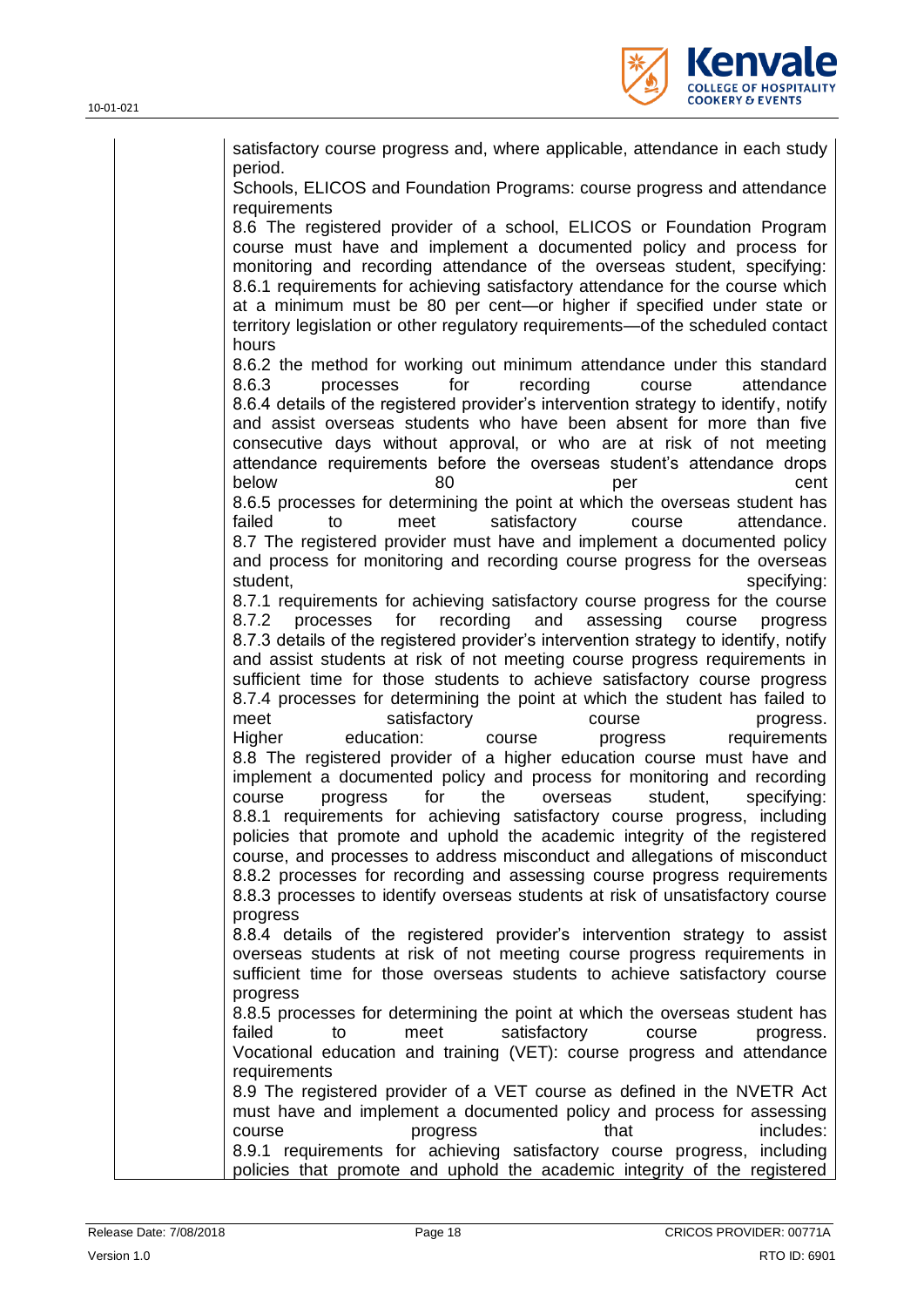

| course and meet the training package or accredited course requirements<br>where applicable, and processes to address misconduct and allegations of<br>misconduct                                                                                 |                |
|--------------------------------------------------------------------------------------------------------------------------------------------------------------------------------------------------------------------------------------------------|----------------|
| 8.9.2 processes for recording and assessing course progress requirements<br>8.9.3 processes to identify overseas students at risk of unsatisfactory course<br>progress                                                                           |                |
| 8.9.4 details of the registered provider's intervention strategy to assist<br>overseas students at risk of not meeting course progress requirements in<br>sufficient time for those overseas students to achieve satisfactory course<br>progress |                |
| 8.9.5 processes for determining the point at which the overseas student has                                                                                                                                                                      |                |
| failed<br>satisfactory<br>to<br>meet<br>course                                                                                                                                                                                                   | progress.      |
| 8.10 The registered provider must have and implement a documented policy                                                                                                                                                                         |                |
| and process for monitoring the attendance of overseas students if the                                                                                                                                                                            |                |
| requirement to implement and maintain minimum attendance requirements for                                                                                                                                                                        |                |
| overseas students is set as a condition of the provider's registration by an                                                                                                                                                                     |                |
| <b>ESOS</b>                                                                                                                                                                                                                                      | agency.        |
| 8.11 If an ESOS agency requires a VET provider to monitor overseas student                                                                                                                                                                       |                |
| attendance as a condition of registration, the minimum requirement for                                                                                                                                                                           |                |
| attendance is 80 per cent of the scheduled contact hours for the course.<br>8.12 If an ESOS agency requires a VET provider to monitor overseas student                                                                                           |                |
| attendance, the registered provider must have and implement a documented                                                                                                                                                                         |                |
| policy and process for monitoring and recording attendance of the overseas                                                                                                                                                                       |                |
| student,                                                                                                                                                                                                                                         | specifying:    |
| 8.12.1 the method for working out minimum attendance under this standard                                                                                                                                                                         |                |
| processes<br>for<br>recording<br>8.12.2<br>course                                                                                                                                                                                                | attendance     |
| 8.12.3 details of the registered provider's intervention strategy to identify,                                                                                                                                                                   |                |
| notify and assist overseas students who have been absent for more than five                                                                                                                                                                      |                |
| consecutive days without approval, or who are at risk of not meeting                                                                                                                                                                             |                |
| attendance requirements before the overseas student's attendance drops                                                                                                                                                                           |                |
| below<br>80<br>per                                                                                                                                                                                                                               | cent           |
| 8.12.4 processes for determining the point at which the overseas student has<br>failed<br>satisfactory<br>to<br>meet<br>course                                                                                                                   | attendance.    |
| Reporting unsatisfactory course progress or unsatisfactory course attendance                                                                                                                                                                     |                |
| 8.13 Where the registered provider has assessed the overseas student as not                                                                                                                                                                      |                |
| meeting course progress or attendance requirements, the registered provider                                                                                                                                                                      |                |
| must give the overseas student a written notice as soon as practicable which:                                                                                                                                                                    |                |
| 8.13.1 notifies the overseas student that the registered provider intends to                                                                                                                                                                     |                |
| student for unsatisfactory course<br>report the overseas                                                                                                                                                                                         | progress<br>or |
| unsatisfactory<br>course                                                                                                                                                                                                                         | attendance     |
| 8.13.2 informs the overseas student of the reasons for the intention to report                                                                                                                                                                   |                |
| 8.13.3 advises the overseas student of their right to access the registered                                                                                                                                                                      |                |
| provider's complaints and appeals process, in accordance with Standard 10<br>(Complaints<br>appeals),<br>within<br>20<br>working<br>and                                                                                                          | days.          |
| 8.14 The registered provider must only report unsatisfactory course progress                                                                                                                                                                     |                |
| or unsatisfactory course attendance in PRISMS in accordance with section                                                                                                                                                                         |                |
| 19(2)<br>the<br><b>ESOS</b><br>Act<br>оf                                                                                                                                                                                                         | if:            |
| 8.14.1 the internal and external complaints processes have been completed                                                                                                                                                                        |                |
| and the decision or recommendation supports the registered provider, or                                                                                                                                                                          |                |
| 8.14.2 the overseas student has chosen not to access the internal complaints                                                                                                                                                                     |                |
| within<br>the<br>20<br>working<br>day<br>appeals<br>process<br>and                                                                                                                                                                               | period,<br>or  |
| 8.14.3 the overseas student has chosen not to access the external complaints                                                                                                                                                                     |                |
| and<br>appeals<br>process,                                                                                                                                                                                                                       | or             |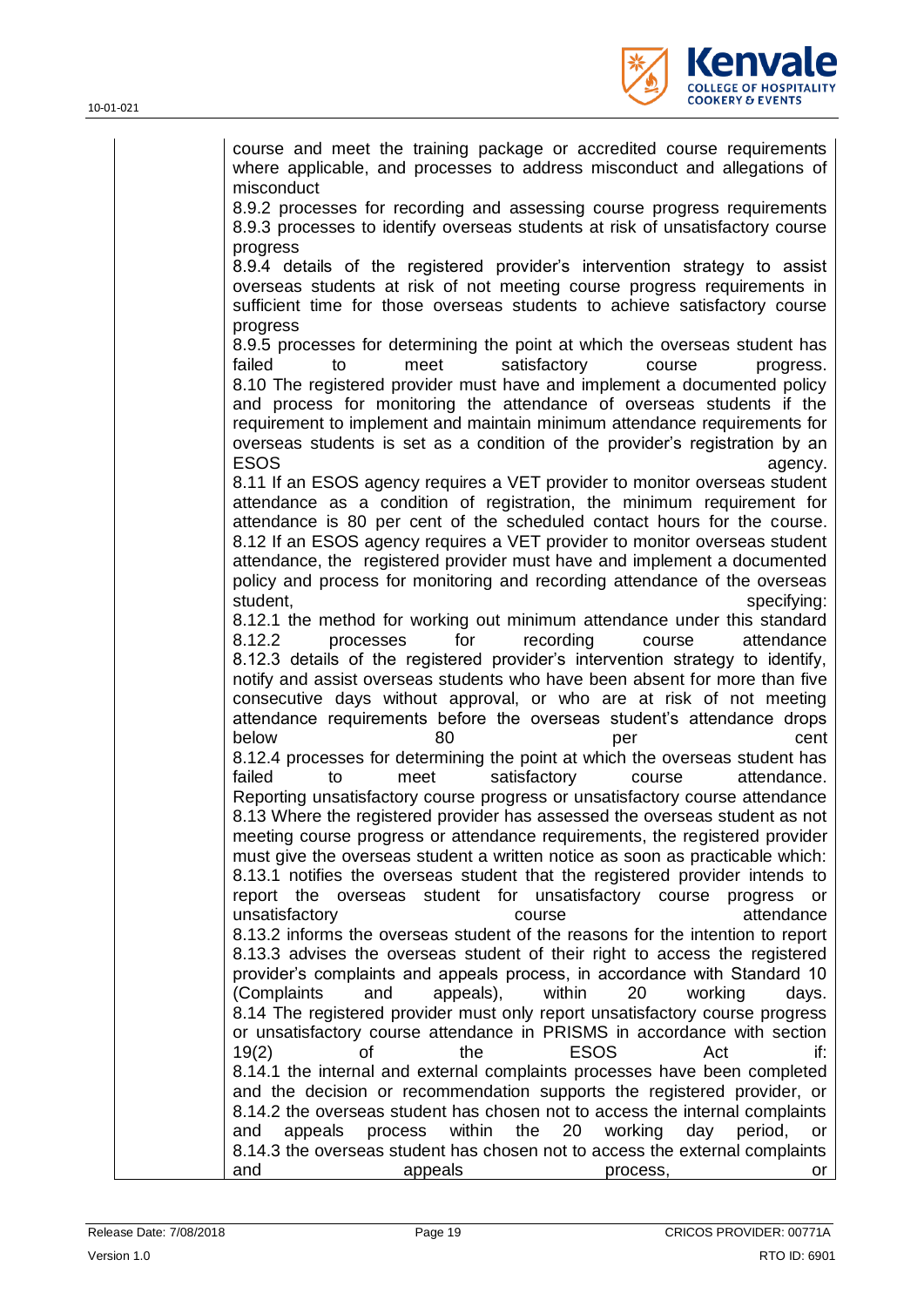

8.14.4 the overseas student withdraws from the internal or external appeals processes by notifying the registered provider in writing. 8.15 The registered provider may decide not to report the overseas student for breaching the attendance requirements if the overseas student is still attending at least 70 per cent of the scheduled course contact hours and: 8.15.1 for school, ELICOS and Foundation Program courses, the overseas student provides genuine evidence demonstrating that compassionate or compelling circumstances apply; or 8.15.2 for VET courses, the student is maintaining satisfactory course progress. Allowable extensions of course duration 8.16 The registered provider must not extend the duration of the overseas student's enrolment if the overseas student is unable to complete the course within the expected duration, unless: 8.16.1 there are compassionate or compelling circumstances, as assessed by the registered provider on the basis of demonstrable evidence, or 8.16.2 the registered provider has implemented, or is in the process of implementing, an intervention strategy for the overseas student because the overseas student is at risk of not meeting course progress requirements, or 8.16.3 an approved deferral or suspension of the overseas student's enrolment has occurred under Standard 9 (Deferring, suspending or cancelling the overseas student's enrolment). 8.17 If the registered provider extends the duration of the student's enrolment, the provider must advise the student to contact Immigration to seek advice on any potential impacts on their visa, including the need to obtain a new visa. Modes and the of the contract of the contract of the delivery Note: Online learning is study where the teacher and overseas student primarily communicate through digital media, technology-based tools and IT networks and does not require the overseas student to attend scheduled classes or maintain contact hours. For the purposes of the ESOS framework, online learning does not include the provision of online lectures, tuition or other resources that supplement scheduled classes or contact hours. Distance learning is any learning that an overseas student undertakes off campus and does not require an overseas student on a student visa to physically attend regular tuition for the course on campus at the provider's registered location. 8.18 A registered provider must not deliver a course exclusively by online or distance learning to an overseas student. 8.19 A registered provider must not deliver more than one-third of the units (or equivalent) of a higher education or VET course by online or distance learning to an an overseas student. 8.20 A registered provider must ensure that in each compulsory study period for a course, the overseas student is studying at least one unit that is not by distance or online learning, unless the student is completing the last unit of their course. 8.21 For school, ELICOS or foundation programs, any online or distance learning must be in addition to minimum face-to-face teaching requirements approved by the relevant designated State authority or ESOS agency as part of the registration of the course, if applicable. 8.22 The registered provider must take all reasonable steps to support overseas students who may be disadvantaged by: 8.22.1 additional costs or other requirements, including for overseas students with special needs, from undertaking online or distance learning 8.22.2 inability to access the resources and community offered by the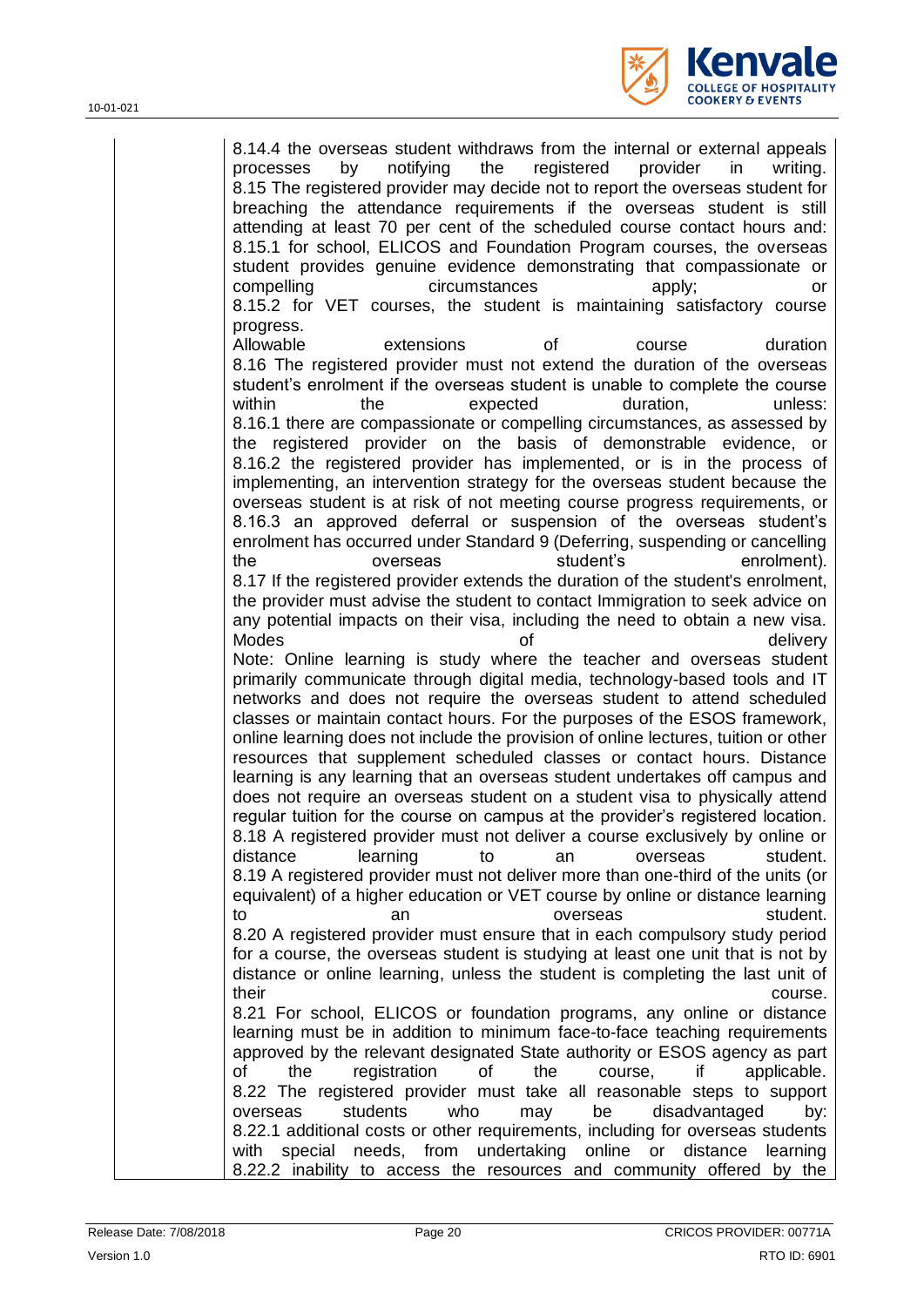

|            | education institution, or opportunities for engaging with other overseas<br>students while undertaking online or distance learning                                                                                                                                                                                                                                                                                                                                                                                                                                                                                                                                                                                                                                                                                                                                                                                                                                                                                                                                                                                                                                                                                                                                                                                                                                                                                                                                                                                                                                                                                                                                                                                                                                                                                                                                                                                                                                                                                                                                                                                                                                                                                                                                                                 |
|------------|----------------------------------------------------------------------------------------------------------------------------------------------------------------------------------------------------------------------------------------------------------------------------------------------------------------------------------------------------------------------------------------------------------------------------------------------------------------------------------------------------------------------------------------------------------------------------------------------------------------------------------------------------------------------------------------------------------------------------------------------------------------------------------------------------------------------------------------------------------------------------------------------------------------------------------------------------------------------------------------------------------------------------------------------------------------------------------------------------------------------------------------------------------------------------------------------------------------------------------------------------------------------------------------------------------------------------------------------------------------------------------------------------------------------------------------------------------------------------------------------------------------------------------------------------------------------------------------------------------------------------------------------------------------------------------------------------------------------------------------------------------------------------------------------------------------------------------------------------------------------------------------------------------------------------------------------------------------------------------------------------------------------------------------------------------------------------------------------------------------------------------------------------------------------------------------------------------------------------------------------------------------------------------------------------|
|            |                                                                                                                                                                                                                                                                                                                                                                                                                                                                                                                                                                                                                                                                                                                                                                                                                                                                                                                                                                                                                                                                                                                                                                                                                                                                                                                                                                                                                                                                                                                                                                                                                                                                                                                                                                                                                                                                                                                                                                                                                                                                                                                                                                                                                                                                                                    |
| Standard 9 | 9.1 A registered provider must have and implement a documented process for<br>assessing, approving and recording a deferment of the commencement of<br>study or suspension of study requested by an overseas student, including<br>maintaining<br>record<br>οf<br>decisions.<br>a<br>any<br>9.2 A registered provider may defer or suspend the enrolment of a student if it<br>believes there<br>are<br>compassionate or<br>compelling circumstances.<br>9.3 A registered provider may suspend or cancel a student's enrolment<br>including,<br>but<br>not<br>limited<br>the<br>to,<br>basis<br>of:<br>on<br>9.3.1<br>misbehaviour<br>the<br>student<br>by<br>9.3.2 the student's failure to pay an amount he or she was required to pay the<br>registered provider to undertake or continue the course as stated in the written<br>agreement<br>9.3.3 a breach of course progress or attendance requirements by the overseas<br>student, which must occur in accordance with Standard 8 (Overseas student<br>visa<br>requirements).<br>9.4 If the registered provider initiates a suspension or cancellation of the<br>overseas student's enrolment, before imposing a suspension or cancellation<br>provider<br>the<br>registered<br>must:<br>9.4.1 inform the overseas student of that intention and the reasons for doing<br>writing<br>SO,<br>ın<br>9.4.2 advise the overseas student of their right to appeal through the<br>provider's internal complaints and appeals process, in accordance with<br>10 (Complaints and<br>appeals), within<br>Standard<br>20<br>working<br>days.<br>9.5 When there is any deferral, suspension or cancellation action taken under<br>this standard, the registered provider must:<br>9.5.1 inform the overseas student of the need to seek advice from Immigration<br>his<br>potential<br>impact<br>her<br>student<br>visa<br>the<br>on<br>or<br>on<br>9.5.2 report the change to the overseas student's enrolment under section 19<br><b>ESOS</b><br>Act.<br>οf<br>the<br>9.6 The suspension or cancellation of the overseas student's enrolment under<br>Standard 9.3 cannot take effect until the internal appeals process is<br>completed, unless the overseas student's health or wellbeing, or the wellbeing<br>of others, is likely to be at risk. |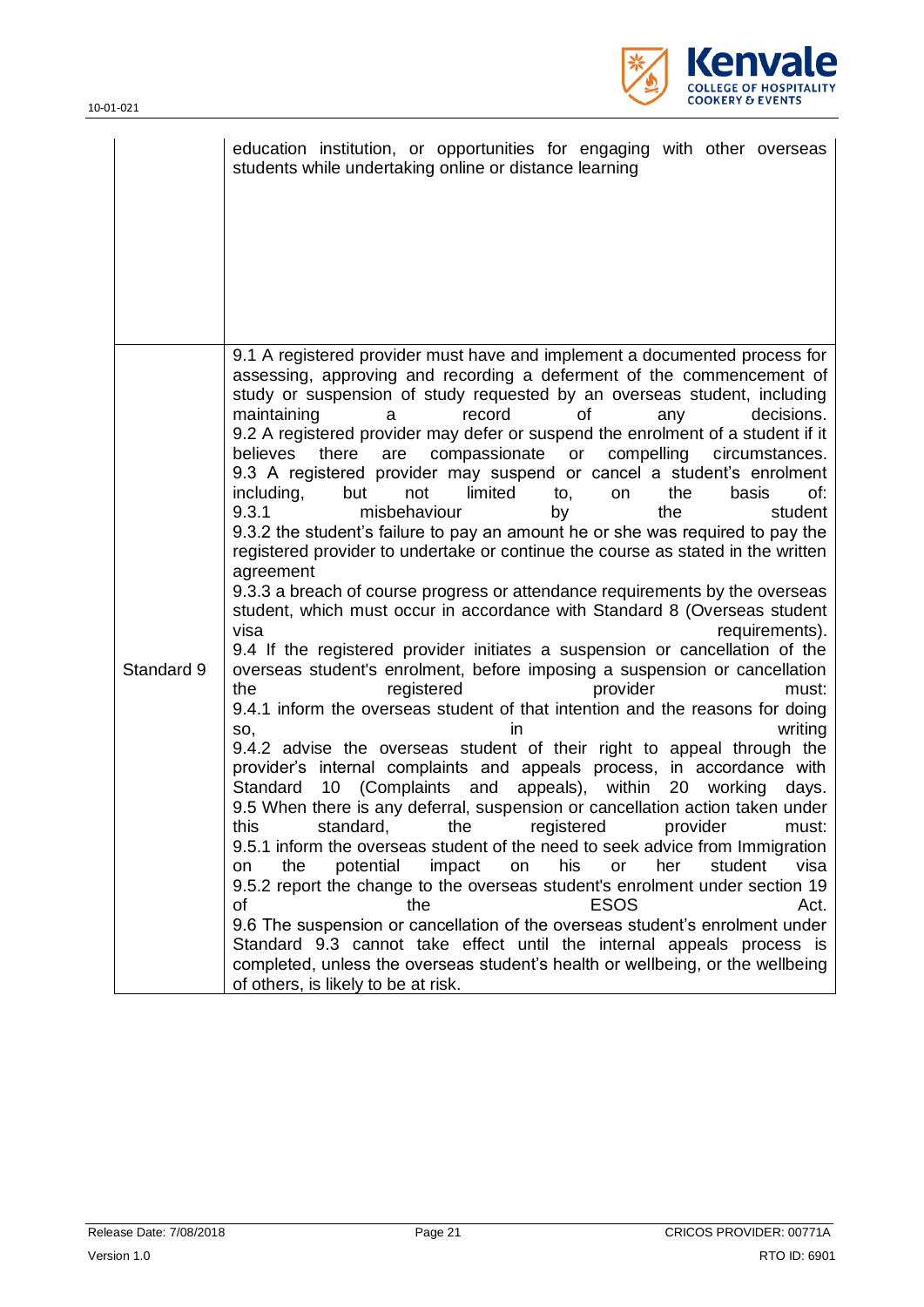10-01-021



| Standard 10 | 10.1 The registered provider must have and implement a documented internal<br>complaints handling and appeals process and policy, and provide the<br>overseas student with comprehensive, free and easily accessible information<br>that<br>about<br>process<br>and<br>policy.<br>10.2 The registered provider's internal complaints handling and appeals<br>must:<br>process<br>10.2.1 include a process for the overseas student to lodge a formal complaint<br>if<br>a<br>cannot<br>be<br>resolved<br>matter<br>informally<br>or<br>appeal<br>10.2.2 include that the provider will respond to any complaint or appeal the<br>overseas student makes regarding his or her dealings with the registered<br>provider, the registered provider's education agents or any related party the<br>registered provider has an arrangement with to deliver the overseas student's<br>related<br>course<br>services<br>or<br>10.2.3 commence assessment of the complaint or appeal within 10 working<br>days of it being made in accordance with the registered provider's complaints<br>handling and appeals process and policy, and finalise the outcome as soon as<br>practicable<br>10.2.4 ensure the overseas student is given an opportunity to formally present<br>his or her case at minimal or no cost and be accompanied and assisted by a<br>relevant<br>support<br>at<br>person<br>any<br>meetings<br>10.2.5 conduct the assessment of the complaint or appeal in a professional,<br>fair<br>and<br>transparent<br>manner<br>10.2.6 ensure the overseas student is given a written statement of the<br>outcome of the internal appeal, including detailed reasons for the outcome<br>10.2.7 keep a written record of the complaint or appeal, including a statement<br>of<br>the<br>and<br>for<br>outcome<br>reasons<br>the<br>outcome.<br>10.3 If the overseas student is not successful in the registered provider's<br>internal complaints handling and appeals process, the registered provider<br>must advise the overseas student within 10 working days of concluding the<br>internal review of the overseas student's right to access an external<br>complaints handling and appeals process at minimal or no cost. The<br>registered provider must give the overseas student the contact details of the<br>and<br>appropriate<br>complaints<br>handling<br>external<br>body.<br>appeals<br>10.4 If the internal or any external complaints handling or appeal process<br>results in a decision or recommendation in favour of the overseas student, the<br>must immediately<br>implement<br>the<br>registered<br>provider<br>decision<br>or<br>recommendation and/or take the preventive or corrective action required by |
|-------------|-----------------------------------------------------------------------------------------------------------------------------------------------------------------------------------------------------------------------------------------------------------------------------------------------------------------------------------------------------------------------------------------------------------------------------------------------------------------------------------------------------------------------------------------------------------------------------------------------------------------------------------------------------------------------------------------------------------------------------------------------------------------------------------------------------------------------------------------------------------------------------------------------------------------------------------------------------------------------------------------------------------------------------------------------------------------------------------------------------------------------------------------------------------------------------------------------------------------------------------------------------------------------------------------------------------------------------------------------------------------------------------------------------------------------------------------------------------------------------------------------------------------------------------------------------------------------------------------------------------------------------------------------------------------------------------------------------------------------------------------------------------------------------------------------------------------------------------------------------------------------------------------------------------------------------------------------------------------------------------------------------------------------------------------------------------------------------------------------------------------------------------------------------------------------------------------------------------------------------------------------------------------------------------------------------------------------------------------------------------------------------------------------------------------------------------------------------------------------------------------------------------------------------------------------------------------------------------------------------------------------------------------------------------------------------------------------------------------------------------------|
|-------------|-----------------------------------------------------------------------------------------------------------------------------------------------------------------------------------------------------------------------------------------------------------------------------------------------------------------------------------------------------------------------------------------------------------------------------------------------------------------------------------------------------------------------------------------------------------------------------------------------------------------------------------------------------------------------------------------------------------------------------------------------------------------------------------------------------------------------------------------------------------------------------------------------------------------------------------------------------------------------------------------------------------------------------------------------------------------------------------------------------------------------------------------------------------------------------------------------------------------------------------------------------------------------------------------------------------------------------------------------------------------------------------------------------------------------------------------------------------------------------------------------------------------------------------------------------------------------------------------------------------------------------------------------------------------------------------------------------------------------------------------------------------------------------------------------------------------------------------------------------------------------------------------------------------------------------------------------------------------------------------------------------------------------------------------------------------------------------------------------------------------------------------------------------------------------------------------------------------------------------------------------------------------------------------------------------------------------------------------------------------------------------------------------------------------------------------------------------------------------------------------------------------------------------------------------------------------------------------------------------------------------------------------------------------------------------------------------------------------------------------------|

|                   | <b>Standards for Registered Training Organisations (RTOs) 2015</b>                                                                                                                                                                                                                                                                  |  |
|-------------------|-------------------------------------------------------------------------------------------------------------------------------------------------------------------------------------------------------------------------------------------------------------------------------------------------------------------------------------|--|
| <b>Standard 1</b> | "The RTO's training and assessment strategies and practices are<br>responsive to industry and learner needs and meet the requirements of<br>training packages and VET accredited courses                                                                                                                                            |  |
|                   | To be compliant with Standard 1 the RTO must meet the following:                                                                                                                                                                                                                                                                    |  |
|                   | 1.1. The RTO's training and assessment strategies and practices,<br>including the amount of training they provide, are consistent with the<br>requirements of training packages and VET accredited courses and<br>enable each learner to meet the requirements for each unit of<br>competency or module in which they are enrolled. |  |
|                   | 1.2. For the purposes of Clause 1.1, the RTO determines the amount                                                                                                                                                                                                                                                                  |  |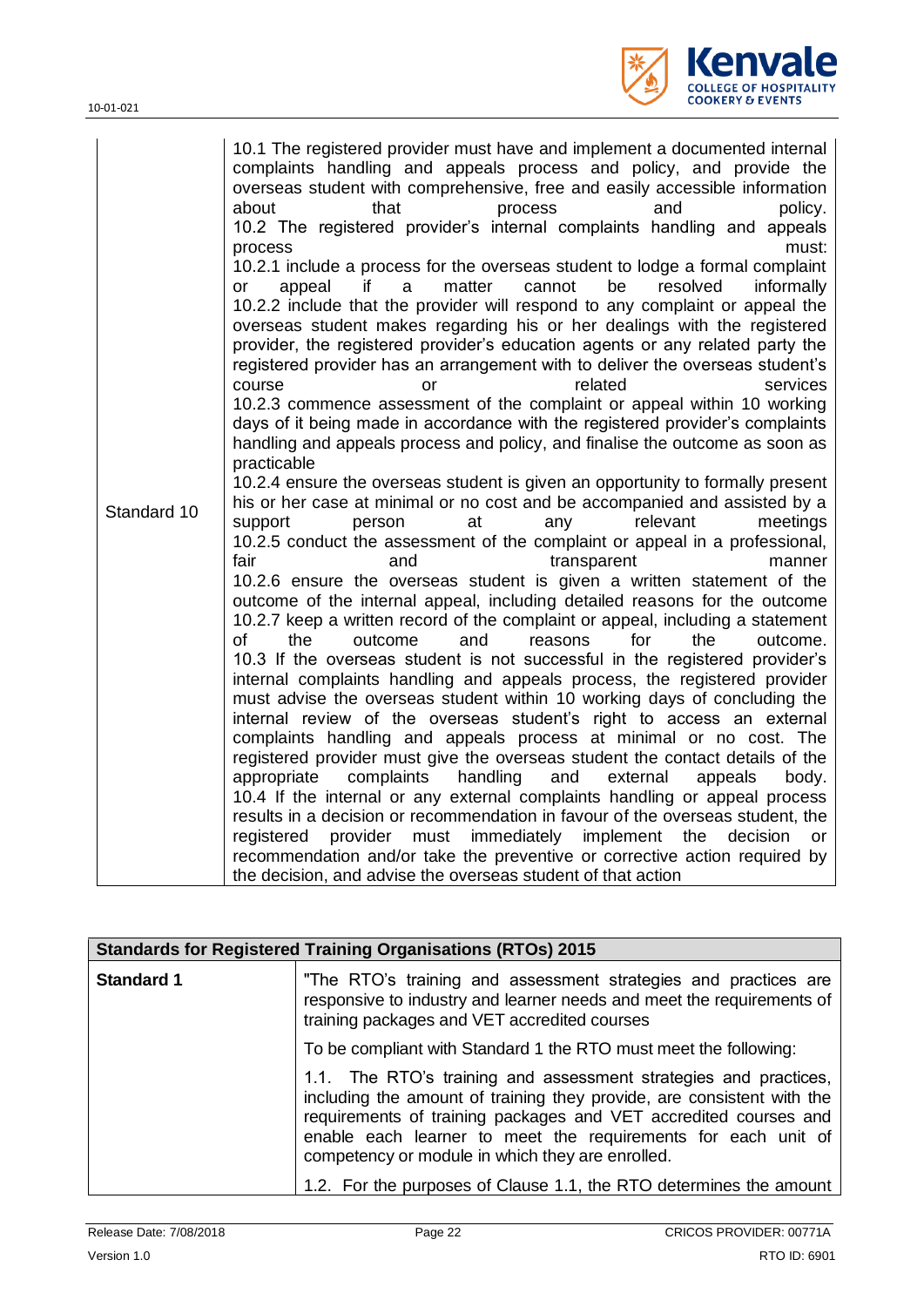

| of training they provide to each learner with regard to:                                                                                                                                                                                                                                 |
|------------------------------------------------------------------------------------------------------------------------------------------------------------------------------------------------------------------------------------------------------------------------------------------|
| the existing skills, knowledge and the experience of the learner;<br>a)                                                                                                                                                                                                                  |
| b)<br>the mode of delivery; and                                                                                                                                                                                                                                                          |
| where a full qualification is not being delivered, the number of<br>C)<br>units and/or modules being delivered as a proportion of the full<br>qualification.                                                                                                                             |
| 1.3. The RTO has, for all of its scope of registration, and consistent<br>with its training and assessment strategies, sufficient:                                                                                                                                                       |
| a)<br>trainers and assessors to deliver the training and assessment;                                                                                                                                                                                                                     |
| b)<br>educational and support services to meet the needs of the<br>learner cohort/s undertaking the training and assessment;                                                                                                                                                             |
| C)<br>learning resources to enable learners to meet the requirements<br>for each unit of competency, and which are accessible to the learner<br>regardless of location or mode of delivery; and                                                                                          |
| d)<br>facilities, whether physical or virtual, and equipment to<br>accommodate and support the number of learners undertaking the<br>training and assessment.                                                                                                                            |
| 1.4. The RTO meets all requirements specified in the relevant training<br>package or VET accredited course.                                                                                                                                                                              |
| Industry relevance                                                                                                                                                                                                                                                                       |
| 1.5. The RTO's training and assessment practices are relevant to the<br>needs of industry and informed by industry engagement.                                                                                                                                                           |
| 1.6.<br>The RTO implements a range of strategies for industry<br>engagement and systematically uses the outcome of that industry<br>engagement to ensure the industry relevance of:                                                                                                      |
| a)<br>its training and assessment strategies, practices and resources;<br>and                                                                                                                                                                                                            |
| the current industry skills of its trainers and assessors.<br>b)                                                                                                                                                                                                                         |
| Learner support                                                                                                                                                                                                                                                                          |
| 1.7. The RTO determines the support needs of individual learners and<br>provides access to the educational and support services necessary for<br>the individual learner to meet the requirements of the training product<br>as specified in training packages or VET accredited courses. |
| Assessment                                                                                                                                                                                                                                                                               |
| 1.8. The RTO implements an assessment system that ensures that<br>assessment (including recognition of prior learning):                                                                                                                                                                  |
| a)<br>complies with the assessment requirements of the relevant<br>training package or VET accredited course; and                                                                                                                                                                        |
| is conducted in accordance with the Principles of Assessment<br>b)<br>contained in Table 1.8-1 and the Rules of Evidence contained in Table<br>$1.8 - 2.$                                                                                                                                |
| 1.9. The RTO implements a plan for ongoing systematic validation of<br>assessment practices and judgements that includes for each training                                                                                                                                               |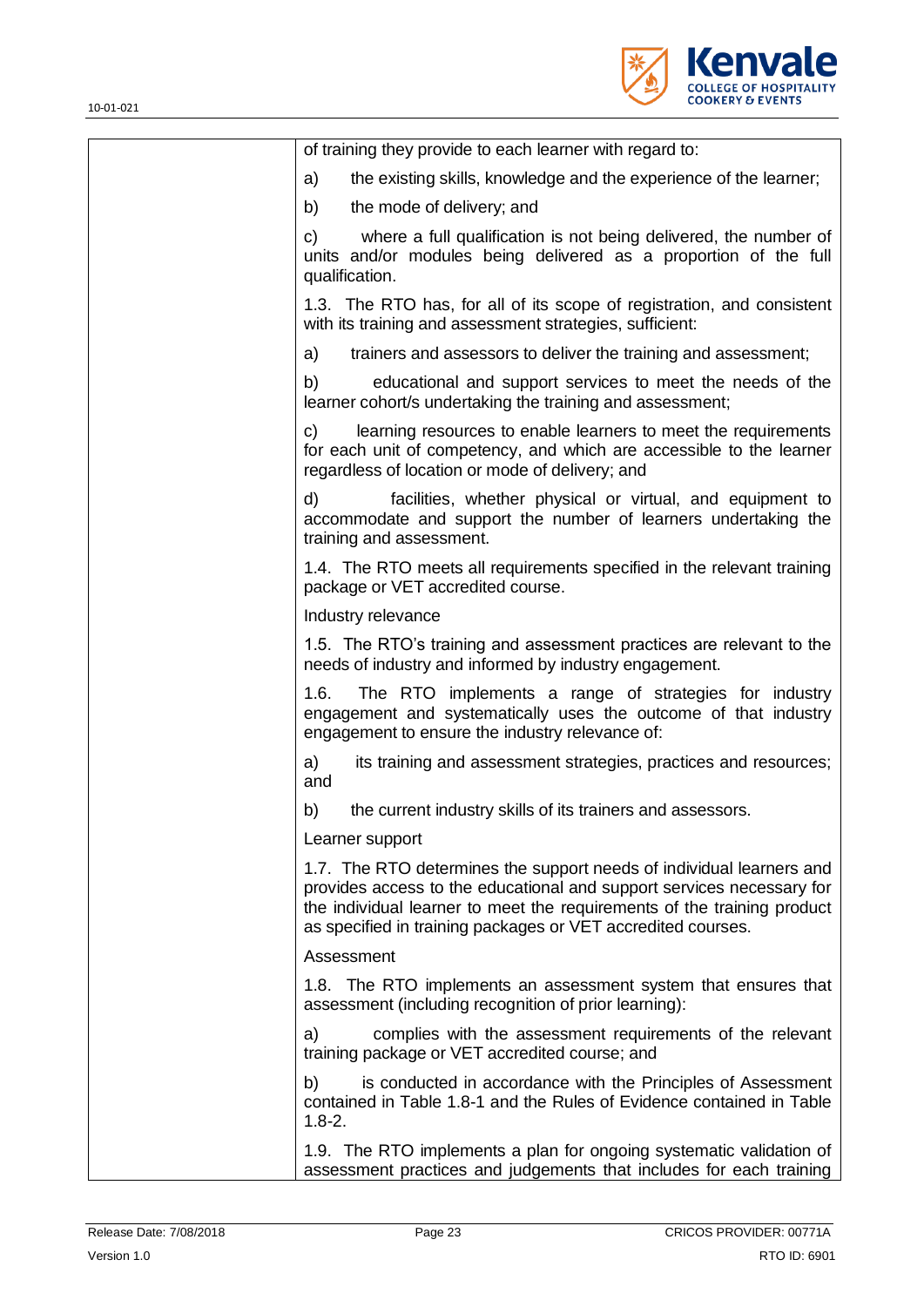

| product on the RTO's scope of registration:                                                                                                                                                                                                                                                                                                                                             |
|-----------------------------------------------------------------------------------------------------------------------------------------------------------------------------------------------------------------------------------------------------------------------------------------------------------------------------------------------------------------------------------------|
| a)<br>when assessment validation will occur;                                                                                                                                                                                                                                                                                                                                            |
| b)<br>which training products will be the focus of the validation;                                                                                                                                                                                                                                                                                                                      |
| C)<br>who will lead and participate in validation activities; and                                                                                                                                                                                                                                                                                                                       |
| how the outcomes of these activities will be documented and<br>d)<br>acted upon.                                                                                                                                                                                                                                                                                                        |
| 1.10. For the purposes of Clause 1.9, each training product is<br>validated at least once every five years, with at least 50% of products<br>validated within the first three years of each five year cycle, taking into<br>account the relative risks of all of the training products on the RTO's<br>scope of registration, including those risks identified by the VET<br>Regulator. |
| 1.11. For the purposes of Clause 1.9, systematic validation of an<br>RTO's assessment practices and judgements is undertaken by one or<br>more persons who are not directly involved in the particular instance of<br>delivery and assessment of the training product being validated, and<br>who collectively have:                                                                    |
| vocational competencies and current industry skills relevant to<br>a)<br>the assessment being validated;                                                                                                                                                                                                                                                                                |
| current knowledge and skills in vocational teaching and learning;<br>b)<br>and                                                                                                                                                                                                                                                                                                          |
| the training and assessment qualification or assessor skill set<br>C)<br>referred to in Item 1 or 3 of Schedule 1.                                                                                                                                                                                                                                                                      |
| Industry experts may be involved in validation to ensure there is the<br>combination of expertise set out in (a) to (c) above.                                                                                                                                                                                                                                                          |
| The RTO offers recognition of prior learning to individual<br>1.12.<br>learners.                                                                                                                                                                                                                                                                                                        |
| Trainers and assessors                                                                                                                                                                                                                                                                                                                                                                  |
| 1.13. In addition to the requirements specified in Clause 1.14 and<br>Clause 1.15, the RTO's training and assessment is delivered only by<br>persons who have:                                                                                                                                                                                                                          |
| vocational competencies at least to the level being delivered and<br>a)<br>assessed;                                                                                                                                                                                                                                                                                                    |
| current industry skills directly relevant to the training and<br>b)<br>assessment being provided; and                                                                                                                                                                                                                                                                                   |
| current knowledge and skills in vocational training and learning<br>C)<br>that informs their training and assessment.                                                                                                                                                                                                                                                                   |
| Industry experts may also be involved in the assessment judgement,<br>working alongside the trainer and/or assessor to conduct the<br>assessment.                                                                                                                                                                                                                                       |
| 1.14. The RTO's training and assessment is delivered only by persons<br>who have:                                                                                                                                                                                                                                                                                                       |
| prior to 1 January 2016, the training and assessment qualification<br>a)<br>specified in Item 1 or Item 2 of Schedule 1, or demonstrated                                                                                                                                                                                                                                                |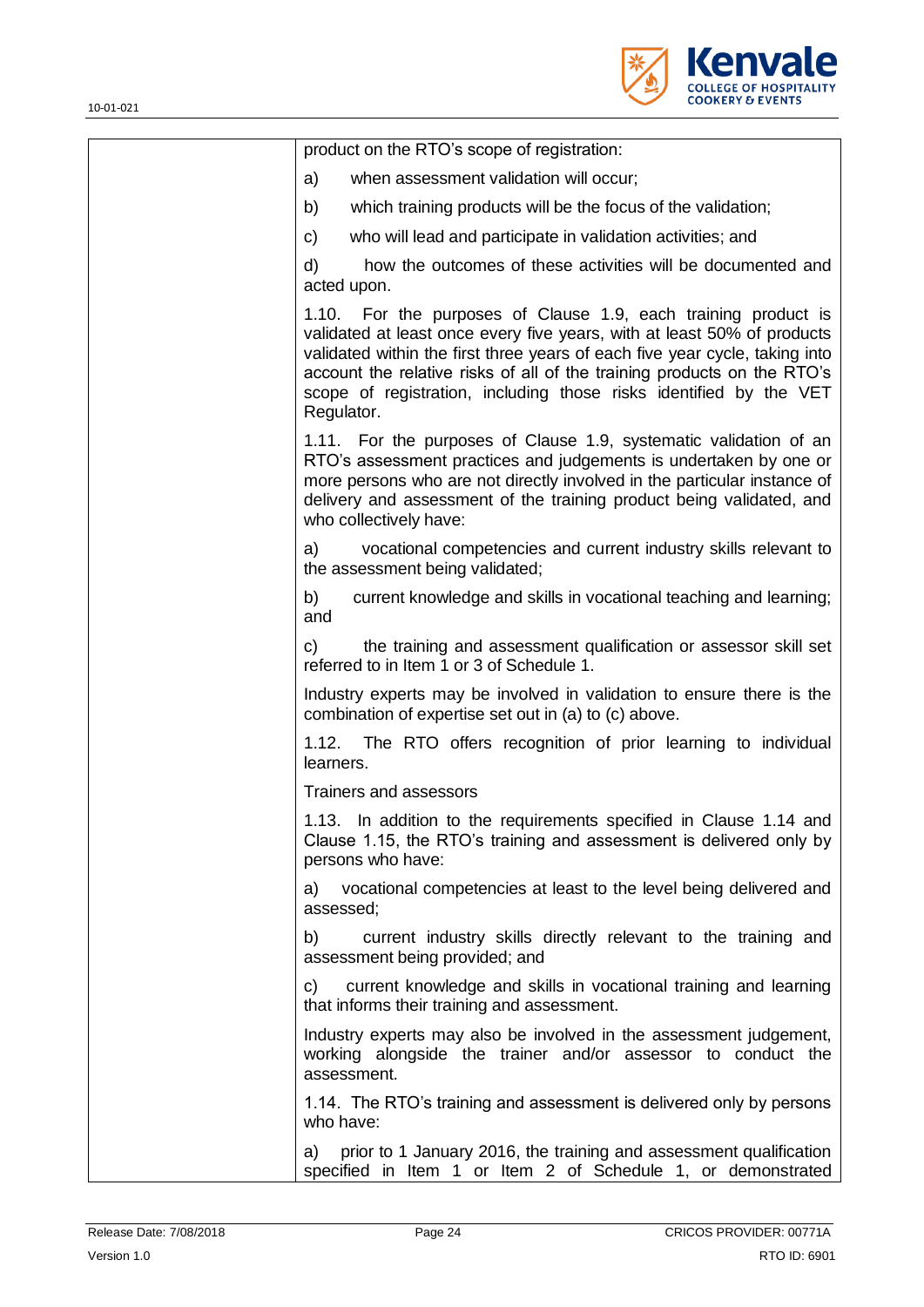

| equivalence of competencies; and                                                                                                                                                                                                                     |
|------------------------------------------------------------------------------------------------------------------------------------------------------------------------------------------------------------------------------------------------------|
| from 1 January 2016, the training and assessment qualification<br>b)<br>specified in Item 1 or Item 2 of Schedule 1.                                                                                                                                 |
| 1.15. Where a person conducts assessment only, the RTO ensures<br>that the person has:                                                                                                                                                               |
| a) prior to 1 January 2016, the training and assessment qualification<br>specified in Item 1 or Item 2 or Item 3 of Schedule 1, or demonstrated<br>equivalence of competencies; and                                                                  |
| b) from 1 January 2016, Item 1 or Item 2 or Item 3 of Schedule 1.                                                                                                                                                                                    |
| 1.16.<br>The RTO ensures that all trainers and assessors undertake<br>professional development in the fields of the knowledge and practice of<br>vocational training, learning and assessment including competency<br>based training and assessment. |
| Individuals working under the supervision of a trainer                                                                                                                                                                                               |
| 1.17. Where the RTO, in delivering training and assessment, engages<br>an individual who is not a trainer or assessor, the individual works<br>under the supervision of a trainer and does not determine assessment<br>outcomes.                     |
| 1.18. The RTO ensures that any individual working under the<br>supervision of a trainer under Clause 1.17:                                                                                                                                           |
| holds the skill set defined in Item 4 of Schedule 1 or, prior to 1<br>a)<br>January 2016, is able to demonstrate equivalence of competencies;                                                                                                        |
| has vocational competencies at least to the level being delivered<br>b)<br>and assessed; and                                                                                                                                                         |
| has current industry skills directly relevant to the training and<br>C)<br>assessment being provided.                                                                                                                                                |
| 1.19. Where the RTO engages an individual under Clause 1.17, it<br>ensures that the training and assessment complies with Standard 1.                                                                                                                |
| 1.20. Without limiting Clauses 1.17 - 1.19, the RTO:                                                                                                                                                                                                 |
| determines and puts in place:<br>a)                                                                                                                                                                                                                  |
| i)<br>the level of the supervision required; and                                                                                                                                                                                                     |
| ii)<br>any requirements, conditions or restrictions considered necessary<br>on the individual's involvement in the provision of training and<br>collection of assessment evidence; and                                                               |
| ensures that trainers providing supervision monitor and are<br>b)<br>accountable for all training provision and collection of assessment<br>evidence by the individual under their supervision.                                                      |
| Delivery of the training and assessment qualifications for trainers and<br>assessors                                                                                                                                                                 |
| 1.21. Prior to 1 January 2016, to deliver any AQF qualification or skill<br>set from the Training and Education Training Package (or its<br>successor) the RTO must ensure all trainers and assessors delivering<br>the training and assessment:     |
| hold the training and assessment qualification at least to the level<br>a)                                                                                                                                                                           |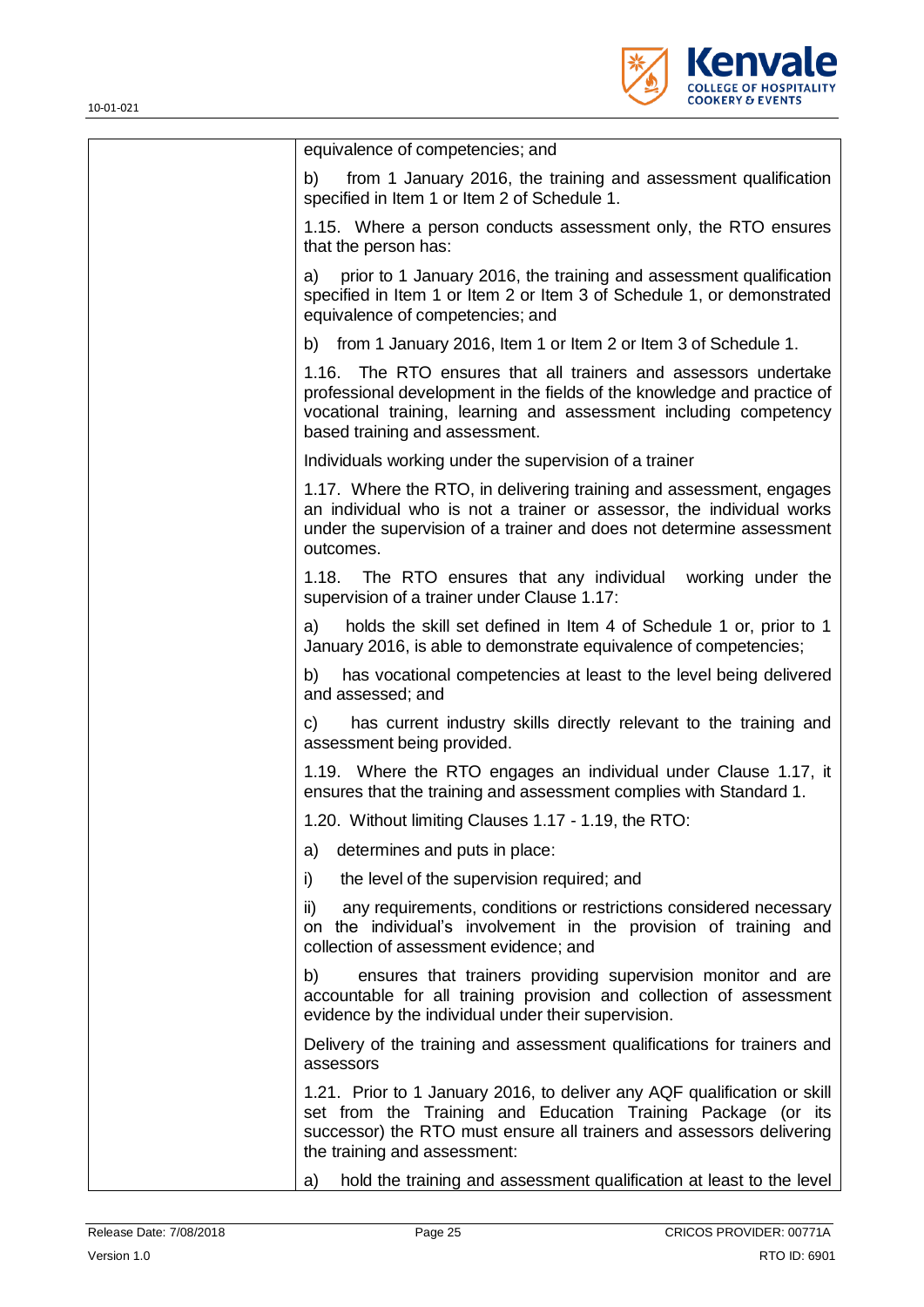

| being delivered; or                                                                                                                                                                                                                                                                                                                                                                                                           |
|-------------------------------------------------------------------------------------------------------------------------------------------------------------------------------------------------------------------------------------------------------------------------------------------------------------------------------------------------------------------------------------------------------------------------------|
| b) have demonstrated equivalence of competencies.                                                                                                                                                                                                                                                                                                                                                                             |
| 1.22. From 1 January 2016, to deliver any AQF qualification or skill set<br>from the Training and Education Training Package (or its successor)<br>the RTO must ensure all trainers and assessors delivering the training<br>and assessment hold the training and assessment qualification at least<br>to the level being delivered.                                                                                          |
| 1.23. From 1 January 2017, to deliver the training and assessment<br>qualification specified in Item 1 of Schedule 1, or any assessor skill set<br>from the Training and Education Training Package (or its successor),<br>the RTO must ensure all trainers and assessors delivering the training<br>and assessment:                                                                                                          |
| hold the qualification specified in Item 5 of Schedule 1; or<br>a)                                                                                                                                                                                                                                                                                                                                                            |
| b)<br>work under the supervision of a trainer that meets the<br>requirement set out in (a) above.                                                                                                                                                                                                                                                                                                                             |
| 1.24.<br>The RTO must ensure that any individual working under<br>supervision under Clause 1.23.b) holds the qualification specified in<br>Item 1 of Schedule 1 and does not determine assessment outcomes.                                                                                                                                                                                                                   |
| Note: from 1 January 2017, the requirements set out in Clause 1.22<br>continue to apply to any other AQF qualification or skill set from the<br>Training and Education Training Package (or its successor).                                                                                                                                                                                                                   |
| Independent validation of training and assessment qualifications                                                                                                                                                                                                                                                                                                                                                              |
| 1.25. From 1 January 2016, to deliver any AQF qualification or<br>assessor skill set from the Training and Education Training Package<br>(or its successor), the RTO must have undergone an independent<br>validation of its assessment system, tools, processes and outcomes in<br>accordance with the requirements contained in Schedule 2 (and the<br>definitions of independent validation and validation).               |
| Transition of training products                                                                                                                                                                                                                                                                                                                                                                                               |
| 1.26. Subject to Clause 1.27 and unless otherwise approved by the<br>VET Regulator, the RTO ensures that:                                                                                                                                                                                                                                                                                                                     |
| where a training product on its scope of registration is superseded,<br>a)<br>all learners' training and assessment is completed and the relevant<br>AQF certification documentation is issued or learners are transferred<br>into its replacement, within a period of one year from the date the<br>replacement training product was released on the National Register;                                                      |
| where an AQF qualification is no longer current and has not been<br>b)<br>superseded, all learners' training and assessment is completed and the<br>relevant AQF certification documentation issued within a period of two<br>years from the date the AQF qualification was removed or deleted from<br>the National Register;                                                                                                 |
| c) where a skill set, unit of competency, accredited short course or<br>module is no longer current and has not been superseded, all learners'<br>training and assessment is completed and the relevant AQF<br>certification documentation issued within a period of one year from the<br>date the skill set, unit of competency, accredited short course or<br>module was removed or deleted from the National Register; and |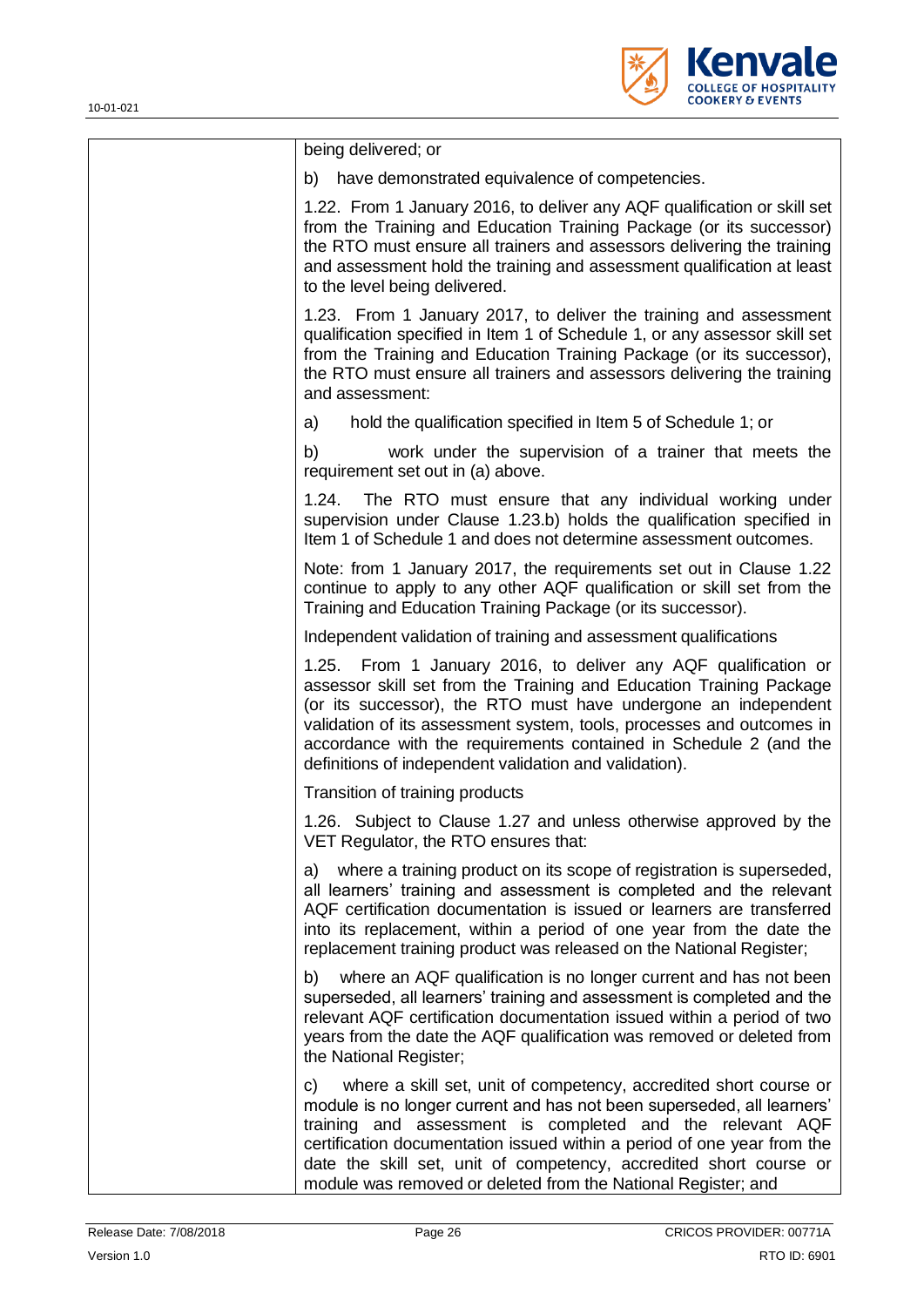

|                   | a new learner does not commence training and assessment in a<br>d)<br>training product that has been removed or deleted from the National<br>Register.                                                                                                                                                                                                                                |
|-------------------|---------------------------------------------------------------------------------------------------------------------------------------------------------------------------------------------------------------------------------------------------------------------------------------------------------------------------------------------------------------------------------------|
|                   | 1.27. The requirements specified in Clause 1.26 (a) do not apply<br>where a training package requires the delivery of a superseded unit of<br>competency."                                                                                                                                                                                                                            |
| <b>Standard 2</b> | "The operations of the RTO are quality assured.                                                                                                                                                                                                                                                                                                                                       |
|                   | To be compliant with Standard 2 the RTO must meet the following:                                                                                                                                                                                                                                                                                                                      |
|                   | 2.1. The RTO ensures it complies with these Standards at all times,<br>including where services are being delivered on its behalf. This applies<br>to all operations of an RTO within its scope of registration.                                                                                                                                                                      |
|                   | 2.2. The RTO:                                                                                                                                                                                                                                                                                                                                                                         |
|                   | systematically monitors the RTO's training and assessment<br>a)<br>strategies and practices to ensure ongoing compliance with Standard<br>$1$ ; and                                                                                                                                                                                                                                   |
|                   | systematically evaluates and uses the outcomes of the evaluations<br>b)<br>to continually improve the RTO's training and assessment strategies<br>and practices. Evaluation information includes but is not limited to<br>quality/performance indicator data collected under Clause 7.5,<br>validation outcomes, client, trainer and assessor feedback and<br>complaints and appeals. |
|                   | 2.3. The RTO ensures that where services are provided on its behalf<br>by a third party the provision of those services is the subject of a<br>written agreement.                                                                                                                                                                                                                     |
|                   | 2.4. The RTO has sufficient strategies and resources to systematically<br>monitor any services delivered on its behalf, and uses these to ensure<br>that the services delivered comply with these Standards at all times."                                                                                                                                                            |
| <b>Standard 3</b> | "The RTO<br>issues, maintains and accepts AQF certification<br>documentation in accordance with these Standards and provides<br>access to learner records.                                                                                                                                                                                                                            |
|                   | To be compliant with Standard 3 the RTO must meet the following:                                                                                                                                                                                                                                                                                                                      |
|                   | 3.1. The RTO issues AQF certification documentation only to a<br>learner whom it has assessed as meeting the requirements of the<br>training product as specified in the relevant training package or VET<br>accredited course.                                                                                                                                                       |
|                   | 3.2. All AQF certification documentation issued by an RTO meets the<br>requirements of Schedule 5.                                                                                                                                                                                                                                                                                    |
|                   | 3.3. AQF certification documentation is issued to a learner within 30<br>calendar days of the learner being assessed as meeting the<br>requirements of the training product if the training program in which<br>the learner is enrolled is complete, and providing all agreed fees the<br>learner owes to the RTO have been paid.                                                     |
|                   | Records of learner AQF certification documentation are<br>3.4.<br>maintained by the RTO in accordance with the requirements of                                                                                                                                                                                                                                                        |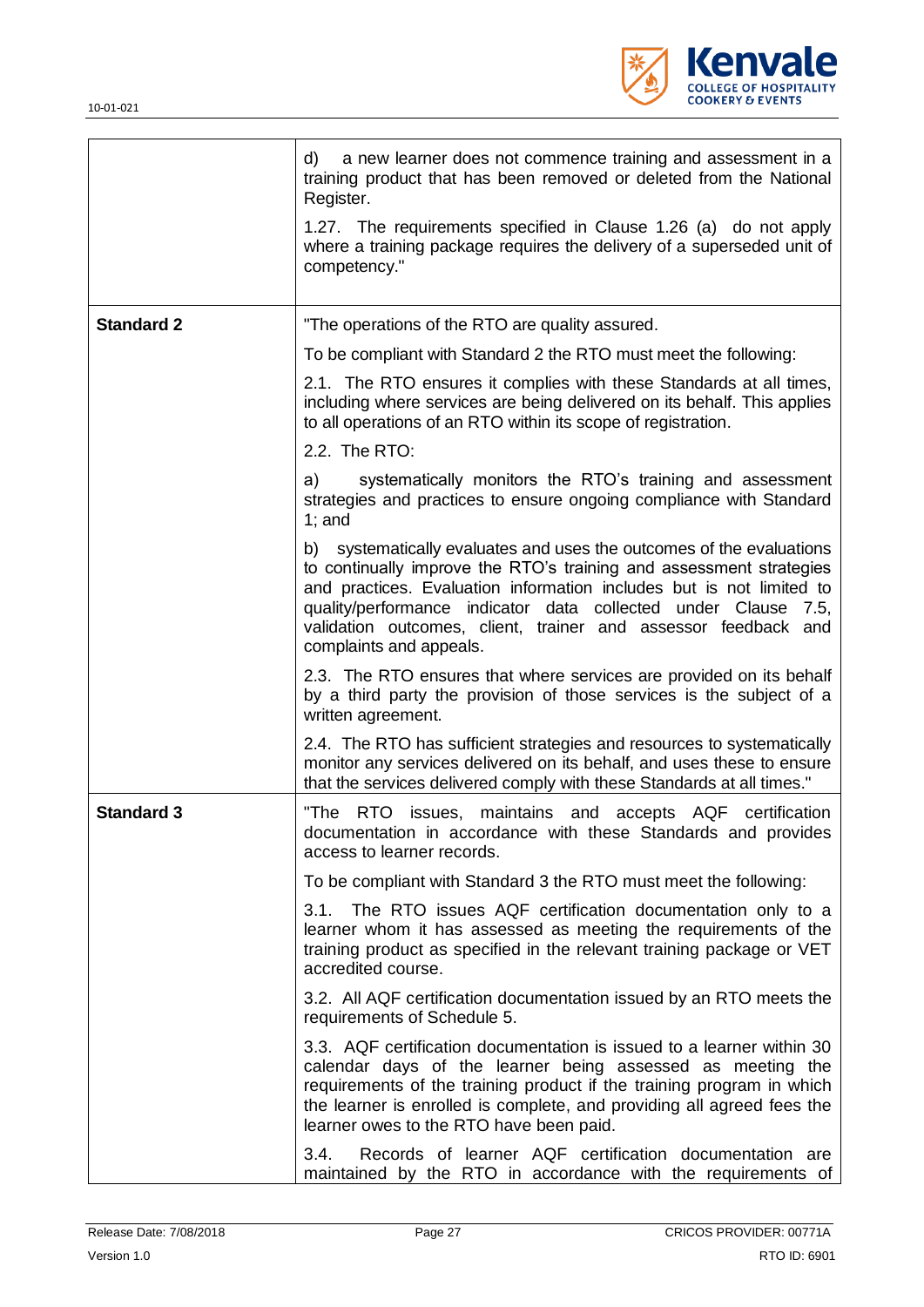

|                   | Schedule 5 and are accessible to current and past learners.                                                                                                                                                                                                                                                                                                                                                       |
|-------------------|-------------------------------------------------------------------------------------------------------------------------------------------------------------------------------------------------------------------------------------------------------------------------------------------------------------------------------------------------------------------------------------------------------------------|
|                   | 3.5. The RTO accepts and provides credit to learners for units of<br>competency and/or modules (unless licensing or<br>regulatory<br>requirements prevent this) where these are evidenced by:                                                                                                                                                                                                                     |
|                   | AQF certification documentation issued by any other RTO or<br>a)<br>AQF authorised issuing organisation; or                                                                                                                                                                                                                                                                                                       |
|                   | b) authenticated VET transcripts issued by the Registrar.                                                                                                                                                                                                                                                                                                                                                         |
|                   | 3.6. The RTO meets the requirements of the Student Identifier<br>scheme, including:                                                                                                                                                                                                                                                                                                                               |
|                   | a) verifying with the Registrar, a Student Identifier provided to it by<br>an individual before using that Student Identifier for any purpose;                                                                                                                                                                                                                                                                    |
|                   | ensuring that it will not issue AQF certification documentation to<br>b)<br>an individual without being in receipt of a verified Student Identifier for<br>that individual, unless an exemption applies under the Student<br>Identifiers Act 2014;                                                                                                                                                                |
|                   | ensuring that where an exemption described in Clause 3.6 (b)<br>C)<br>applies, it will inform the student prior to either the completion of the<br>enrolment or commencement of training and assessment, whichever<br>occurs first, that the results of the training will not be accessible<br>through the Commonwealth and will not appear on any authenticated<br>VET transcript prepared by the Registrar; and |
|                   | ensuring the security of Student Identifiers and all related<br>d)<br>documentation under its control, including information stored in its<br>student management systems."                                                                                                                                                                                                                                        |
| <b>Standard 4</b> | "Accurate and accessible information about an RTO, its services and<br>performance is available to inform prospective and current learners<br>and clients                                                                                                                                                                                                                                                         |
|                   | To be compliant with Standard 4 the RTO must meet the following:                                                                                                                                                                                                                                                                                                                                                  |
|                   | 4.1. Information, whether disseminated directly by the RTO or on its<br>behalf, is both accurate and factual, and:                                                                                                                                                                                                                                                                                                |
|                   | accurately represents the services it provides and the training<br>a)<br>products on its scope of registration;                                                                                                                                                                                                                                                                                                   |
|                   | includes its RTO Code;<br>b)                                                                                                                                                                                                                                                                                                                                                                                      |
|                   | refers to another person or organisation in its marketing material<br>C)<br>only if the consent of that person or organisation has been obtained;                                                                                                                                                                                                                                                                 |
|                   | uses the NRT Logo only in accordance with the conditions of use<br>d)<br>specified in Schedule 4;                                                                                                                                                                                                                                                                                                                 |
|                   | makes clear where a third party is recruiting prospective learners<br>e)<br>for the RTO on its behalf;                                                                                                                                                                                                                                                                                                            |
|                   | distinguishes where it is delivering training and assessment on<br>f)                                                                                                                                                                                                                                                                                                                                             |
|                   | behalf of another RTO or where training and assessment is being<br>delivered on its behalf by a third party;                                                                                                                                                                                                                                                                                                      |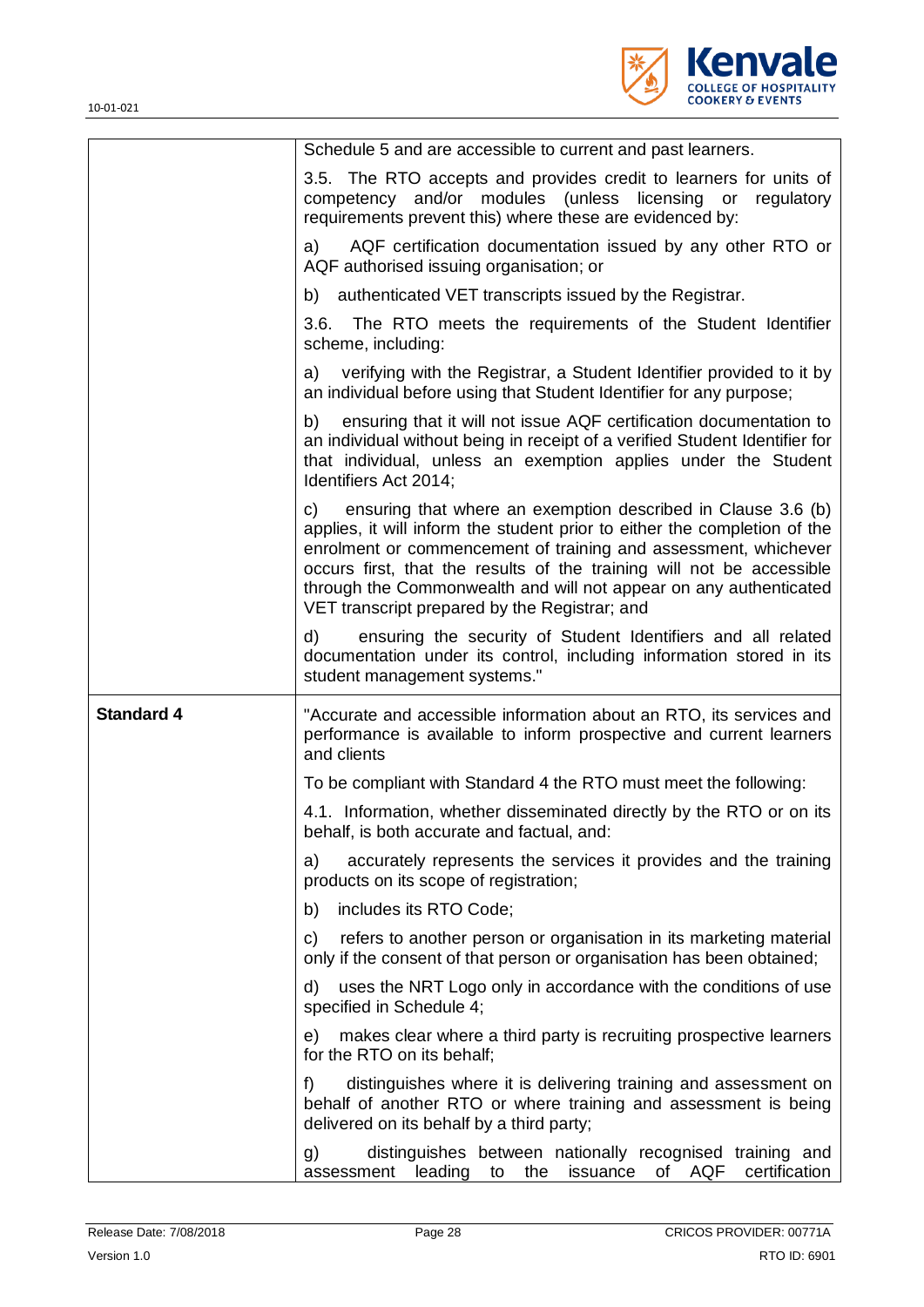

|                   | documentation from any other training or assessment delivered by<br>the RTO;                                                                                                                                                                                                                                                                                         |
|-------------------|----------------------------------------------------------------------------------------------------------------------------------------------------------------------------------------------------------------------------------------------------------------------------------------------------------------------------------------------------------------------|
|                   | includes the code and title of any training product, as published<br>h)<br>on the National Register, referred to in that information;                                                                                                                                                                                                                                |
|                   | only advertises or markets a non-current training product while it<br>i)<br>remains on the RTO's scope of registration;                                                                                                                                                                                                                                              |
|                   | only advertises or markets that a training product it delivers will<br>j)<br>enable learners to obtain a licensed or regulated outcome where this<br>has been confirmed by the industry regulator in the jurisdiction in<br>which it is being advertised;                                                                                                            |
|                   | includes details about any VET FEE-HELP, government funded<br>k)<br>subsidy or other financial support arrangements associated with the<br>RTO's provision of training and assessment; and                                                                                                                                                                           |
|                   | $\vert$ )<br>does not guarantee that:                                                                                                                                                                                                                                                                                                                                |
|                   | a learner will successfully complete a training product on its<br>i)<br>scope of registration; or                                                                                                                                                                                                                                                                    |
|                   | a training product can be completed in a manner which does not<br>ii)<br>meet the requirements of Clause 1.1 and 1.2; or                                                                                                                                                                                                                                             |
|                   | a learner will obtain a particular employment outcome where this<br>iii)<br>is outside the control of the RTO."                                                                                                                                                                                                                                                      |
| <b>Standard 5</b> | "Each learner is properly informed and protected.                                                                                                                                                                                                                                                                                                                    |
|                   | To be compliant with Standard 5 the RTO must meet the following:                                                                                                                                                                                                                                                                                                     |
|                   | 5.1.<br>Prior to enrolment or the commencement of training and<br>assessment, whichever comes first, the RTO provides advice                                                                                                                                                                                                                                         |
|                   | the prospective learner about the training product<br>to<br>appropriate to meeting the learner's needs, taking into<br>account the individual's existing skills and competencies.                                                                                                                                                                                    |
|                   | 5.2.<br>Prior to enrolment or the commencement of training and<br>assessment, whichever comes first, the RTO provides, in print<br>or through referral to an electronic copy, current and accurate<br>information that enables the learner to make informed<br>decisions about undertaking training with the RTO and at a<br>minimum includes the following content: |
|                   | the code, title and currency of the training product to which the<br>a)<br>learner is to be enrolled, as published on the National<br>Register;                                                                                                                                                                                                                      |
|                   | b)<br>the training and assessment, and related educational and support<br>services the RTO will provide to the learner including the:                                                                                                                                                                                                                                |
|                   | estimated duration;<br>i)                                                                                                                                                                                                                                                                                                                                            |
|                   | ii)<br>expected locations at which it will be provided;                                                                                                                                                                                                                                                                                                              |
|                   | iii)<br>expected modes of delivery;                                                                                                                                                                                                                                                                                                                                  |
|                   | name and contact details of any third party that will provide training<br>iv)<br>and/or assessment, and related educational and support<br>services to the learner on the RTO's behalf; and                                                                                                                                                                          |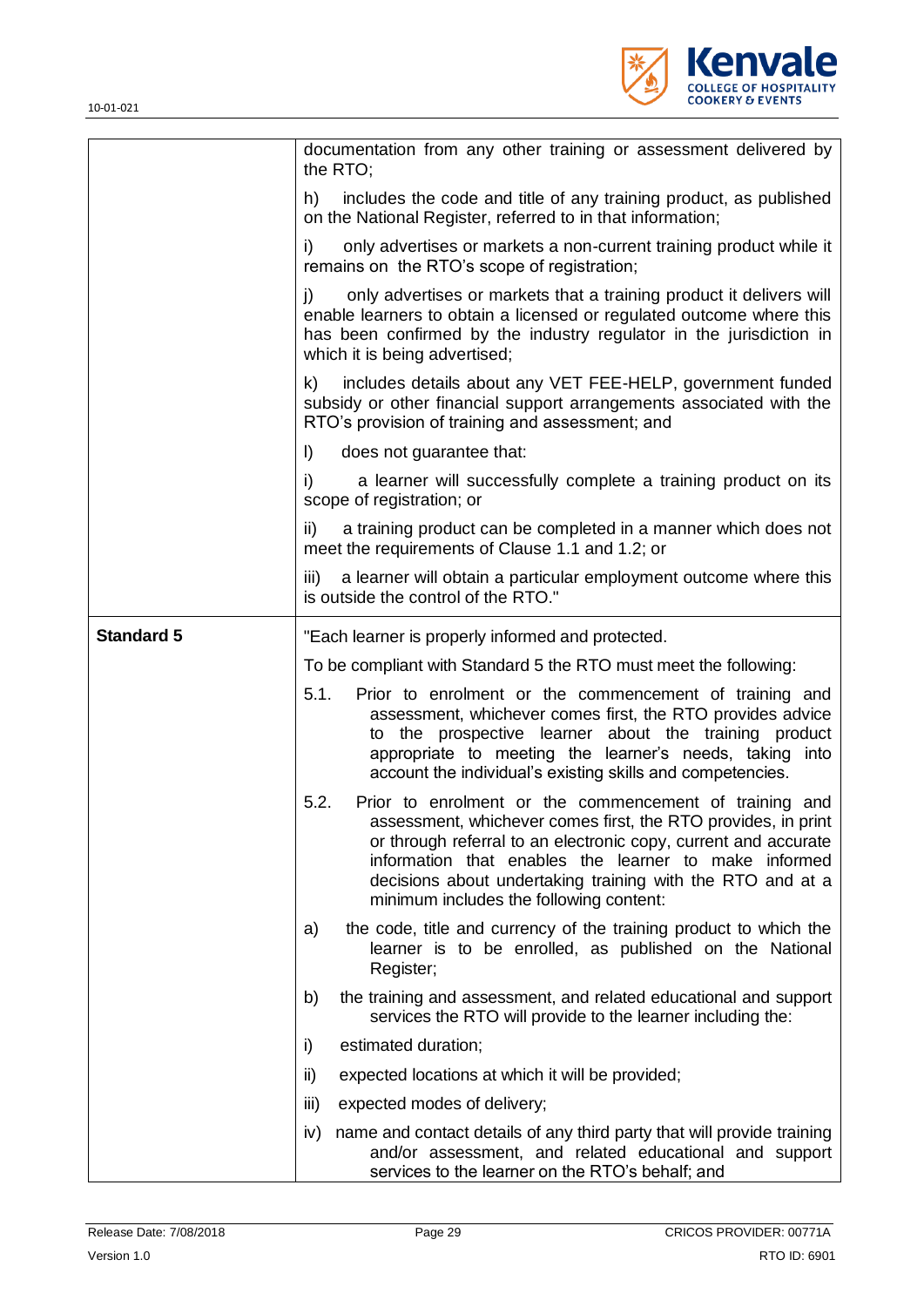

|                   | any work placement arrangements.<br>V)                                                                                                                                                                                                                                                                            |
|-------------------|-------------------------------------------------------------------------------------------------------------------------------------------------------------------------------------------------------------------------------------------------------------------------------------------------------------------|
|                   | the RTO's obligations to the learner, including that the RTO is<br>c)<br>responsible for the quality of the training and assessment in<br>compliance with these Standards, and for the issuance of the<br>AQF certification documentation.                                                                        |
|                   | d)<br>the learner's rights, including:                                                                                                                                                                                                                                                                            |
|                   | i)<br>details of the RTO's complaints and appeals process required by<br>Standard 6; and                                                                                                                                                                                                                          |
|                   | ii)<br>if the RTO, or a third party delivering training and assessment on<br>its behalf, closes or ceases to deliver any part of the training<br>product that the learner is enrolled in;                                                                                                                         |
|                   | the learner's obligations:<br>e)                                                                                                                                                                                                                                                                                  |
|                   | i)<br>in relation to the repayment of any debt to be incurred under the<br>VET FEE-HELP scheme arising from the provision of<br>services;                                                                                                                                                                         |
|                   | any requirements the RTO requires the learner to meet to enter<br>ii)<br>and successfully complete their chosen training product; and                                                                                                                                                                             |
|                   | iii)<br>any materials and equipment that the learner must provide; and                                                                                                                                                                                                                                            |
|                   | f)<br>information on the implications for the learner of government<br>training entitlements and subsidy arrangements in relation to<br>the delivery of the services.                                                                                                                                             |
|                   | 5.3. Where the RTO collects fees from the individual learner, either<br>directly or through a third party, the RTO provides or directs<br>the learner to information prior to enrolment or the<br>commencement of training and assessment, whichever<br>comes first, specifying:                                  |
|                   | all relevant fee information including:<br>a)                                                                                                                                                                                                                                                                     |
|                   | i)<br>fees that must be paid to the RTO; and                                                                                                                                                                                                                                                                      |
|                   | ii)<br>payment terms and conditions including deposits and refunds;                                                                                                                                                                                                                                               |
|                   | b)<br>the learner's rights as a consumer, including but not limited to any<br>statutory cooling-off period, if one applies;                                                                                                                                                                                       |
|                   | the learner's right to obtain a refund for services not provided by<br>c)<br>the RTO in the event the:                                                                                                                                                                                                            |
|                   | arrangement is terminated early; or<br>i)                                                                                                                                                                                                                                                                         |
|                   | the RTO fails to provide the agreed services.<br>ii)<br>5.4.<br>Where there are any changes to agreed services, the RTO<br>advises the learner as soon as practicable, including in relation<br>to any new third party arrangements or a change in ownership<br>or changes to existing third party arrangements.' |
| <b>Standard 6</b> | "Complaints and appeals are recorded, acknowledged and dealt with<br>fairly, efficiently and effectively.                                                                                                                                                                                                         |
|                   | Subject to Clause 6.6, to be compliant with Standard 6 the RTO must<br>meet the following:                                                                                                                                                                                                                        |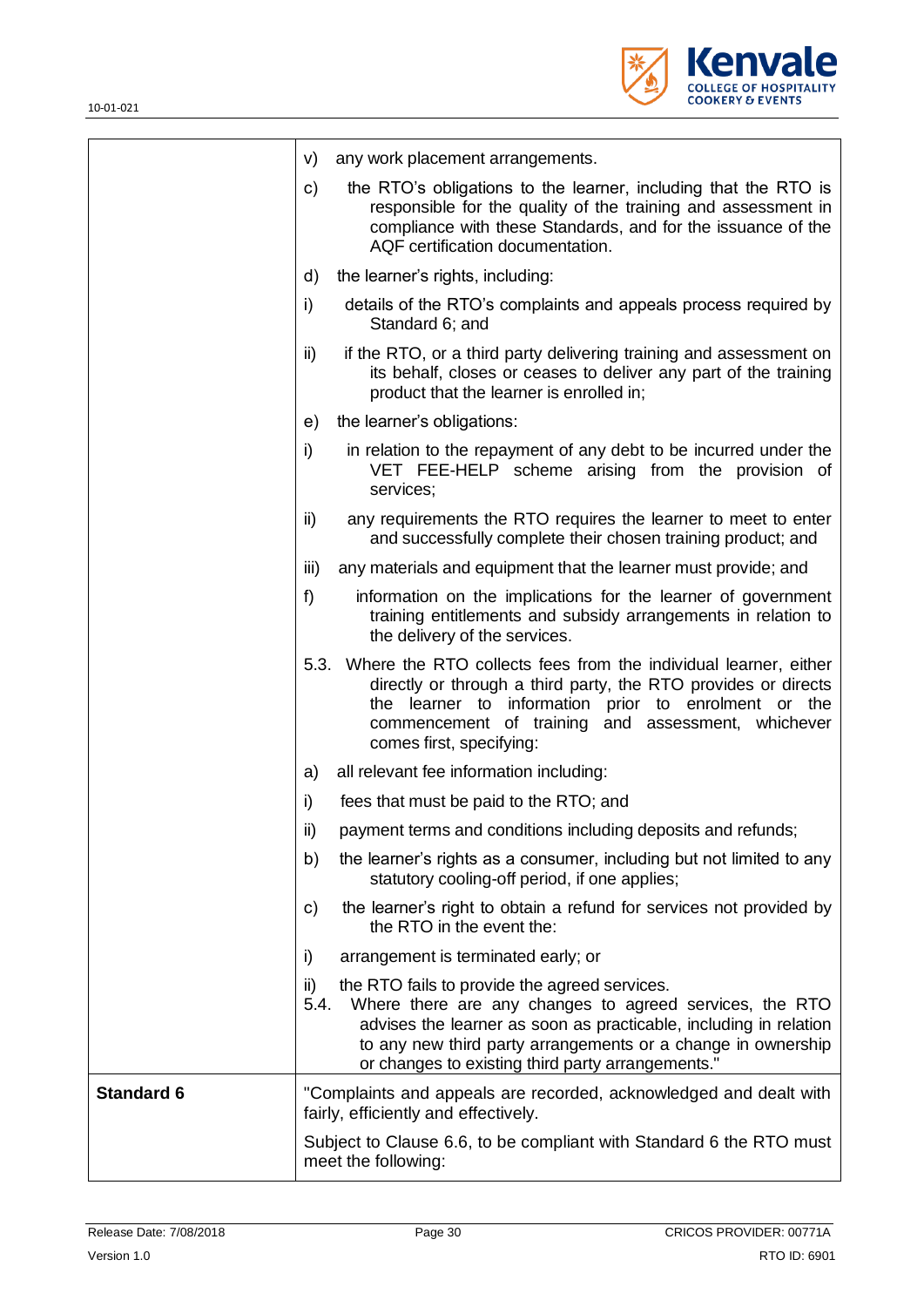

|                   | 6.1. The RTO has a complaints policy to manage and respond to<br>allegations involving the conduct of:                                                                                                                                                                                                                                                                                                                                      |
|-------------------|---------------------------------------------------------------------------------------------------------------------------------------------------------------------------------------------------------------------------------------------------------------------------------------------------------------------------------------------------------------------------------------------------------------------------------------------|
|                   | the RTO, its trainers, assessors or other staff;<br>a)                                                                                                                                                                                                                                                                                                                                                                                      |
|                   | b)<br>a third party providing services on the RTO's behalf, its trainers,<br>assessors or other staff; or                                                                                                                                                                                                                                                                                                                                   |
|                   | a learner of the RTO.<br>C)                                                                                                                                                                                                                                                                                                                                                                                                                 |
|                   | 6.2. The RTO has an appeals policy to manage requests for a review<br>of decisions, including assessment decisions, made by the RTO or a<br>third party providing services on the RTO's behalf.                                                                                                                                                                                                                                             |
|                   | 6.3. The RTO's complaints policy and appeals policy:                                                                                                                                                                                                                                                                                                                                                                                        |
|                   | ensure the principles of natural justice and procedural fairness<br>a)<br>are adopted at every stage of the complaint and appeal process;                                                                                                                                                                                                                                                                                                   |
|                   | b) are publicly available;                                                                                                                                                                                                                                                                                                                                                                                                                  |
|                   | set out the procedure for making a complaint or requesting an<br>C)<br>appeal;                                                                                                                                                                                                                                                                                                                                                              |
|                   | ensure complaints and requests for an appeal are acknowledged<br>d)<br>in writing and finalised as soon as practicable; and                                                                                                                                                                                                                                                                                                                 |
|                   | provide for review by an appropriate party independent of the<br>e)<br>RTO and the complainant or appellant, at the request of the individual<br>making the complaint or appeal, if the processes fail to resolve the<br>complaint or appeal.                                                                                                                                                                                               |
|                   | 6.4. Where the RTO considers more than 60 calendar days are<br>required to process and finalise the complaint or appeal, the RTO:                                                                                                                                                                                                                                                                                                           |
|                   | informs the complainant or appellant in writing, including reasons<br>a)<br>why more than 60 calendar days are required; and                                                                                                                                                                                                                                                                                                                |
|                   | b) regularly updates the complainant or appellant on the progress of<br>the matter.                                                                                                                                                                                                                                                                                                                                                         |
|                   | 6.5. The RTO:                                                                                                                                                                                                                                                                                                                                                                                                                               |
|                   | securely maintains records of all complaints and appeals and<br>a)<br>their outcomes; and                                                                                                                                                                                                                                                                                                                                                   |
|                   | identifies potential causes of complaints and appeals and takes<br>b)<br>appropriate corrective action to eliminate or mitigate the likelihood of<br>reoccurrence.                                                                                                                                                                                                                                                                          |
|                   | 6.6. Where the RTO is an employer or a volunteer organisation<br>whose learners solely consist of its employees or members, does not<br>charge fees for the training and/or assessment, and does not have in<br>place a specific complaints and appeals policy in accordance with<br>Clauses 6.1 & 6.2, the organisation has a complaints and appeals<br>policy which is sufficiently broad to cover the services provided by the<br>RTO.". |
| <b>Standard 7</b> | "The RTO has effective governance and administration arrangements<br>in place.                                                                                                                                                                                                                                                                                                                                                              |
|                   | To be compliant with Standard 7 the RTO must meet the following:                                                                                                                                                                                                                                                                                                                                                                            |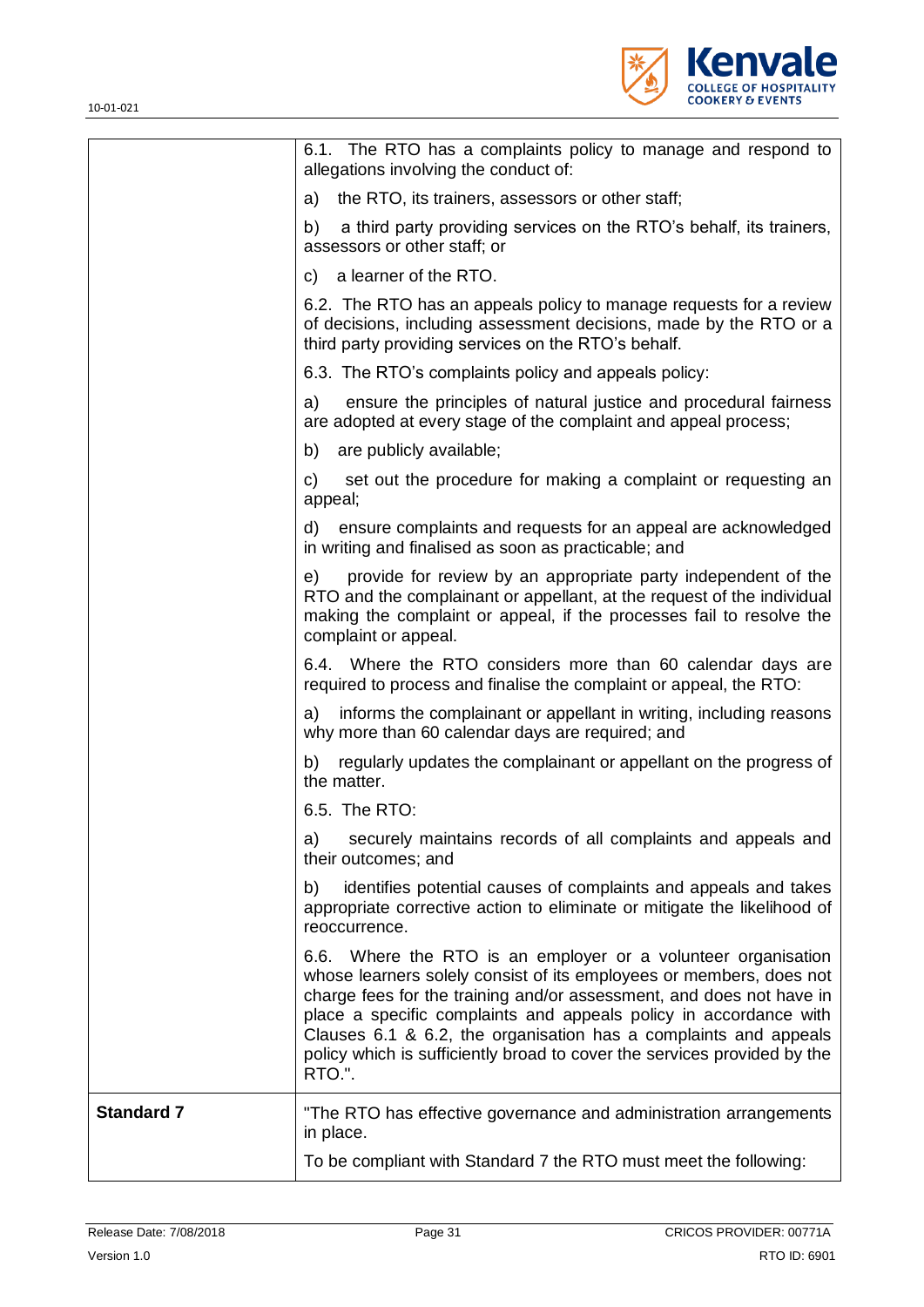

|                   | 7.1. The RTO ensures that its executive officers or high managerial<br>agent:                                                                                                                                                                                                                                |
|-------------------|--------------------------------------------------------------------------------------------------------------------------------------------------------------------------------------------------------------------------------------------------------------------------------------------------------------|
|                   | are vested with sufficient authority to ensure the RTO complies<br>a)<br>with the RTO Standards at all times; and                                                                                                                                                                                            |
|                   | meet each of the relevant criteria specified in the Fit and Proper<br>b)<br>Person Requirements in Schedule 3.                                                                                                                                                                                               |
|                   | The RTO satisfies the Financial Viability Risk Assessment<br>7.2.<br>Requirements.                                                                                                                                                                                                                           |
|                   | 7.3. Where the RTO requires, either directly or through a third party,<br>a prospective or current learner to prepay fees in excess of a total of<br>\$1500 (being the threshold prepaid fee amount), the RTO must meet<br>the requirements set out in the Requirements for Fee Protection in<br>Schedule 6. |
|                   | 7.4. The RTO holds public liability insurance that covers the scope of<br>its operations throughout its registration period.                                                                                                                                                                                 |
|                   | 7.5. The RTO provides accurate and current information as required<br>by the Data Provision Requirements as updated from time to time."                                                                                                                                                                      |
| <b>Standard 8</b> | "The RTO cooperates with the VET Regulator and is legally compliant<br>at all times.                                                                                                                                                                                                                         |
|                   | To be compliant with Standard 8 the RTO must meet the following:                                                                                                                                                                                                                                             |
|                   | 8.1. The RTO cooperates with the VET Regulator:                                                                                                                                                                                                                                                              |
|                   | by providing accurate and truthful responses to information<br>a)<br>requests from the VET Regulator relevant to the RTO's registration;                                                                                                                                                                     |
|                   | in the conduct of audits and the monitoring of its operations;<br>b)                                                                                                                                                                                                                                         |
|                   | by providing quality/performance indicator data;<br>C)                                                                                                                                                                                                                                                       |
|                   | d)<br>by providing information about substantial changes to its<br>operations or any event that would significantly affect the RTO's<br>ability to comply with these standards within 90 calendar days of the<br>change occurring;                                                                           |
|                   | by providing information about significant changes to its<br>e)<br>ownership within 90 calendar days of the change occurring; and                                                                                                                                                                            |
|                   | in the retention, archiving, retrieval and transfer of records.<br>f)                                                                                                                                                                                                                                        |
|                   | 8.2. The RTO ensures that any third party delivering services on its<br>behalf is required under written agreement to cooperate with the VET<br>Regulator:                                                                                                                                                   |
|                   | by providing accurate and factual responses to information<br>a)<br>requests from the VET Regulator relevant to the delivery of services;<br>and                                                                                                                                                             |
|                   | in the conduct of audits and the monitoring of its operations.<br>b)                                                                                                                                                                                                                                         |
|                   | 8.3. The RTO notifies the Regulator:                                                                                                                                                                                                                                                                         |
|                   | of any written agreement entered into under Clause 2.3 for the<br>a)<br>delivery of services on its behalf within 30 calendar days of that                                                                                                                                                                   |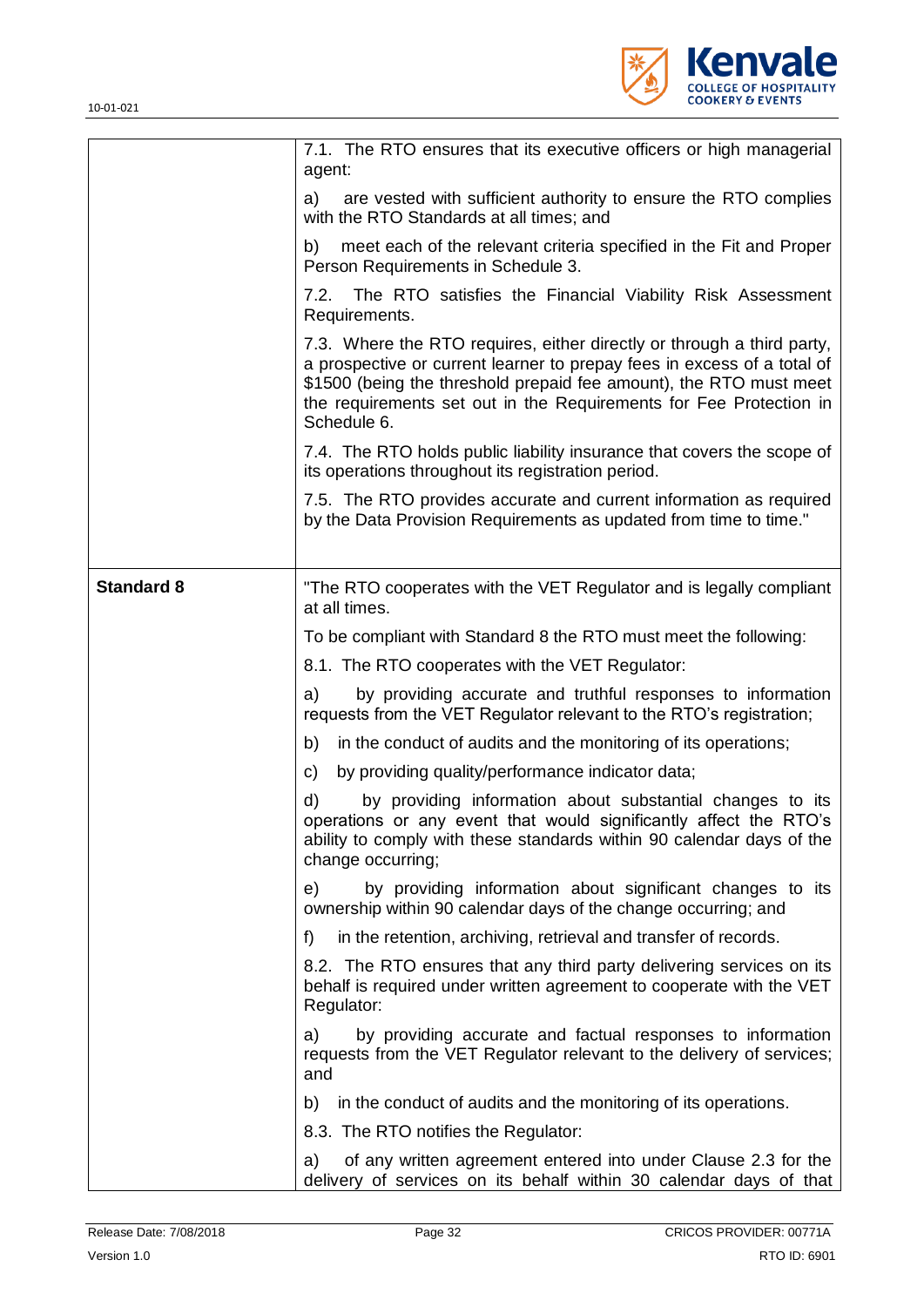

| agreement being entered into or prior to the obligations under the<br>agreement taking effect, whichever occurs first; and                                                                                                               |
|------------------------------------------------------------------------------------------------------------------------------------------------------------------------------------------------------------------------------------------|
| b) within 30 calendar days of the agreement coming to an end.                                                                                                                                                                            |
| 8.4. The RTO provides an annual declaration on compliance with<br>these Standards to the VET Regulator and in particular whether it:                                                                                                     |
| currently meets the requirements of the Standards across all its<br>a)<br>scope of registration and has met the requirements of the Standards<br>for all AQF certification documentation it has issued in the previous<br>12 months; and |
| has training and assessment strategies and practices in place<br>b)<br>that ensure that all current and prospective learners will be trained<br>and assessed in accordance with the requirements of the Standards.                       |
| 8.5. The RTO complies with Commonwealth, State and Territory<br>legislation and regulatory requirements relevant to its operations.                                                                                                      |
| 8.6. The RTO ensures its staff and clients are informed of any<br>changes to legislative and regulatory requirements that affect the<br>services delivered.".                                                                            |
|                                                                                                                                                                                                                                          |

| <b>Higher Education Standards Framework 2015</b> |                                                                                                                                                                                                                                                                                                                                                         |  |  |
|--------------------------------------------------|---------------------------------------------------------------------------------------------------------------------------------------------------------------------------------------------------------------------------------------------------------------------------------------------------------------------------------------------------------|--|--|
| Standard 2                                       | 2.4 Student Grievances and Complaints                                                                                                                                                                                                                                                                                                                   |  |  |
|                                                  | 1. Current and prospective students have access to mechanisms that are<br>capable of resolving grievances about any aspect of their experience with the<br>higher education provider, its agents or related parties.                                                                                                                                    |  |  |
|                                                  | 2. There are policies and processes that deliver timely resolution of formal<br>complaints and appeals against academic and administrative decisions without<br>charge or at reasonable cost to students, and these are applied consistently,<br>fairly and without reprisal.                                                                           |  |  |
|                                                  | 3. Institutional complaints-handling and appeals processes for formal complaints<br>include provision for confidentiality, independent professional advice, advocacy<br>and other support for the complainant or appellant, and provision for review by<br>an appropriate independent third party if internal processes fail to resolve a<br>grievance. |  |  |
|                                                  | 4. Decisions about formal complaints and appeals are recorded and the student<br>concerned is informed in writing of the outcome and the reasons, and of further<br>avenues of appeal where they exist and where the student could benefit.                                                                                                             |  |  |
|                                                  | 5. If a formal complaint or appeal is upheld, any action required is initiated<br>promptly                                                                                                                                                                                                                                                              |  |  |
| Standard 5                                       | 5.3 Monitoring, Review and Improvement                                                                                                                                                                                                                                                                                                                  |  |  |
|                                                  | 1. All accredited courses of study are subject to periodic (at least every seven<br>years) comprehensive reviews that are overseen by peak academic governance<br>processes and include external referencing or other benchmarking activities.                                                                                                          |  |  |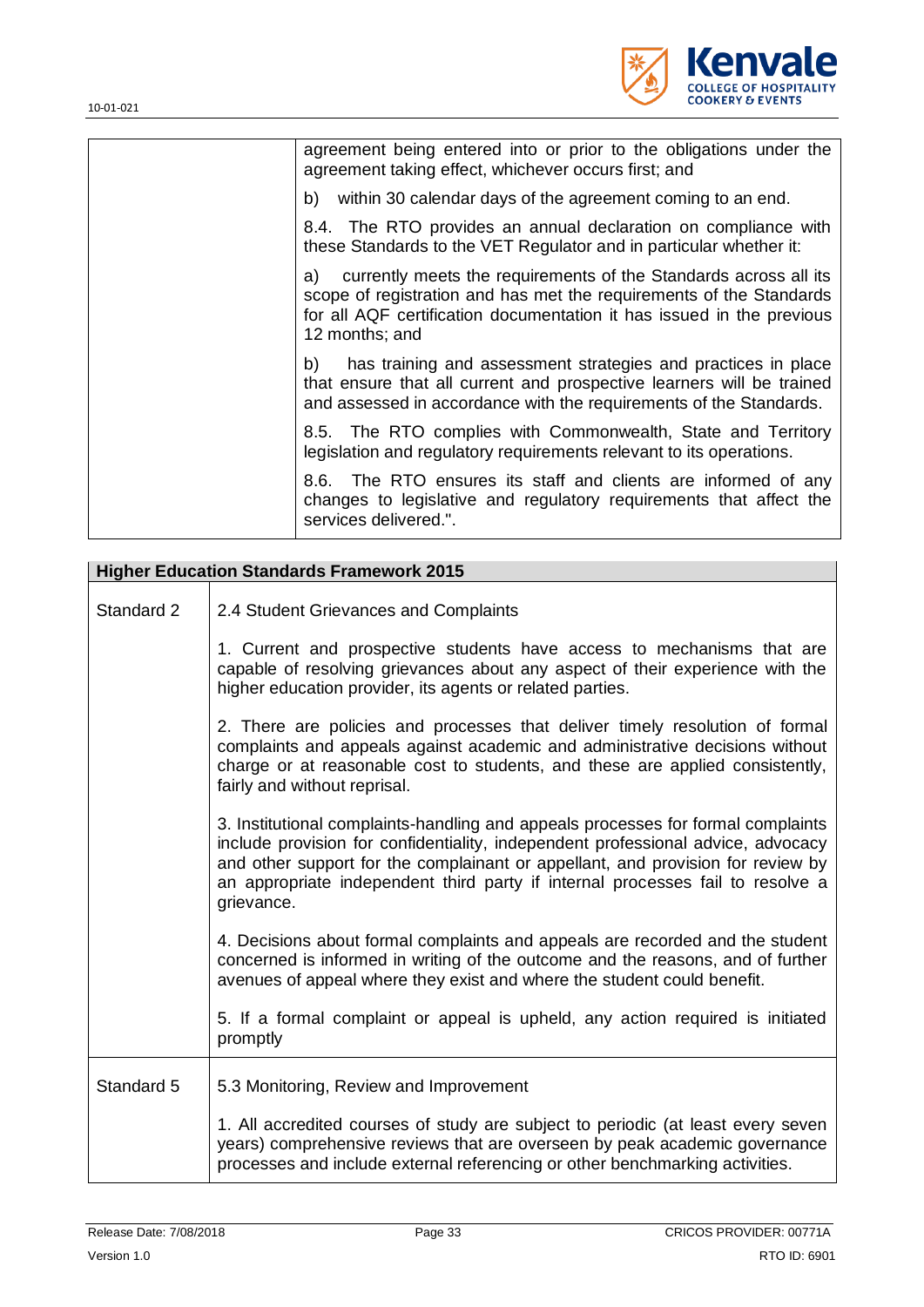

|            | 2. A comprehensive review includes the design and content of each course of<br>study, the expected learning outcomes, the methods for assessment of those<br>outcomes, the extent of students' achievement of learning outcomes, and also<br>takes account of emerging developments in the field of education, modes of<br>delivery, the changing needs of students and identified risks to the quality of the<br>course of study. |
|------------|------------------------------------------------------------------------------------------------------------------------------------------------------------------------------------------------------------------------------------------------------------------------------------------------------------------------------------------------------------------------------------------------------------------------------------|
|            | 3. Comprehensive reviews of courses of study are informed and supported by<br>regular interim monitoring, of the quality of teaching and supervision of research<br>students, student progress and the overall delivery of units within each course of<br>study.                                                                                                                                                                   |
|            | 4. Review and improvement activities include regular external referencing of the<br>success of student cohorts against comparable courses of study, including:                                                                                                                                                                                                                                                                     |
|            | a. analyses of progression rates, attrition rates, completion times and rates and,<br>where applicable, comparing different locations of delivery, and                                                                                                                                                                                                                                                                             |
|            | b. the assessment methods and grading of students' achievement of learning<br>outcomes for selected units of study within courses of study.                                                                                                                                                                                                                                                                                        |
|            | 5. All students have opportunities to provide feedback on their educational<br>experiences and student feedback informs institutional monitoring, review and<br>improvement activities.                                                                                                                                                                                                                                            |
|            | 6. All teachers and supervisors have opportunities to review feedback on their<br>teaching and research supervision and are supported in enhancing these<br>activities.                                                                                                                                                                                                                                                            |
|            | 7. The results of regular interim monitoring, comprehensive reviews, external<br>referencing and student feedback are used to mitigate future risks to the quality<br>of the education provided and to guide and evaluate improvements, including<br>the use of data on student progress and success to inform admission criteria<br>and approaches to course design, teaching, supervision, learning and academic<br>support.     |
| Standard 6 | 6.2 Corporate Monitoring and Accountability                                                                                                                                                                                                                                                                                                                                                                                        |
|            | 1. The provider is able to demonstrate, and the corporate governing body<br>assures itself, that the provider is operating effectively and sustainably,<br>including:                                                                                                                                                                                                                                                              |
|            | a. the governing body and the entity comply with the requirements of the<br>legislation under which the provider is established, recognised or incorporated,<br>any other legislative requirements and the entity's constitution or equivalent                                                                                                                                                                                     |
|            | b. the provider's future directions in higher education have been determined,<br>realistic performance targets have been established, progress against targets is<br>monitored and action is taken to correct underperformance                                                                                                                                                                                                     |
|            | c. the provider is financially viable and applies, and has the capacity to continue<br>to apply, sufficient financial and other resources to maintain the viability of the<br>entity and its business model, to meet and continue to meet the requirements of                                                                                                                                                                      |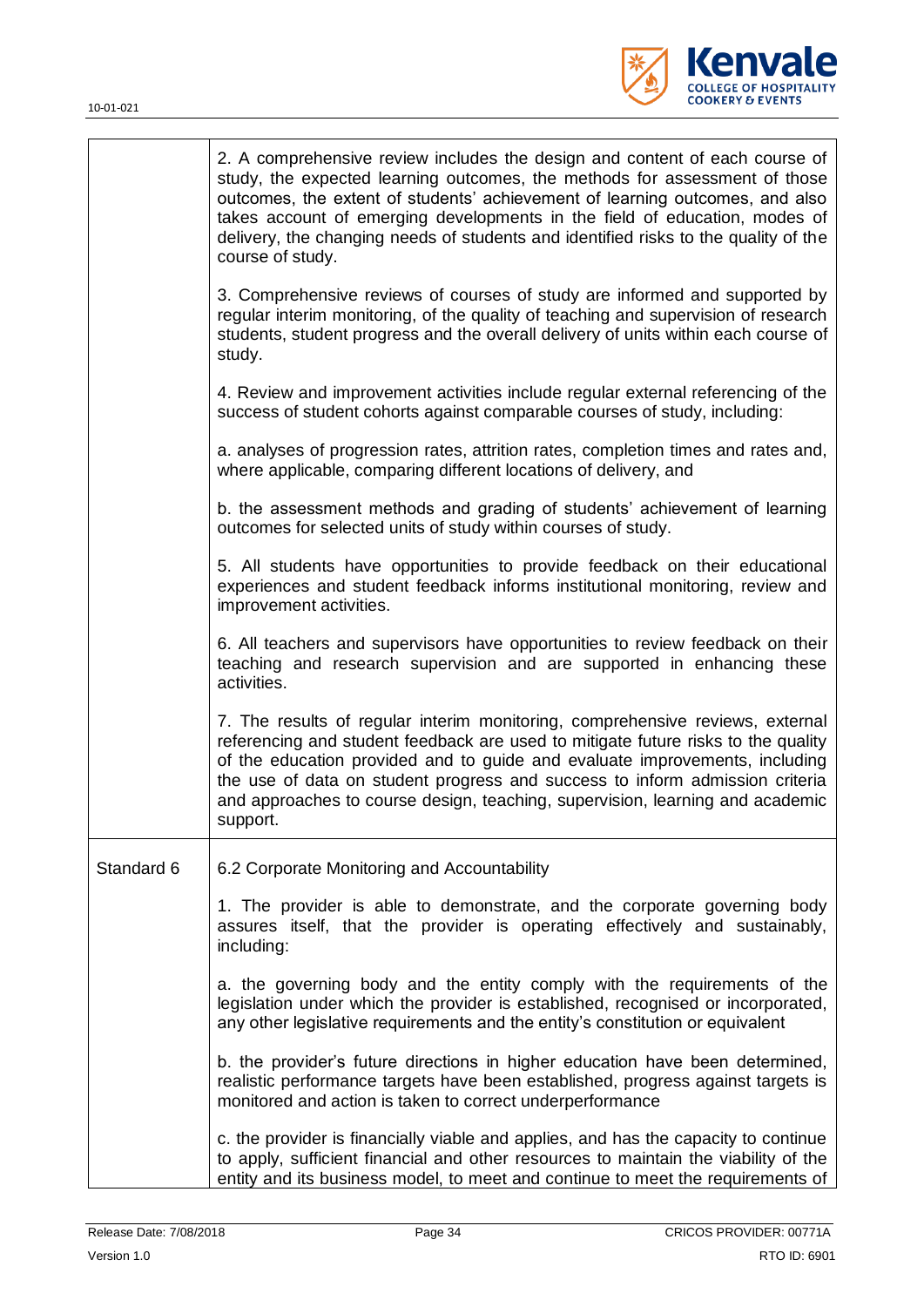

| the Higher Education Standards Framework, to achieve the provider's higher<br>education objectives and performance targets and to sustain the quality of<br>higher education that is offered                                                                                                                                                                                                                                                                                                            |
|---------------------------------------------------------------------------------------------------------------------------------------------------------------------------------------------------------------------------------------------------------------------------------------------------------------------------------------------------------------------------------------------------------------------------------------------------------------------------------------------------------|
| d. the financial position, financial performance and cash flows of the entity are<br>monitored regularly and understood, financial reporting is materially accurate,<br>financial management meets Australian accounting standards, effective financial<br>safeguards and controls are operating and financial statements are audited<br>independently by a qualified auditor against Australian accounting and auditing<br>standards                                                                   |
| e. risks to higher education operations have been identified and material risks<br>are being managed and mitigated effectively                                                                                                                                                                                                                                                                                                                                                                          |
| f. mechanisms for competent academic governance and leadership of higher<br>education provision and other academic activities have been implemented and<br>these are operating according to an institutional academic governance policy<br>framework and are effective in maintaining the quality of higher education<br>offered                                                                                                                                                                        |
| g. educational policies and practices support participation by Aboriginal and<br>Torres Strait Islander people and are sensitive to Aboriginal and Torres Strait<br>Islander knowledge and cultures                                                                                                                                                                                                                                                                                                     |
| h. qualifications are awarded legitimately                                                                                                                                                                                                                                                                                                                                                                                                                                                              |
| i. there are credible business continuity plans and adequately resourced<br>financial and tuition safeguards to mitigate disadvantage to students who are<br>unable to progress in a course of study due to unexpected changes to the higher<br>education provider's operations, including if the provider is unable to provide a<br>course of study, ceases to operate as a provider, loses professional<br>accreditation for a course of study or is otherwise not able to offer a course of<br>study |
| j. the occurrence and nature of formal complaints, allegations of misconduct,<br>breaches of academic or research integrity and critical incidents are monitored<br>and action is taken to address underlying causes, and                                                                                                                                                                                                                                                                               |
| k. lapses in compliance with the Higher Education Standards Framework are<br>identified and monitored, and prompt corrective action is taken.                                                                                                                                                                                                                                                                                                                                                           |